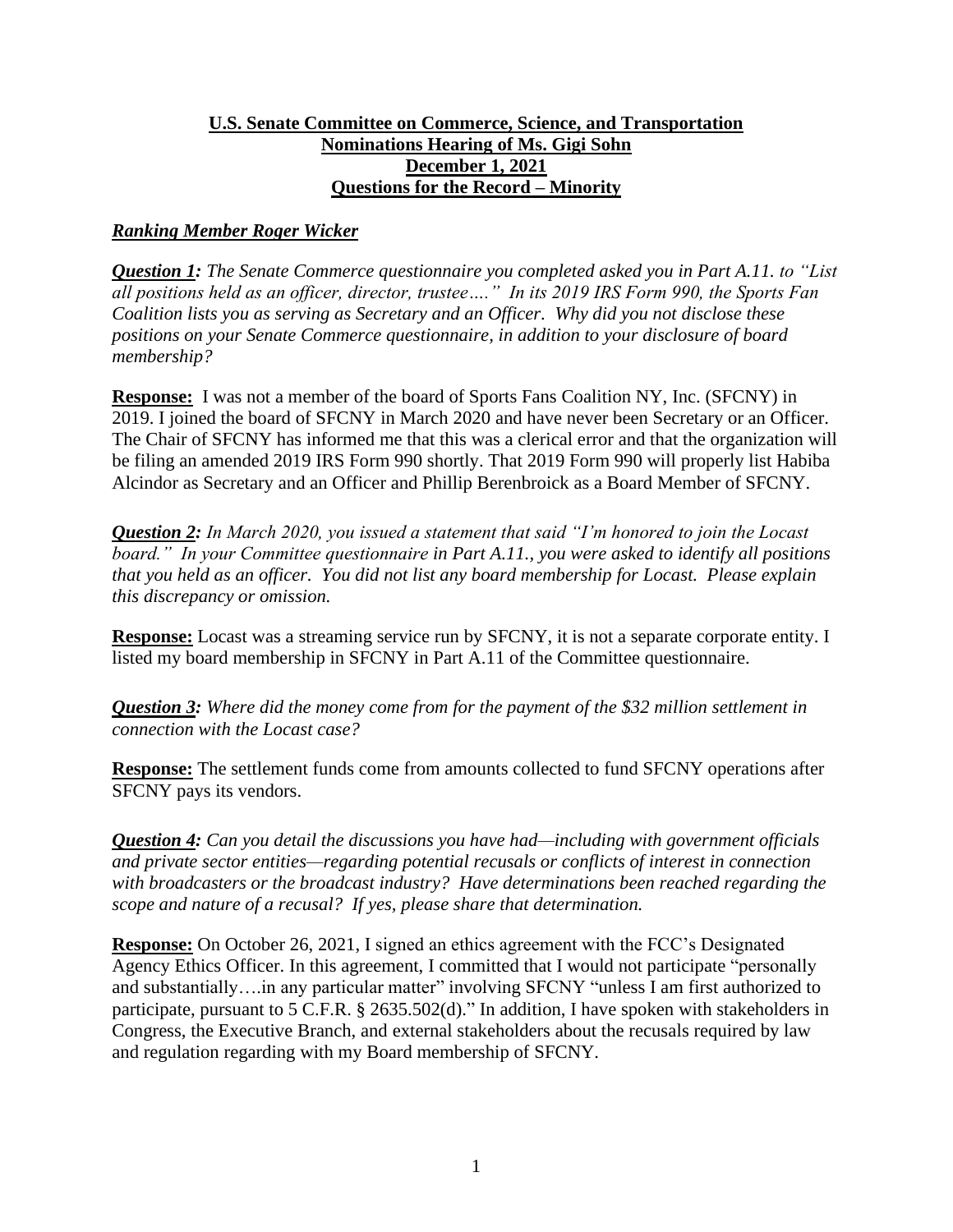*Question 5: Have you ever expressed to anyone opposition to Jessica Rosenworcel being nominated or confirmed to serve another term as an FCC commissioner?* 

## **Response:** No.

*Question 6: Has the White House expressly stated that you will not be designated as Chair of the Commission?* 

**Response:** President Biden has designated Jessica Rosenworcel Chair of the Commission, and no one has discussed with me whether or not I would be designated as Chair.

*Question 7: Did you have any discussions with the White House or anyone else regarding the possibility of your serving as chair of the FCC?* 

**Response:** I expressed an interest to the White House in serving as chair last March but have had no additional discussions regarding that possibility since that time. I have discussed it with others outside the White House.

*Question 8: During the last Administration, some Senators asked then-FCC Chairman Pai to commit to disclosing contacts with the White House. Do you commit to disclosing to me and my colleagues all contacts and communications you or your staff receive from the White House?*

**Response:** I commit to following the past practice of Commissioners regarding these contacts.

*Question 9: On net neutrality, during your confirmation hearing, I asked you to identify harms that flowed from the FCC's 2017 decision to repeal the Obama-era Title II regulations. You responded by claiming that a broadband provider throttled a Santa Clara fire department in 2018.* 

- *1. Is it your view that the broadband provider's conduct would have violated the 2015 Open Internet Order's bright line rule on throttling?*
- *2. Or, did the particular plan that Santa Clara purchased offer service at one speed for a particular amount of data and then additional data at a different speed in a manner allowed by the FCC's 2015 "no throttling" rule?*
- *3. Did the 2015 Open Internet Order apply, by its terms, to the type of government or enterprise offering purchased in the example you cited?*

**Response:** The repeal of the 2015 Open Internet Order, including the FCC's relinquishment of its oversight over broadband impacted the Santa Clara County Fire Department because the Fire Department had no recourse when its broadband was throttled. Indeed, it was a seven-month dispute over a data plan that impacted the Fire Department's ability to communicate with other public safety entities and the public. But the Fire Department had no government entity that it could turn to for a resolution of the dispute. Neither the FCC nor the FTC publicly offered its help to resolve the matter after it became national news. The FCC's lack of oversight of broadband was more the cause for this situation than the lack of bright line net neutrality rules.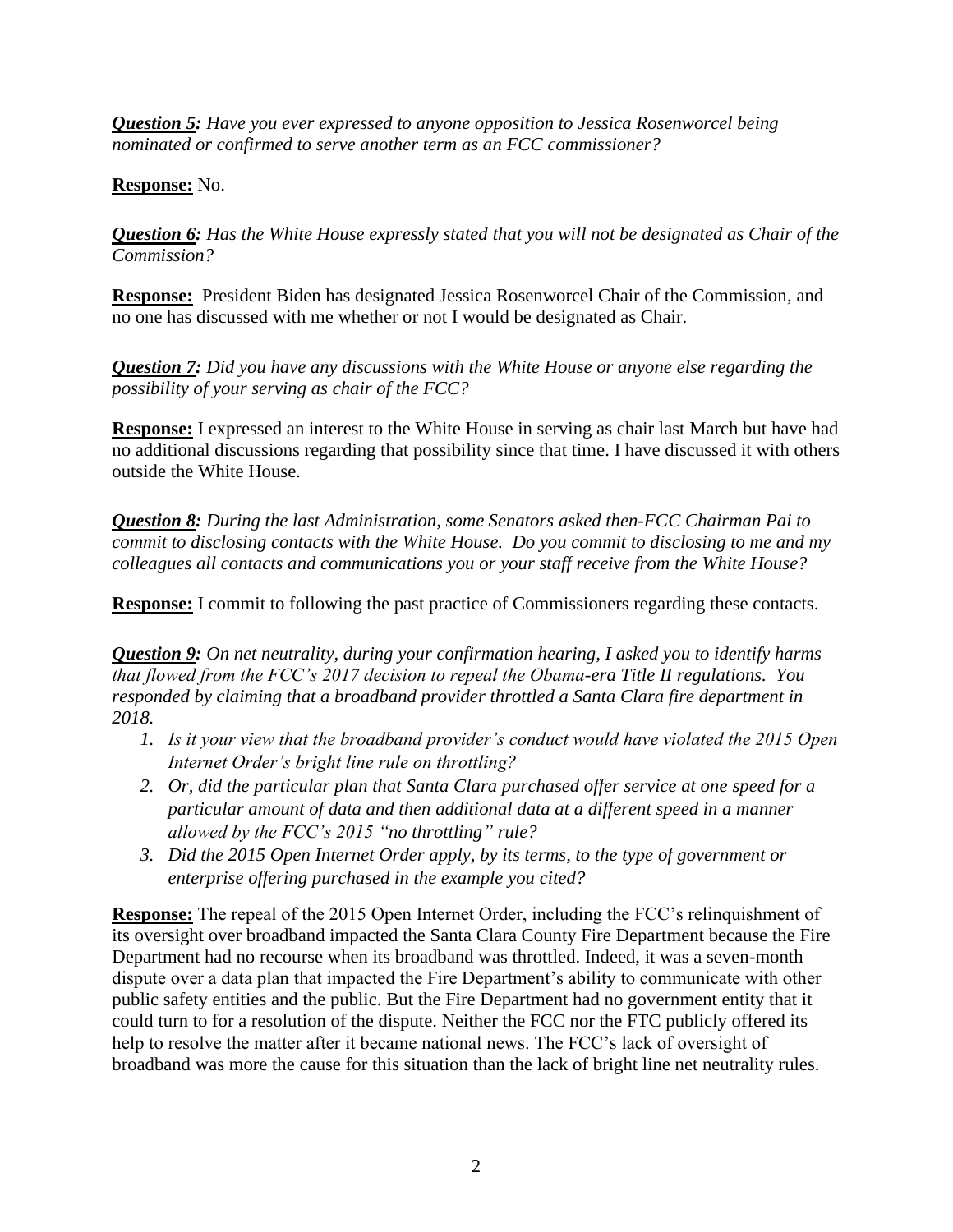Based on the public accounts, the plan used by the Santa Clara firefighters was one of several standard plans offered by Verizon to a wide range of customers. If true, even though Santa Clara is a public safety/government user rather than a residential user, the plan could still be a "consumer" offering. It would be a very unfortunate result if firefighters and other first responders received *less* protection than typical consumers.

### *Question 10: How should the FCC, the FAA, and the wireless and aviation industries address interference concerns related to 5G deployments using C-Band spectrum?*

**Response:** All parties agree that public safety is a priority for the FAA and FCC, not to mention stakeholders in the aviation and wireless industry. Recognizing the very significant ramifications of a delay in C-band deployment, I am hopeful that the FCC, FAA, and the wireless and aviation industries can come together to analyze and solve this problem expeditiously, in good faith, in a manner that ensures safety and deployment can coexist. Going forward, I agree with Chairwoman Rosenworcel that the best way to prevent this kind of situation in the future is to ensure that the FCC and its federal counterparts work together in a transparent and collaborative manner. If confirmed, I look forward to working with the Chairwoman and the other commissioners to assist in this process.

# *Question 11: Do you agree with the FCC's 2020 decision to approve Ligado's application to offer terrestrial low-power services? Do you agree with the FCC's 2021 decision to deny a stay of that decision?*

**Response:** Because I am not currently serving at the FCC, I have not yet had access to classified information subsequently shared with the FCC following the FCC's decision. Additionally, because the matter remains pending before the Commission, and I may be required to vote on the issue, I am unable to express an opinion pre-judging the matter. I note that Congress chose to impose additional safeguards against possible interference, including delay until completion of further study, as part of the National Defense Authorization Act of 2020 rather than voting to overrule the FCC in its entirety. If confirmed, I would seek access to classified information related to this matter and would be guided by Congress and the Communications Act to ensure that critical defense systems do not suffer harmful interference.

# *Question 12: Journalistic endeavors aside, what value do you believe local broadcasters bring to their media markets?*

**Response:** As I stated at the hearing, local broadcasters are vital to the lifeblood of every community. Of the various communications platforms, broadcasters alone are responsible for providing local emergency alerts, local news, and local information to their communities of license. I also committed to work with Congress on policies to support local broadcasters. At the same time, I believe that there should be a diversity of ownership and diversity of viewpoint in the broadcasting industry. If confirmed, I look forward to working with this Committee and the other Commissioners to determine how best to achieve the Commission's goals of localism, competition, and diversity in the broadcasting industry, including the collection of reliable data to assess trends in ownership diversity.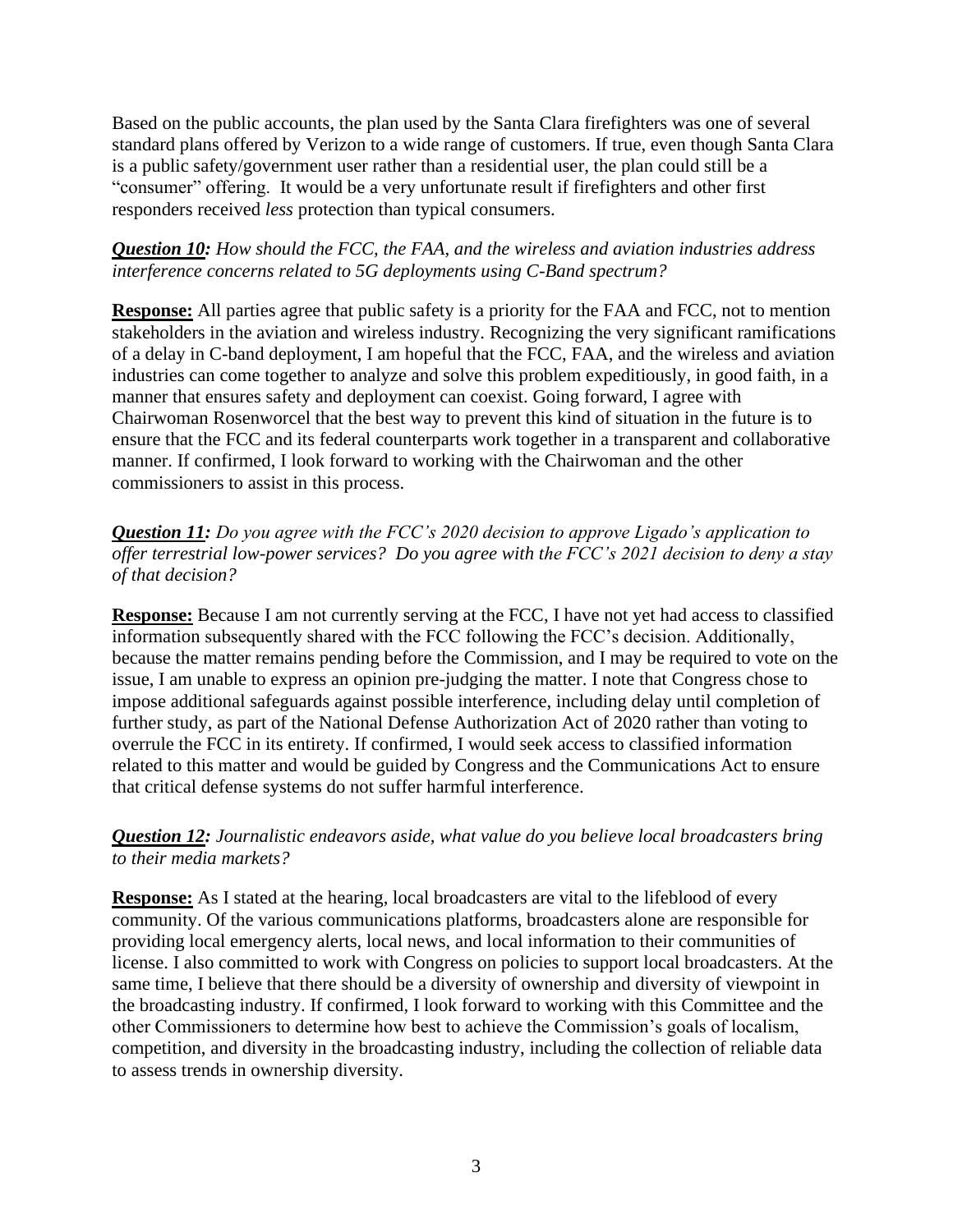*Question 13: Would you agree that U.S. copyright laws need to be updated? If yes, how would you suggest Congress do so?*

**Response:** I do have some background in copyright through my prior experience as Co-founder and Chief Executive Officer of the public interest organization Public Knowledge, which, among other things, promoted policies that both ensured that creators could profit from their works and that the public was able to lawfully make use of those works, including those works that they purchased. However, I have not focused on these types of copyright issues in recent years so I do not have any specific opinions related to updating U.S. copyright laws. Further, such copyright issues are not within the jurisdiction of the Commission, so I would not expect that I would be involved in any legislative initiatives should I be confirmed.

*Question 14: Last July, President Biden signed an Executive Order on "Promoting Competition in the American Economy" that, in part, encouraged the FCC to consider a number of policy actions, including reinstating net neutrality rules on broadband access to residential and office buildings. Since the EO's publication, the FCC issued a Notice of Inquiry on the latter topic, raising a potential concern that the FCC is taking direction from the White House on telecommunications policy.*

- *1. Do you support any of the recommendations focused on the FCC contained in the Executive Order? If yes, which recommendations.*
- *2. To what extent have you, in either a professional or personal capacity, engaged with White House staff or Biden transition team staff in developing or reviewing policy for any version the aforementioned Executive Order on competition?*
- *3. Courts have generally held that agencies are given deference in court because they are "expert" agencies. If you were involved in writing or otherwise contributing to the policy of the Executive Order that predetermined the outcome of a rulemaking, do you think your agency would deserve deference?*

**Response:** I have supported the recommendations of the Executive Order focused on the FCC in the past both as a public interest advocate and as a staffer to former FCC Chairman Tom Wheeler. I have not engaged with the White House staff or the Biden transition team in either developing or reviewing policy, writing, or otherwise contributing policy for any version of the Executive Order on Competition. I cannot comment on hypotheticals. The issue of deference is largely determined by the courts based on whether the expert agency involved was or was not arbitrary and capricious when making its determination.

*Question 15: President Biden has called for the reinstatement of "net neutrality" and Title II reclassification of broadband in his July Executive Order on competition, and you have stated that the FCC has authority to reclassify broadband under Title II.* 

- *1. If the FCC adopts net neutrality regulations that classify broadband under Title II, do you support the FCC pursuing a broadband consumer privacy rule similar to the rule adopted by the FCC in 2016 if Congress has not acted on a comprehensive privacy bill?*
- *2. Should there be different privacy rules for internet service providers and edge providers?*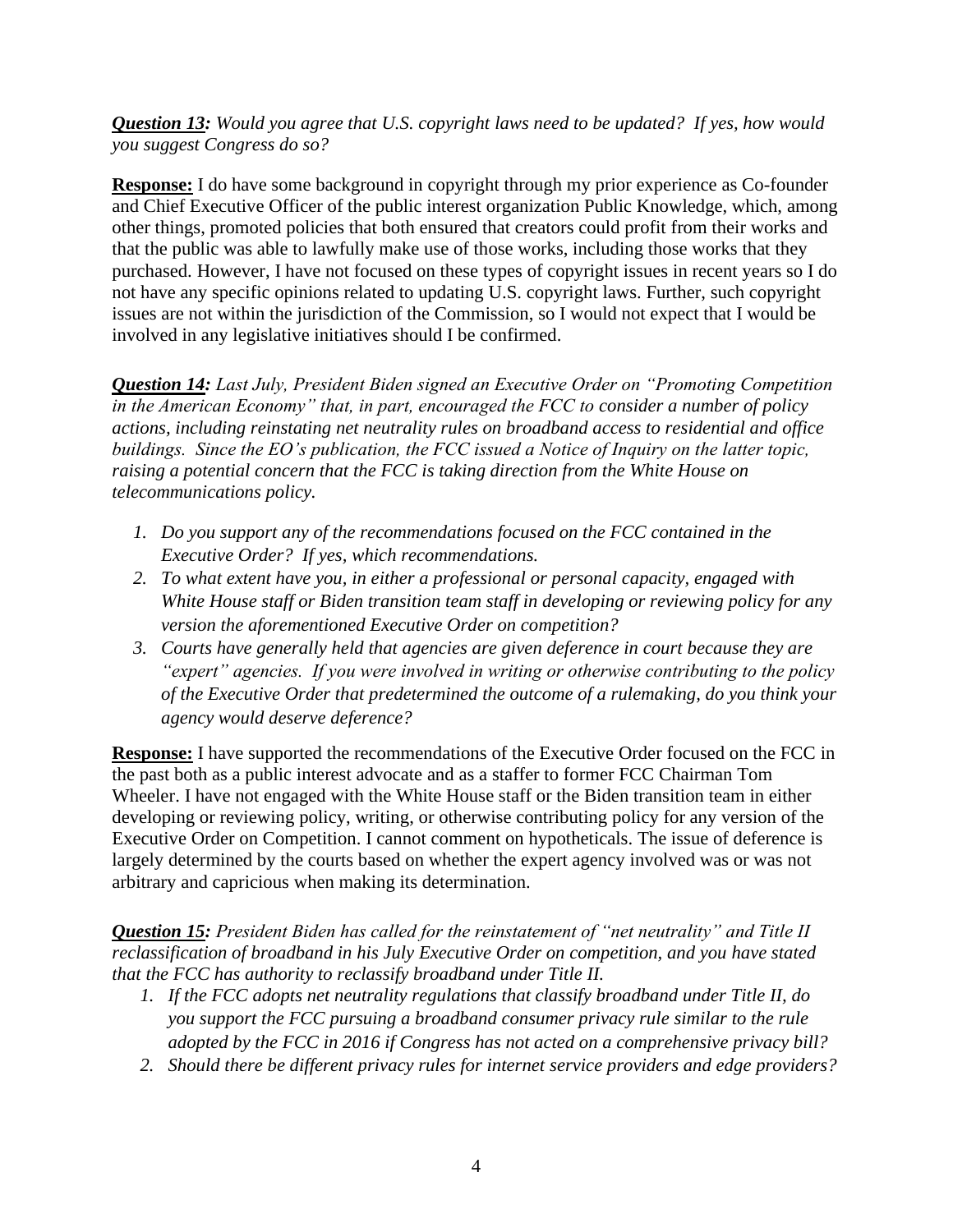- *3. Looking at the current state of the broadband market, can you identify which provisions of Title II the FCC should apply to broadband beyond those included in the 2015 Open Internet Order, if any?*
- *4. If the FCC pursues a net neutrality rulemaking, do you believe that the rulemaking would or should preempt state net neutrality laws such as California's Internet Consumer Protection and Net Neutrality Act?*

**Response:** In 2017, Congress repealed the FCC's 2016 broadband consumer privacy rules under the Congressional Review Act, which prohibits the agency from adopting "substantially similar" rules in the future. Under the law, the FCC could not pursue a broadband consumer privacy rule that is substantially similar to the one repealed in 2017.

While I was working for Chairman Tom Wheeler at the FCC from 2013-2016, the FCC adopted privacy rules for internet service providers. It could not apply those rules to edge providers because the FCC lacks jurisdiction over those providers. Chairman Wheeler made it clear however, that he viewed the FCC's privacy rules as a template for rules that could also be applied by Congress to edge providers.

Should the FCC move forward to adopt net neutrality rules and reclassify broadband Internet access providers as a Title II telecommunications service, it would have to start a new proceeding that will look at changes in, among other things, technology, how consumers use the Internet, and business practices. If confirmed, I would look at the totality of the record and the law and come to a conclusion about which provisions should apply, and whether preemption is warranted and the scope of that preemption, with input from staff, my fellow commissioners and members of this Committee.

*Question 16: In 2017, you stated that "[a]ny weakening of the [FCC's privacy] rules by either the Trump FCC or Congress will leave consumers unprotected from ISP data collection, use and security practices that might violate their privacy." Please list the privacy violations by ISPs that have occurred since you made that statement.*

**Response:** The Federal Trade Commission recently published a study of six major ISPs— AT&T, Verizon, Charter, Comcast, T-Mobile, and Google—that examined the industry's privacy practices since  $2017<sup>1</sup>$ . Among other things, the study found that ISPs have regularly violated user privacy by:

- Disclosing real-time location data to third parties, including bounty hunters;
- Collecting data unnecessary for the provision of internet service to target ads;
- Collecting data on sensitive characteristics such as political affiliation, sexual orientation, and religious beliefs; and

<sup>1</sup> *See* Federal Trade Commission, Staff Report, A Look At What ISPs Know About You: Examining the Privacy Practices of Six Major Internet Service Providers (October 21, 2021)

<sup>(</sup>https://www.ftc.gov/system/files/documents/reports/look-what-isps-know-about-you-examining-privacypractices-six-major-internet-service-providers/p195402\_isp\_6b\_staff\_report.pdf).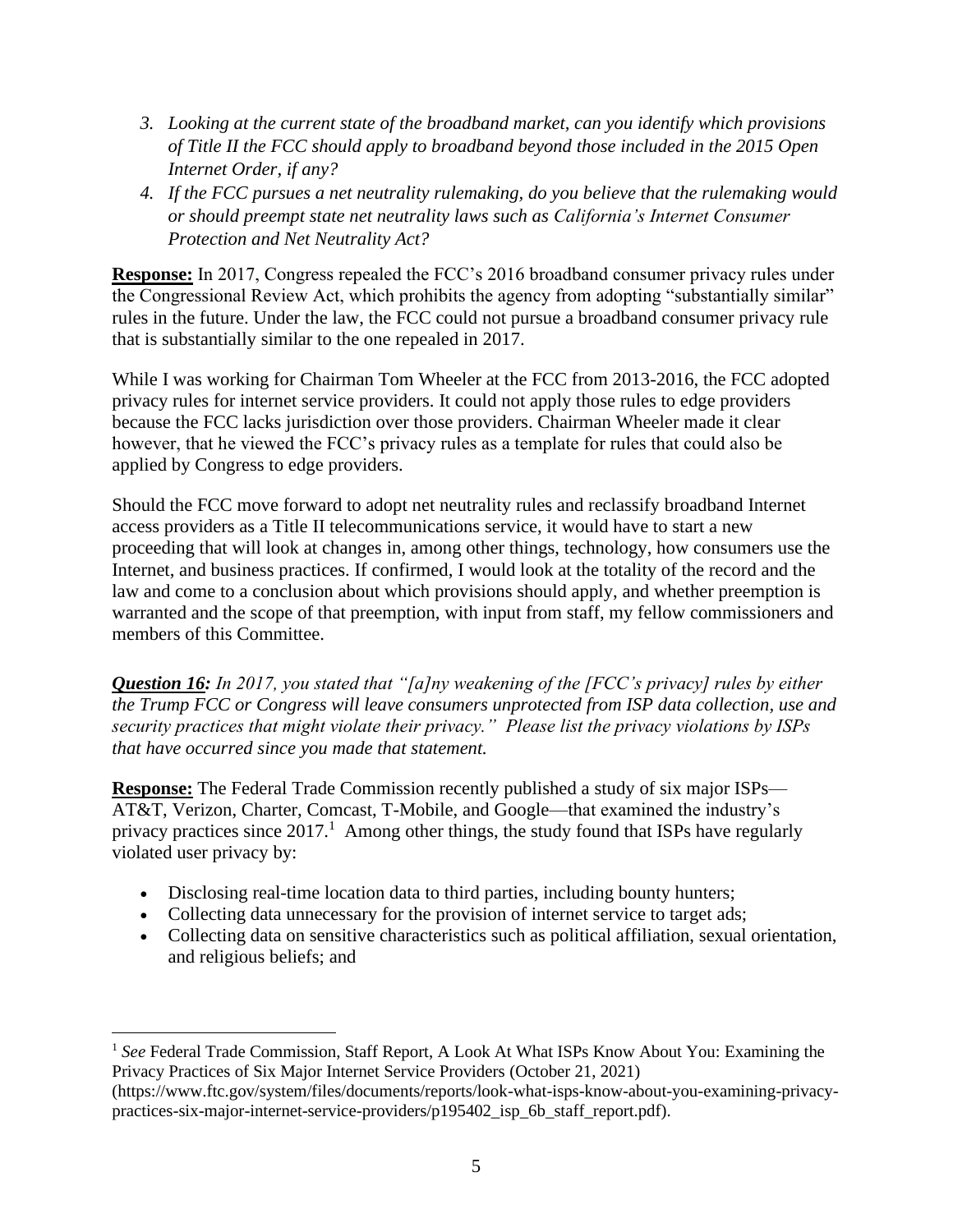• Using confusing interfaces, sometimes called "dark patterns," to mislead consumers into inadvertently sharing more data.

Importantly, ISPs often retain this data for years, even after customers have terminated their relationship with the ISP.

*Question 17: As you stated in 2017, the Congressional Resolution of Disapproval that vitiated the 2016 FCC ISP Privacy Rules "ensure[d] that the FCC cannot adopt 'substantially similar' rules." If the FCC reclassifies broadband services as telecommunications services, what rules do you believe the FCC could impose on ISPs given that any such rules could not be "substantially similar" to the rules adopted in 2016?*

**Response:** Any proposal to reinstate ISP privacy rules—assuming reclassification of broadband services—would have to be conducted under notice and comment pursuant to the Administrative Procedure Act. The proceeding presumably would include seeking comment on what is or is not "substantially similar" to the 2016 ISP privacy rules. As such, any final rules would need to reflect the record developed, as well as comply with the Congressional directive from the Resolution of Disapproval.

*Question 18: On net neutrality, you have said that you are not advocating for the FCC to reinstate the Obama-era Title II regulations; rather, you have said that the FCC should go beyond that. In particular, you have said "I'm not advocating for just reinstating the old rules." In light of this statement, please respond to the following with a yes or no:* 

- *1. Do you commit to not applying price controls or rate regulations to broadband providers—either through rate setting or through determining the lawfulness or reasonableness of rates charged?*
- *2. Do you commit to not regulating rates by prohibiting free data or zero-rating plans, which allow consumers free access to popular services?*
- *3. Do you commit to not regulating interconnection agreements?*
- *4. Do you commit to not applying any form of unbundling obligations on broadband providers?*

**Response:** Should the Chairwoman move forward with a proceeding to adopt net neutrality rules and reclassify broadband Internet access providers as a Title II telecommunications service, the Commission would have to start a new proceeding that will look at changes in, among other things, technology, how consumers use the Internet, and business practices. If confirmed, I would look at the totality of the record and the law and come to a conclusion with input from staff, my fellow commissioners and members of this Committee about the proper scope of net neutrality rules and forbearance from Title II obligations.

As I said unequivocally in my confirmation hearing, I agree with the Chairwoman that the FCC should not set rates for broadband services.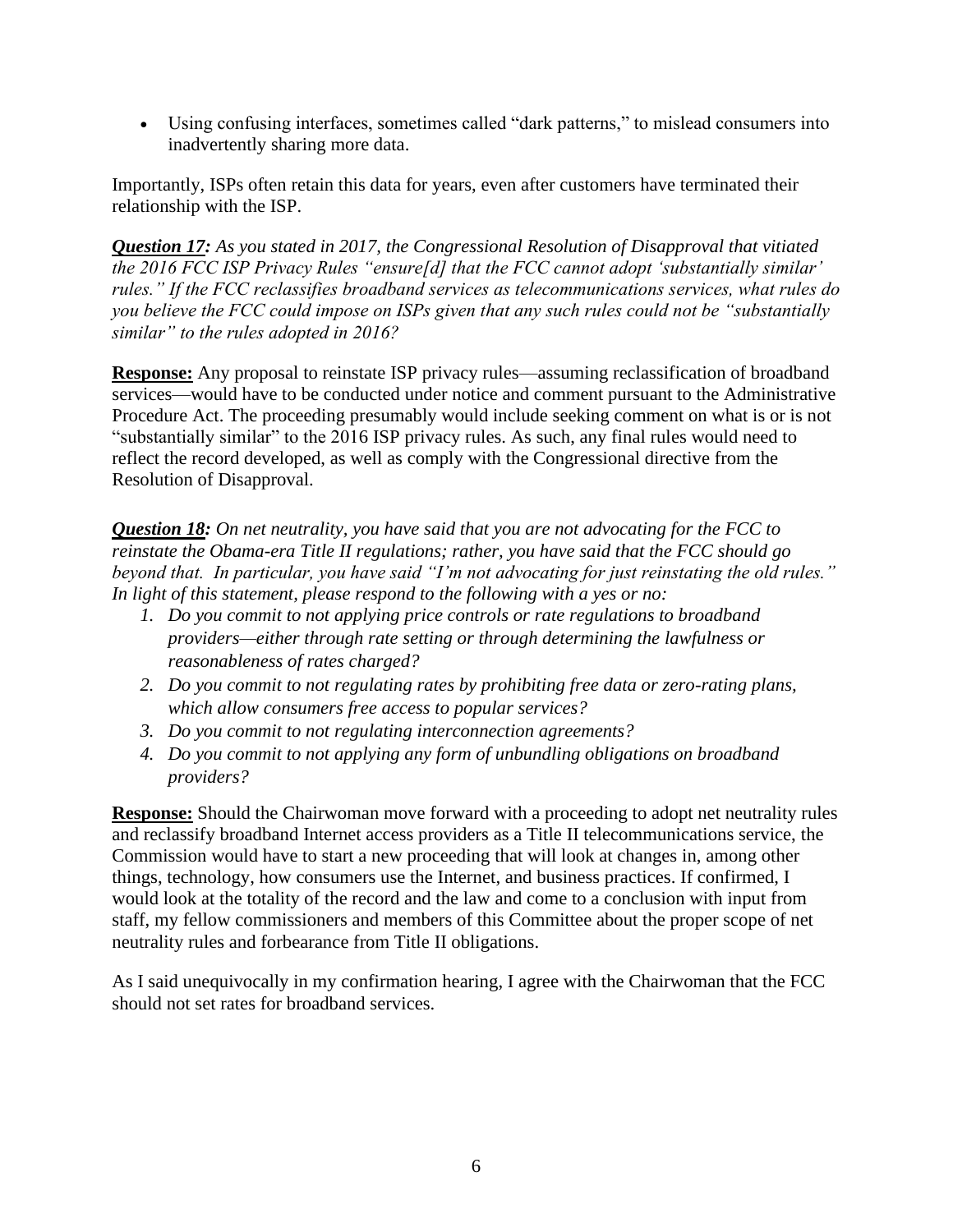### *Question 19: Should the FCC have authority to determine the reasonableness of broadband rates, and if so, how would it make such determinations?*

**Response:** As I stated in my testimony and at the hearing, I do not believe the FCC should regulate the rate of broadband service. In 2015, the FCC chose to forbear from rate regulation as part of its Title II proceeding and I support that decision. The FCC is, however, charged by Congress under the universal service statute with ensuring that rates charged in rural areas are reasonably comparable to those charged in urban areas. The FCC has rules to gather information on such rates and to reduce the USF support of providers participating in the universal service program that fail to offer consumers in rural areas broadband service at or below the relevant comparability benchmark based on the Urban Rate Survey. Protecting rural consumers in this way is important and, if confirmed, I will work with my Commission colleagues to ensure the Commission is living up to this Congressional directive.

## *Question 20: In 2017, you stated that "[t]he Federal Trade Commission has no legal authority to oversee ISP practices." On what legal basis did you make this statement?*

**Response:** I am unaware of the context in which this statement arose, but I was most likely talking about the FTC's ability to enforce net neutrality's bright line principles, *i.e,* no blocking, no throttling and no paid prioritization. While the FTC under its Section 5 authority does oversee "unfair or deceptive practices," of ISPs, it has interpreted that authority to apply only to those occasions where the ISP either promises to engage (or not engage) in a certain behavior but does it anyway, or whether it has failed to tell a consumer that it will engage in certain behavior. In other words, if an ISP reserves the right to engage in blocking, throttling and paid prioritization and tells the consumer, the FTC has no authority to regulate that behavior.

*Question 21: In June 2018, you stated that "[t]he end of the 2015 net neutrality rules and the legal authority on which they are based will allow companies like Comcast, AT&T and Verizon to take control of consumers' Internet experience and favor or disfavor websites, programming services and applications at will." That was more than three years ago. What evidence do you have that ISPs have engaged in such activities after the FCC, under Chairman Pai, restored the classification of broadband services as information services?*

**Response:** As I stated at the hearing, my main concern with the 2017 repeal of the net neutrality rules and reclassification of broadband was the abdication of FCC oversight over broadband and that the majority of harms since the repeal involved the loss of oversight more than the bright line rules. I discussed the throttling of Santa Clara Firefighters broadband during the Mendocino Complex fire as just one example of that.

However, in 2018, academic research led by Northeastern University and the University of Massachusetts at Amherst reviewed crowdsourced data from the Wehe app and found that for mobile internet service providers in the United States, "we don't see evidence of internet service providers throttling only when the network is busy; as far as we can tell, it's 24/7, and everywhere." Professor David Choffnes, the lead researcher, noted that this throttling created a "slippery slope," because "[t]oday it's video, but what is it going to be tomorrow? When internet service providers decide to take control and make decisions on behalf of consumers and/or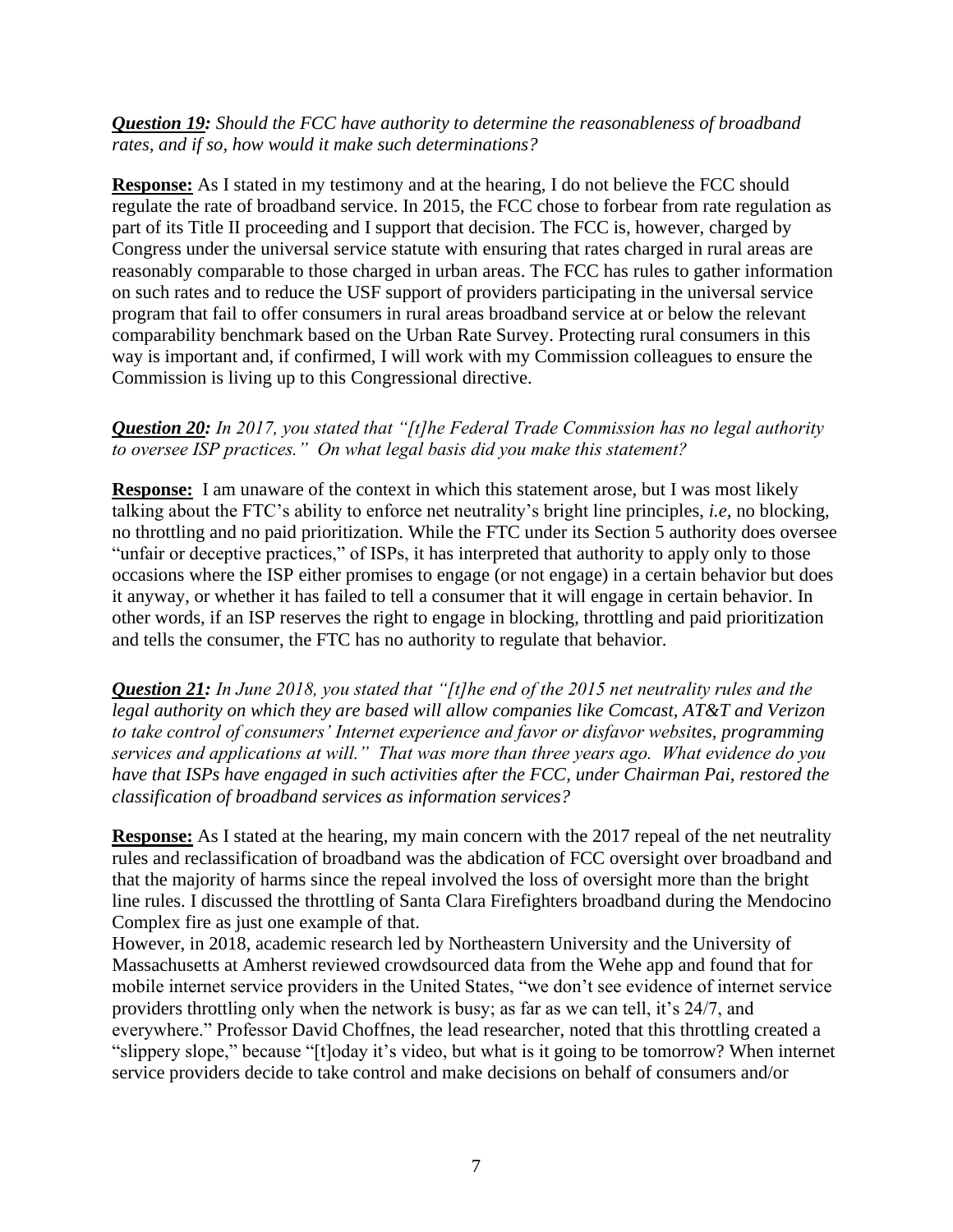content providers, what's going to be the fallout for those decisions? Is it actually in everyone's best interests?"

It's also important to note that there is ongoing litigation over the 2017 repeal, as well as a growing number of states that have passed their own net neutrality laws and regulations. California, Colorado, Maine, Oregon, Vermont and Washington State have passed net neutrality laws and Hawaii, Montana, New Jersey, New York, and Rhode Island have put in place net neutrality contracting requirements. As a result, broadband providers have been cautious about their business practices.

*Question 22: In April 2017, you stated that the FCC's decision to restore the agency's previous decision not to regulate broadband services like legacy telephone services "will not only fail to provide effective broadband privacy protections, it will come at the cost of eliminating the FCC's net neutrality rules that prohibit ISPs like Comcast and AT&T from picking winners and losers on the internet." What evidence do you have that ISPs have been picking winners and losers on the internet during the past four years?*

**Response:** As I stated at the hearing, my main concern with the 2017 repeal of the net neutrality rules and reclassification of broadband was the abdication of FCC oversight over broadband and that the majority of harms since the repeal involved the loss of oversight more than the bright line rules. I discussed the throttling of Santa Clara Firefighters broadband during the Mendocino Complex fire as just one example of that.

However, in 2018, academic research led by Northeastern University and the University of Massachusetts at Amherst reviewed crowdsourced data from the Wehe app and found that for mobile internet service providers in the United States, "we don't see evidence of internet service providers throttling only when the network is busy; as far as we can tell, it's 24/7, and everywhere." Professor David Choffnes, the lead researcher, noted that this throttling created a "slippery slope," because "[t]oday it's video, but what is it going to be tomorrow? When internet service providers decide to take control and make decisions on behalf of consumers and/or content providers, what's going to be the fallout for those decisions? Is it actually in everyone's best interests?"

It's also important to note that there is ongoing litigation over the 2017 repeal, as well as a growing number of states that have passed their own net neutrality laws and regulations. California, Colorado, Maine, Oregon, Vermont and Washington State have passed net neutrality laws and Hawaii, Montana, New Jersey, New York, and Rhode Island have put in place net neutrality contracting requirements. As a result, broadband providers have been cautious about their business practices.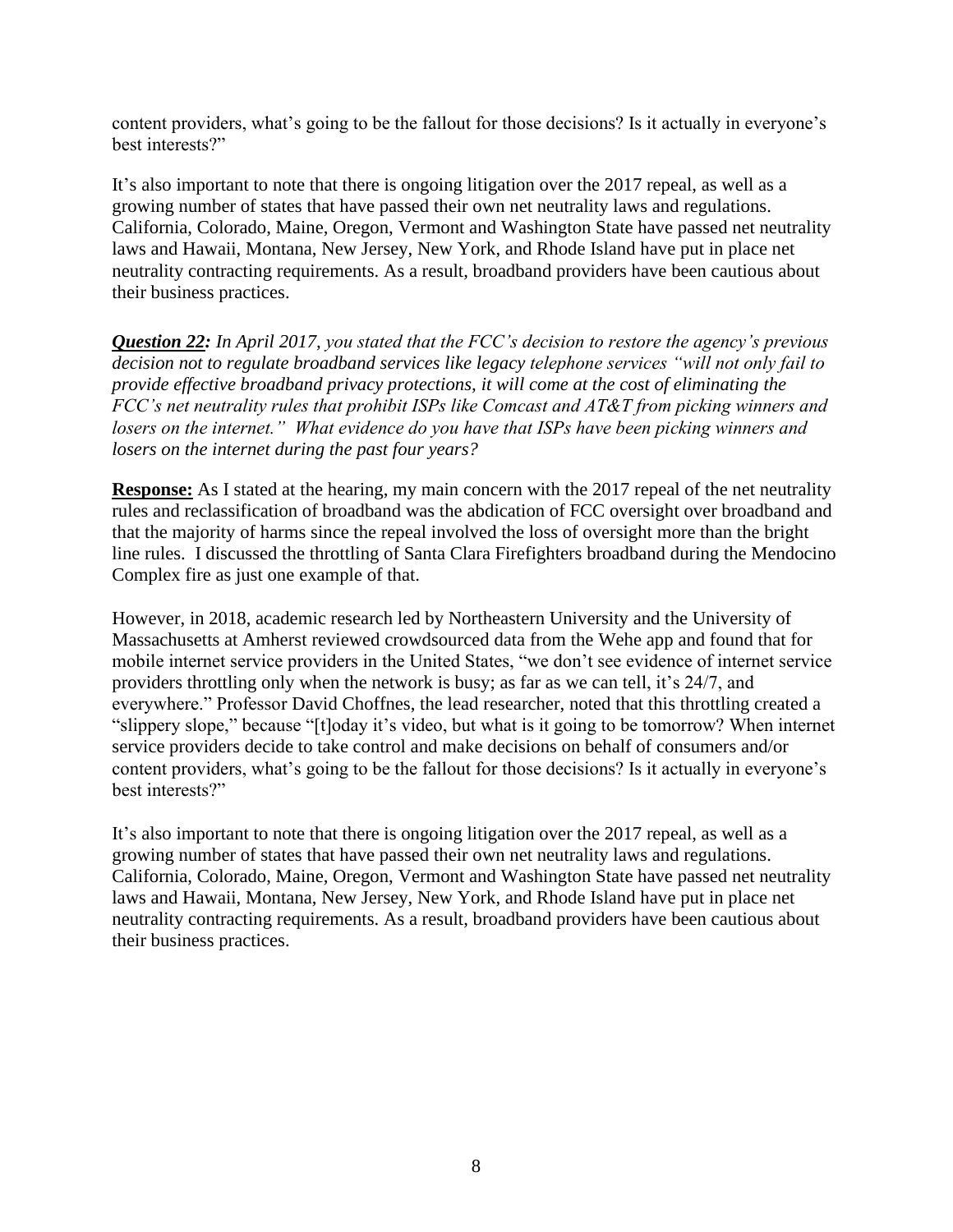*Question 23: The recently-enacted Infrastructure Investment and Jobs Act (IIJA) provides \$65 billion for broadband. The law also directs the Government Accountability Office to examine whether the FCC's current definition of high speed broadband (25/3 Mbps), is appropriate. Do you believe that the current definition is appropriate? If not, what do you believe should be the appropriate definition? Do you think there are any downsides to adjusting the benchmark speeds upwards?* 

**Response:** I do not think the 2015 federal definition of broadband adequately reflects the modern needs of consumers and businesses. I agree with the IIJA's statutory text to provide funding to deploy 100/20 Mbps minimum last mile access that can "easily scale," "meet the evolving connectivity needs of households and businesses," and "support the deployment of 5G, successor wireless technologies, and other advanced services." I believe a bipartisan majority of Congress correctly understood that our modern needs of broadband will continue to grow and the FCC should keep pace with the congressional directive.

I do not believe there are downsides to adjusting the benchmark so long as it is tethered to modern uses in healthcare, education, business, farming, and current personal home uses. Given the direction Congress has given with the IIJA, I believe it is important for the FCC to follow that direction in updating its data collection and reporting efforts in order to assess which communities have access to infrastructure Congress intended for them to obtain.

*Question 24: IIJA will provide tens of billions in funding to expand broadband deployment. In an interview with the Wall Street Journal about the law, you noted that the IIJA "can be supplemented with action from the FCC and other agencies." What other actions do you believe the FCC should take to supplement the broadband provisions in the IIJA?*

**Response:** Section 60104 of the IIJA requires the FCC to "commence a proceeding to evaluate the implications of this Act and the amendments made by this Act on how the Commission should achieve the universal service goals for broadband" and requires the Commission "to submit to Congress a report on the options of the Commission for improving its effectiveness in achieving the universal service goals for broadband in light of this Act and the amendments made by this Act, and other legislation that addresses those goals."

The FCC's Universal Service Fund supports, among other things, connectivity to schools and libraries and rural health care facilities as well as phone and broadband service to low-income families and support for broadband deployment in high-cost areas. After conducting the proceeding required by the IIJA, the FCC may determine that continued USF support in some or all of those areas may continue to be necessary to "achieve the universal service goals for broadband."

*Question 25: During your confirmation hearing, you noted that a key aspect of closing the digital divide is affordability. With the enactment of the IIJA, which establishes the Affordable Connectivity Program, should the FCC consider any other policies to address broadband affordability? If yes, what policies should the FCC consider?*

**Response:** If confirmed, I would want to look at the conclusions and the recommended options the FCC makes under Section 60104 of the IIJA for "improving the effectiveness in achieving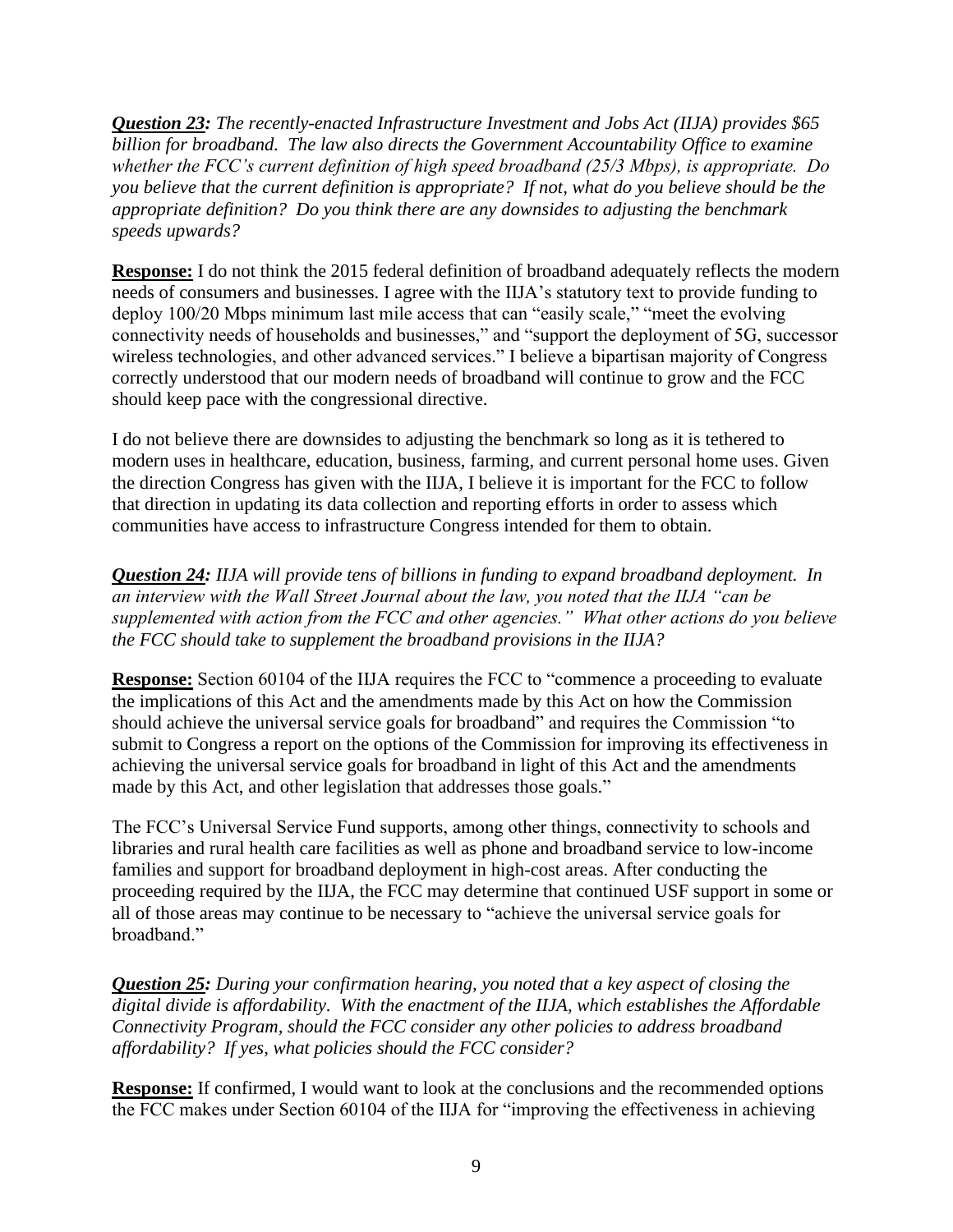universal service goals for broadband in light of this Act, and other legislation that addresses those goals. One option the FCC might consider is how it can make its Lifeline program more accessible and useful to low-income Americans. Since 2017, the number of Lifeline recipients has [decreased by 40 percent](https://www.usac.org/lifeline/learn/program-data/) and the program's budget has shrunk accordingly. Currently, less than 20% of Americans who are eligible for Lifeline take advantage of it. That is in part because the FCC has erected barriers to eligibility and use of the program and in part because it has not worked with states to complete the National Eligibility Verifier, which can make swift and accurate determinations of Lifeline eligibility. If confirmed, I would like to work with the states to ensure that they connect their state government assistance databases to the Verifier and with the Chairwoman to figure out other ways to strengthen the Lifeline program.

*Question 26: During your confirmation hearing, you suggested that closing the homework gap could be addressed through expanding the E-Rate program to allow funds to be used in the home. Under what legal authority does the FCC have to expand the E-Rate program to the home and how should this be paid for?*

**Response:** 47 U.S.C. Sec. 254(h)(2)(A) states that the Commission shall establish "competitively neutral rules" to enhance…access to advanced telecommunications and information services for all public and nonprofit elementary and secondary school classrooms,…." Chairwoman Rosenworcel and Commissioner Starks have urged that, especially since the beginning of the COVID-19 pandemic, the "classroom" is not just in the school building, but also in the home. I agree with this assessment and believe that the FCC has the authority to interpret Section 254 in this manner.

Some of these home connections have been paid for through the Emergency Connectivity Fund, which was passed as part of the American Rescue Plan, but the annual E-Rate budget could also be used to pay for these home connections. For example, because of the reforms launched in the 2014 and 2015 E-Rate modernization dockets, according to some estimates, $2$  the E-Rate budget had a nearly \$2 billion unallocated in March 2020. Some of that money could have been used to provide home connections during the heart of the pandemic.

# *Question 27: Please provide a copy of the recent Locast settlement to the Committee.*

**Response:** I respectfully refer the Committee to the broadcast networks and SFCNY directly to obtain a copy of the settlement agreement.

#### *Question 28: If confirmed, how do you plan on approaching broadcast networks that sued Locast if issues, orders, or proceedings that impact them come before the Commission?*

**Response:** If confirmed, I will approach issues, orders and proceedings involving the broadcast networks as I would any proceeding—with an open mind. As required by the Administrative Procedure Act, if confirmed, my decision in any particular proceeding will be dictated by the totality of the record in a proceeding and the law, along with input from staff, my fellow

<sup>&</sup>lt;sup>2</sup> Amir Nasr, the Homework Chasm, Slate (March 30, 2020, found at [https://slate.com/technology/2020/03/coronavirus-school-broadband-homework-gap.html\)](https://slate.com/technology/2020/03/coronavirus-school-broadband-homework-gap.html)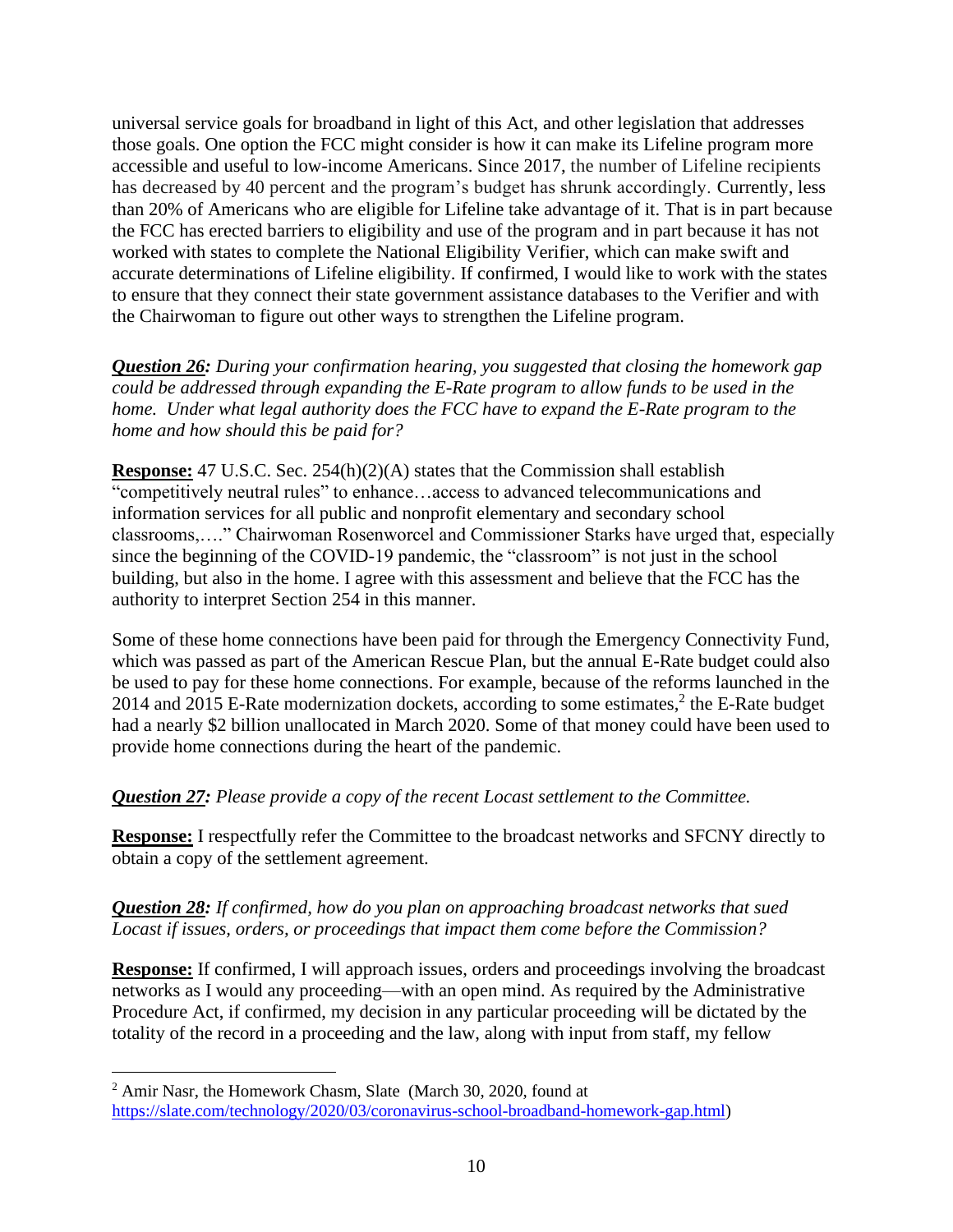commissioners, and the Members of this Committee. If confirmed, I also plan on meeting with local broadcasters to discuss how the FCC can help them be more competitive, resilient and diverse.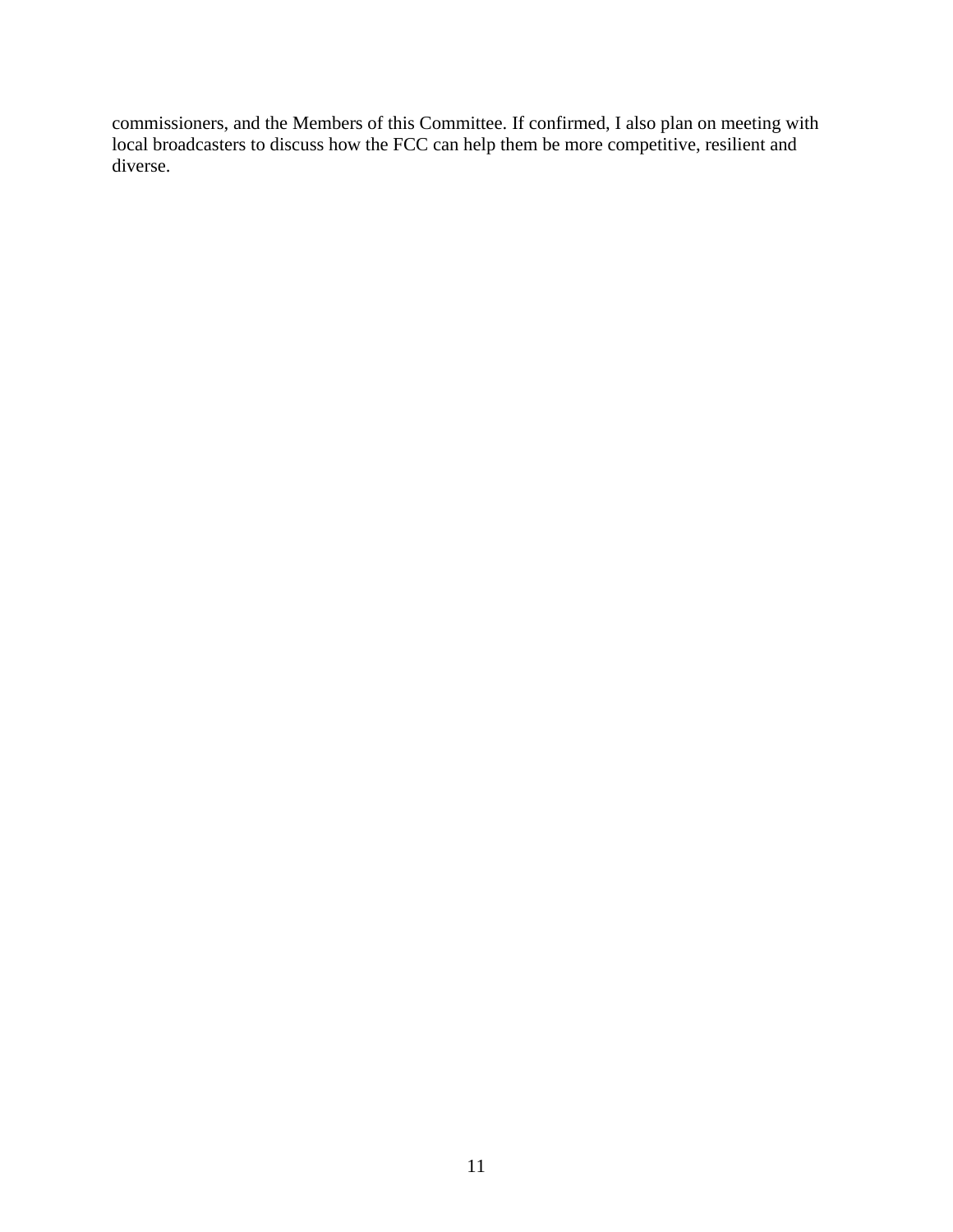### *Senator John Thune*

*Question 1: Last July, President Biden signed an Executive Order on "Promoting Competition in the American Economy" that encouraged the FCC to consider a number of policy actions, including reinstating Title II regulations on the Internet and increasing regulation of broadband access to residential and office buildings. Since, the FCC issued a Notice of Inquiry on the latter issue, raising a potential concern that the FCC is taking direction from the White House on telecommunications policy.*

- *1. Do you support the recommendations directed at the FCC contained in the Executive Order? If yes, which recommendations?*
- *2. To what extent have you, in either a professional or personal capacity, engaged with White House staff or Biden transition team staff in developing or reviewing any version the aforementioned executive order on competition?*

**Response:** I have supported the recommendations of the Executive Order directed at the FCC in the past both as a public interest advocate and as a staffer to former FCC Chairman Tom Wheeler. I have not engaged with the White House staff or the Biden transition team in either developing or reviewing policy, writing or otherwise contributing policy for any version of the Executive Order on Competition.

*Question 2: The FCC's Alternative Cost Model (ACAM) program is helping bring broadband to rural Americans who are the hardest to serve. However, the benefits of the ACAM program are constrained by specific terms that deny consumers faster broadband speeds. Do you support the FCC acting on a petition pending before the Commission to adopt modifications to the program to more quickly bring higher speeds to consumers served by the ACAM program?*

**Response:** As I noted at the hearing, over the past two decades I've worked towards the goal of ensuring that every household in the U.S. has robust and affordable broadband Internet access. If confirmed, I look forward to reviewing the record developed regarding the referenced petition to determine whether modifications are needed to the ACAM program.

*Question 3: What do you believe the FCC's role should be relating to Section 230 and do you support Congressional action to address online transparency concerns like my bipartisan PACT Act?*

**Response:** I have publicly stated that I don't believe that the FCC currently has the authority to interpret Section 230. I am very supportive of Congressional action to address online transparency and have spoken favorably of the PACT Act in several public forums.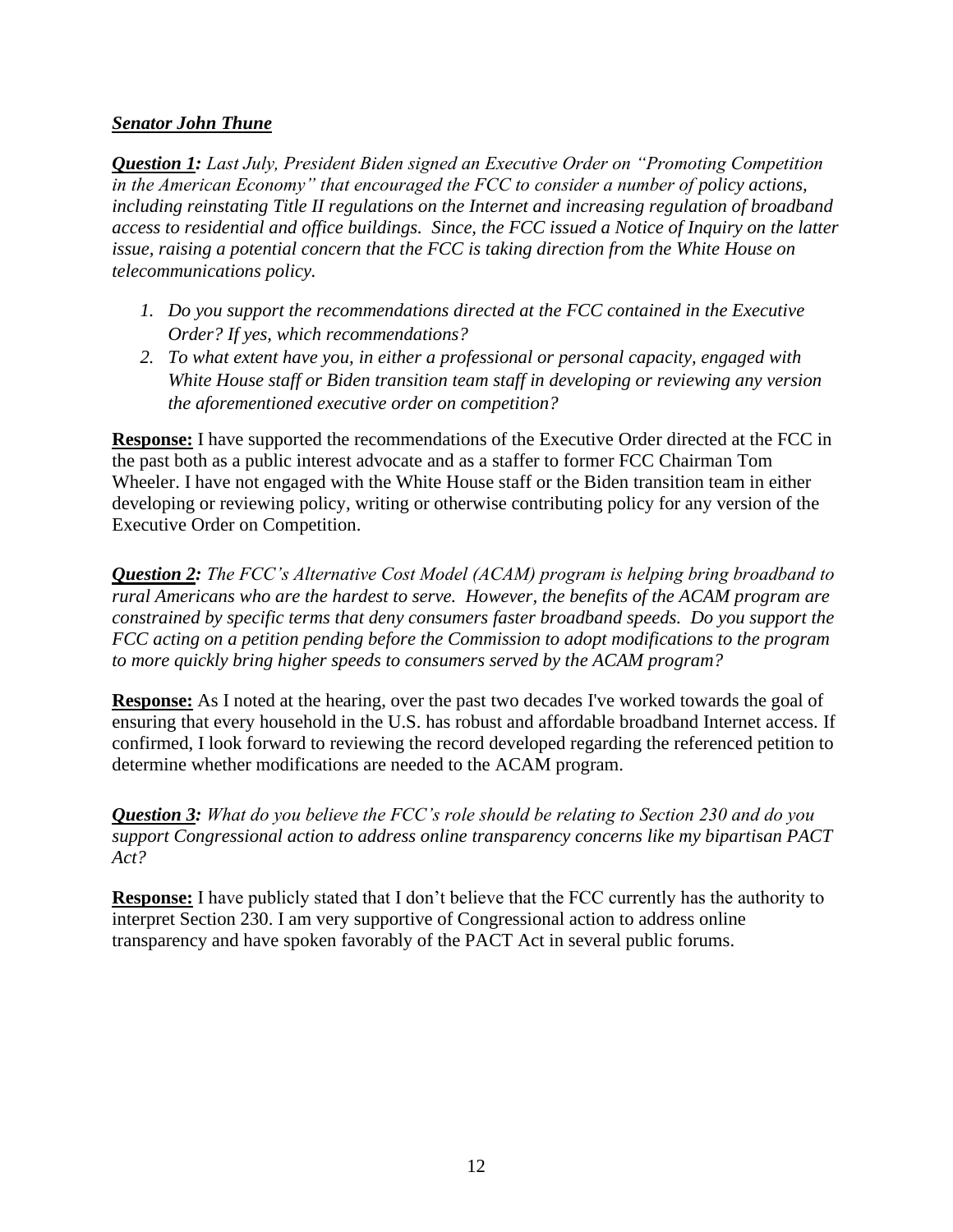*Question 4: The Universal Service Fund at the FCC has had a significant impact on states like South Dakota that have large rural areas. Do you believe it is important to provide rural broadband providers, particularly rate of return carriers, regulatory certainty in the USF program?*

**Response:** Yes. Throughout my 30+ year career, my priority has been to ensure that modern communications networks are available to everyone regardless of who they are or where they live, which is at the heart of the USF program. For the past 15 years, my priority has been ensuring that every household in the U.S. has robust broadband Internet access, and that any government funding for broadband should be spent wisely, effectively, and with transparency and accountability. For example, while at the FCC, I worked on the Commission's successful modernization of the E-Rate, Lifeline, and high-cost programs, which seek to ensure that schools, libraries, and low-income and rural households have broadband Internet access. The Communications Act also requires that the FCC preserve and advance universal service by ensuring that access to advanced services be provided in all regions of the nation, including to low-income consumers and those in rural, insular, and high cost areas.

As I discussed at the hearing, the bipartisan Infrastructure Investment and Jobs Act (IIJA) requires that the FCC submit a report to Congress within nine months on the impact that the \$65 billion of new deployment funding has on the USF and on recommendations for how to proceed. That provision is so important because an assessment of the USF will provide regulatory certainty going forward. Hearing about the infrastructure funding is significant and critical to meet the nation's needs. Through all of these efforts, it is essential for the FCC to obtain input from the public, state and local entities, as well as the broadband providers about ongoing needs to meet our universal service objectives. Moreover, the FCC will need to communicate effectively about any potential changes to current programs as a result of its assessment and complete any required rulemaking processes to implement such changes.

*Question 5: You stated in your testimony that "Markets work best when there is vigorous competition." I agree. However, government subsidized competition, is not vigorous competition. That is why I have opposed government subsidies that allow for overbuilding. If confirmed, will you commit to prioritize future FCC funding towards unserved areas, not creating so-called competition in less rural areas?*

**Response:** I support the framework in the IIJA that requires States to provide funding first to deploy broadband in unserved areas and only then provide funding to deploy broadband in underserved areas. I think that is a sound model for future FCC funding as well.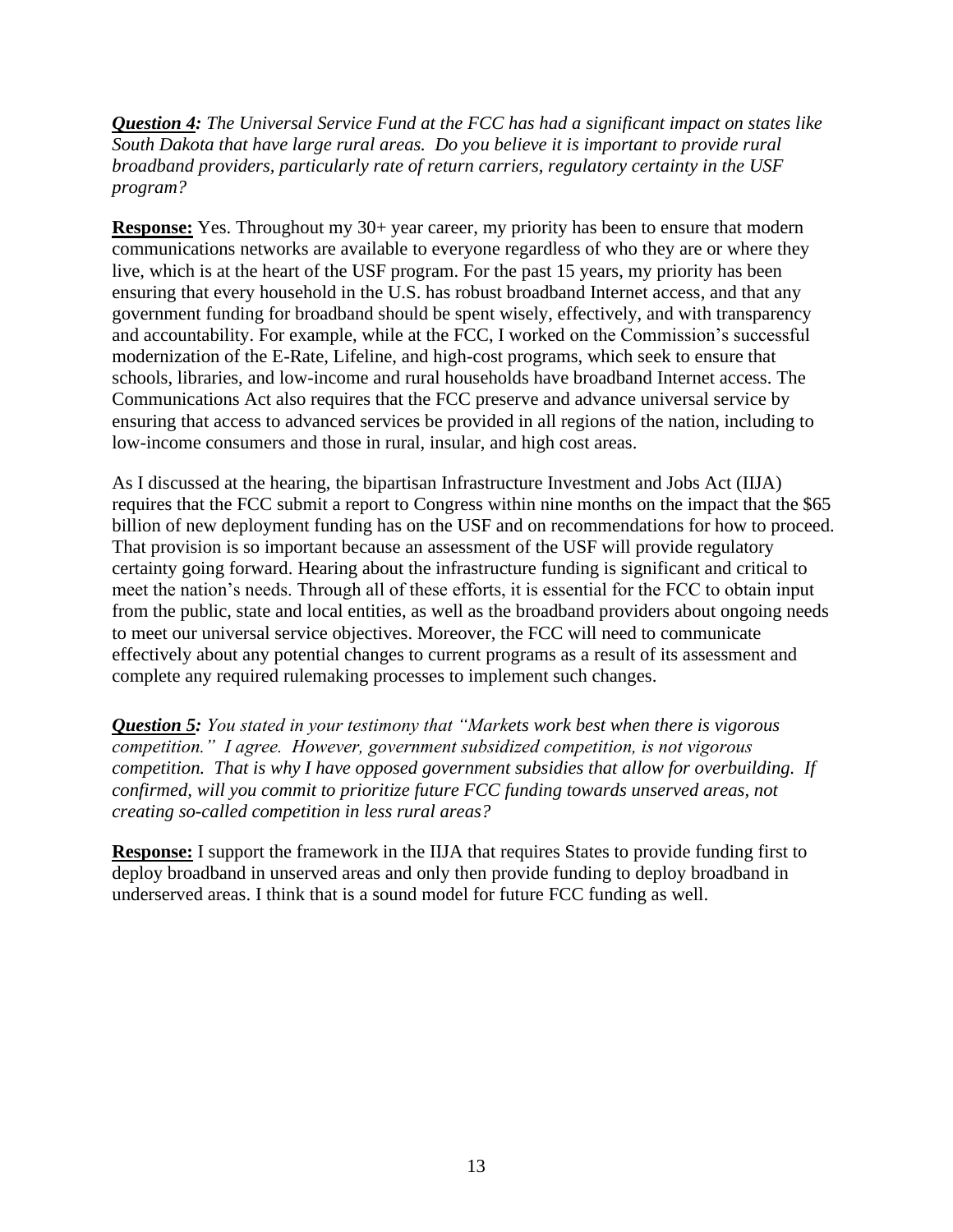### *Senator Roy Blunt*

*Question 1: Ms. Sohn, you were a key architect of the Obama FCC's net neutrality rules, which Republicans largely opposed. However, I think if you surveyed Republicans on our committee today, what they were opposed to wasn't so much the bright line rules against blocking and throttling content—which have never been common practices among broadband providers to begin with—but the regulatory uncertainty that the Title II regulatory framework created. In particular, many of us were concerned about the vague "general conduct" standard, which would have given FCC bureaucrats the discretion to prohibit and punish, on an open-ended case-by-case basis, so-called "unreasonable" practices by broadband providers. Under the general conduct standard, providers were left to guess whether their popular consumer offerings—such as those that offered unlimited sponsored content streaming—would be deemed impermissible. In conjunction with the equally open-ended authority to regulate providers' charges and practices under Title II, this amorphous "general conduct" standard sowed tremendous uncertainty among U.S. broadband providers and undermined their ability to innovate and invest in our networks.*

*At our in-person meeting in November, you stated that your main concern with the previous FCC's reversal of the Obama FCC's net neutrality rules wasn't about blocking throttling, or paid prioritization—but a lack of "oversight" and opportunity for FCC "recourse" when it comes to other conduct that you consider problematic.* 

*That sounded an awful lot to me like a general conduct standard for the Internet.*

- *1. Ms. Sohn, are you in favor of bringing back a general conduct standard for broadband providers?*
- *2. If so, do you think that the 2015 net neutrality order took the right approach with its general conduct rule?*
- *3. Or do you think that the latter was too vague and gave too much discretion to the FCC to review providers' business models?*

**Response:** Should the Chairwoman move forward with a proceeding to adopt net neutrality rules and reclassify broadband Internet access providers as a Title II telecommunications service, the Commission would have to start a new proceeding that will look at changes in, among other things, technology, how consumers use the Internet, and business practices. If confirmed, I would look at the totality of the record and the law and come to a conclusion with input from staff, my fellow commissioners and members of this Committee about the proper scope of net neutrality rules (including adoption of a general conduct standard or similar standard) and forbearance from Title II obligations.

However, I have been critical of the general conduct standard in the past. In an October 2020 paper, I stated that the general conduct standard was "too vague and complicated" and urged that it be replaced with a simple "unreasonable discrimination" standard similar to that adopted by the FCC in 2011.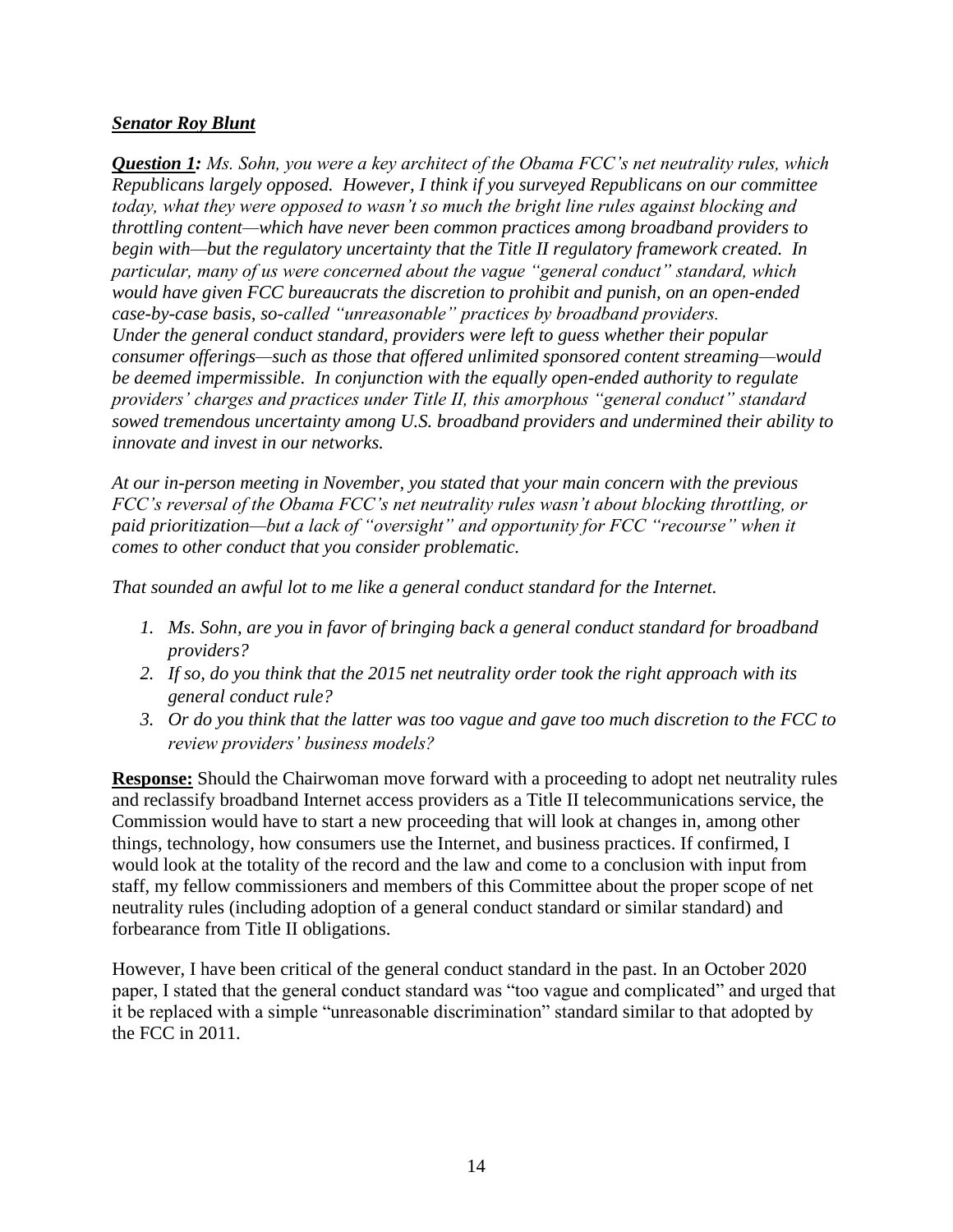*Question 2: Ms. Sohn, I voted for the Infrastructure Investment and Jobs Act in part because of its significant investment to bridge broadband access gaps in unserved areas of our country.* 

*In drafting this legislation and striking our bipartisan deal, legislators made the following clear: our priority is to bring broadband access to every unserved American, including the approximately one third of rural Missourians who lack access to any broadband whatsoever, regardless of the technology used to do so. It makes no sense to use the funding to upgrade or duplicate networks in areas that already have access to high speeds, particularly if that comes at the expense of bringing broadband to those Americans who have nothing. A technology-neutral policy is not only the fairest and most cost-effective approach; it is also reflects this country's time-tested, bedrock belief that eschewing technological mandates is the best way to promote innovation and investment in our networks.*

- *1. Ms. Sohn, do you believe that a technology neutral approach is the best policy when it comes to federal broadband subsidies?*
- *2. Do you agree to heeding Congress' will that—that federal broadband policy should be technology neutral—in executing your duties, such as in the Commission's annual requirement under Section 706 of the 1996 Telecommunications Act to "determine whether advanced telecommunications capability is being deployed to all Americans in a reasonable and timely fashion"?*

**Response:** The FCC has long recognized on a bipartisan basis that Americans expect to have access to robust fixed and mobile broadband networks, and the bipartisan IIJA is expected to significantly advance the availability of robust, scalable networks capable of facilitating 5G and other advanced technologies in currently unserved and underserved areas. I agree with the IIJA's framework and priorities, which give states the authority to determine what technologies best fit their residents' needs. It offers the nation an opportunity to finally ensure that every American has access to at least one robust, broadband network. It will be important for the FCC to also coordinate its USF and Affordable Connectivity Program efforts so that low-income consumers can purchase the broadband service of their choice.

*Question 3: Ms. Sohn, in April 2020, you stated on Twitter: "I call 'overbuilding' competition, which is important because a lot of rural #broadband networks are inadequate to meet the needs of residents."* 

- *1. In your mind, what threshold of broadband service counts as "adequate"?*
- *2. Do you consider a network inadequate if download and upload speeds are asymmetrical?*
- *3. Do you consider a population with access to 100/20 Mbps but not 100/100 Mbps "underserved"?*
- *4. Do you believe that federal broadband funding should be used to overbuild networks in areas that already have high-speed broadband but where speeds are not symmetrical?*

**Response:** I support the bipartisan framework of the IIJA, which requires carriers receiving federal funds for deployment to deploy a minimum of 100/20Mbps in unserved areas and which defines "underserved" areas as those where not less than 80% of the "broadband serviceable locations" cannot receive 100/20 Mbps speeds. I also support the IIJA's mandate that states first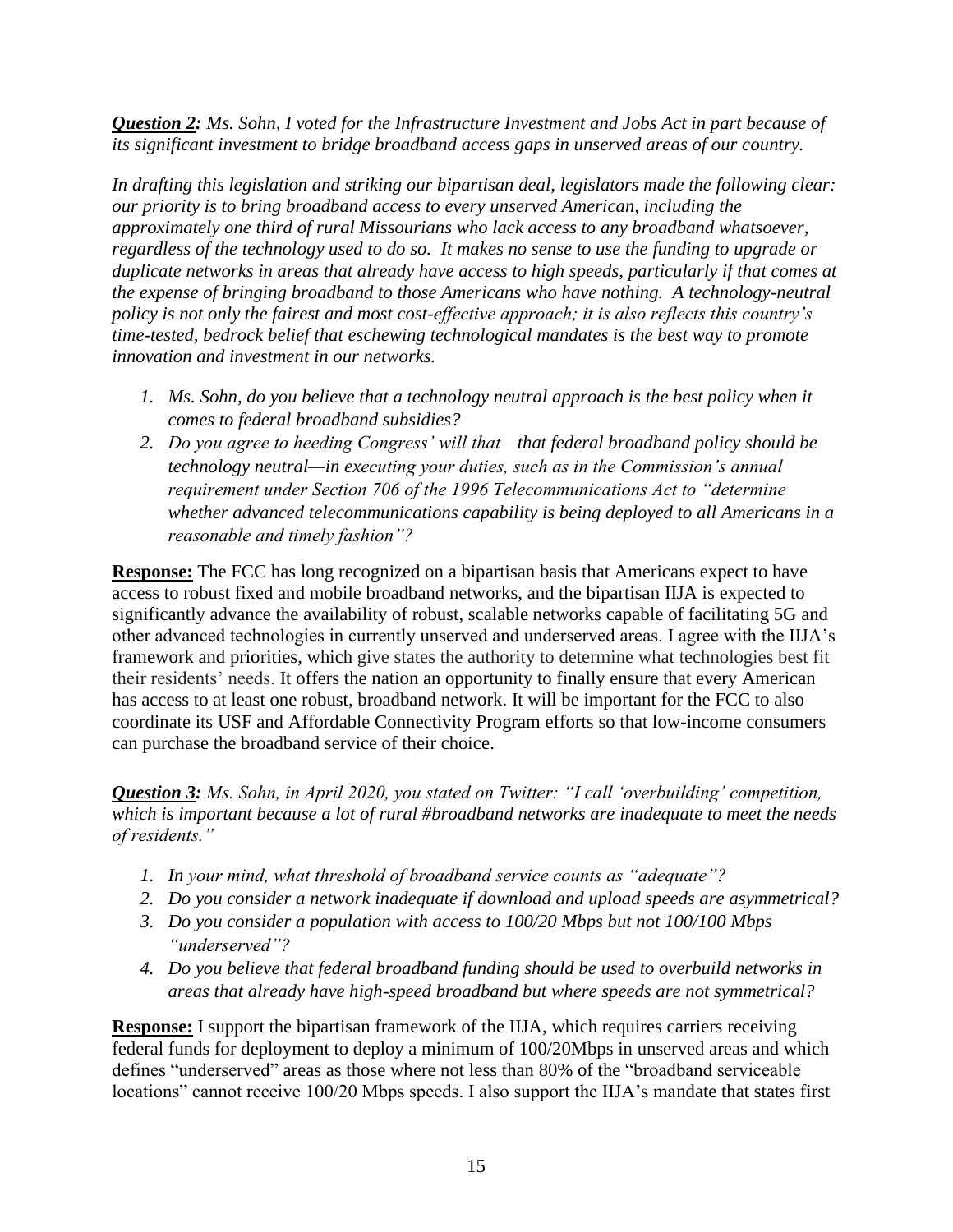fund carriers to deploy broadband in unserved areas before they can fund carriers to deploy broadband in underserved areas.

*Question 4: You mentioned at the hearing that Locast, the entity you sat on the board of that was successfully sued for retransmitting copyrighted content, provided local broadcast signals to consumers who could not get them over the air, such as viewers in "orphan counties."*

- *1. Can you provide the committee with a list of how many Locast subscribers there were over the time Locast was operating, broken down by each of the 36 television markets in which you operated this service?*
- *2. From that list, can you also break out how many of those subscribers reside in "orphan counties," again broken out by television market?*

**Response:** My understanding is that Locast has ceased doing business. I respectfully refer you to the nonprofit organization that ran Locast, Sports Fan Coalition NY, Inc. (SFCNY) regarding any informational requests for data that it may have.

*To better understand your role as a member of the board of directors of Locast, please also answer the following questions:*

- *1. What was your role as a member of the board?*
- *2. As a Locast board member, did you sign the settlement agreement with the television networks?*
- *3. Why did Locast choose to settle?*
- *4. Who will be paying for the settlement?*
- *5. Will you provide the Committee with the settlement agreement?*
- *6. Will you also provide any other related documents pertaining to the settlement that explain what your role with Locast is or was, and any liabilities or other requirements you or Locast are responsible for as a result of the judgment against Locast?*

**Response:** Locast was a nonprofit service that provided local broadcast signals to people who couldn't receive them, including many in rural areas of the country. It relied on a copyright exemption (17 U.S.C. Sec. 111(a)(5)) for nonprofits. I believed that was a good thing both for viewers and for local broadcast stations, but the networks disagreed. They sued and the service was shut down.

In my role as a board member of Sports Fans Coalition NY, Inc. (SFCNY), I participated in quarterly board meetings. In those meetings I reviewed financial statements and plans to expand the service. I was also involved in the decision to shut the service down after the District Court ruling that Locast did not qualify for an exemption under 17 USC Sec. 111(a)(5). My understanding is that any damages will be paid from amounts collected to fund SFCNY operations after the organization pays its vendors.

As a board member, I signed the settlement agreement. I respectfully refer the Committee to the broadcast networks and SFCNY directly to obtain a copy of the settlement agreement.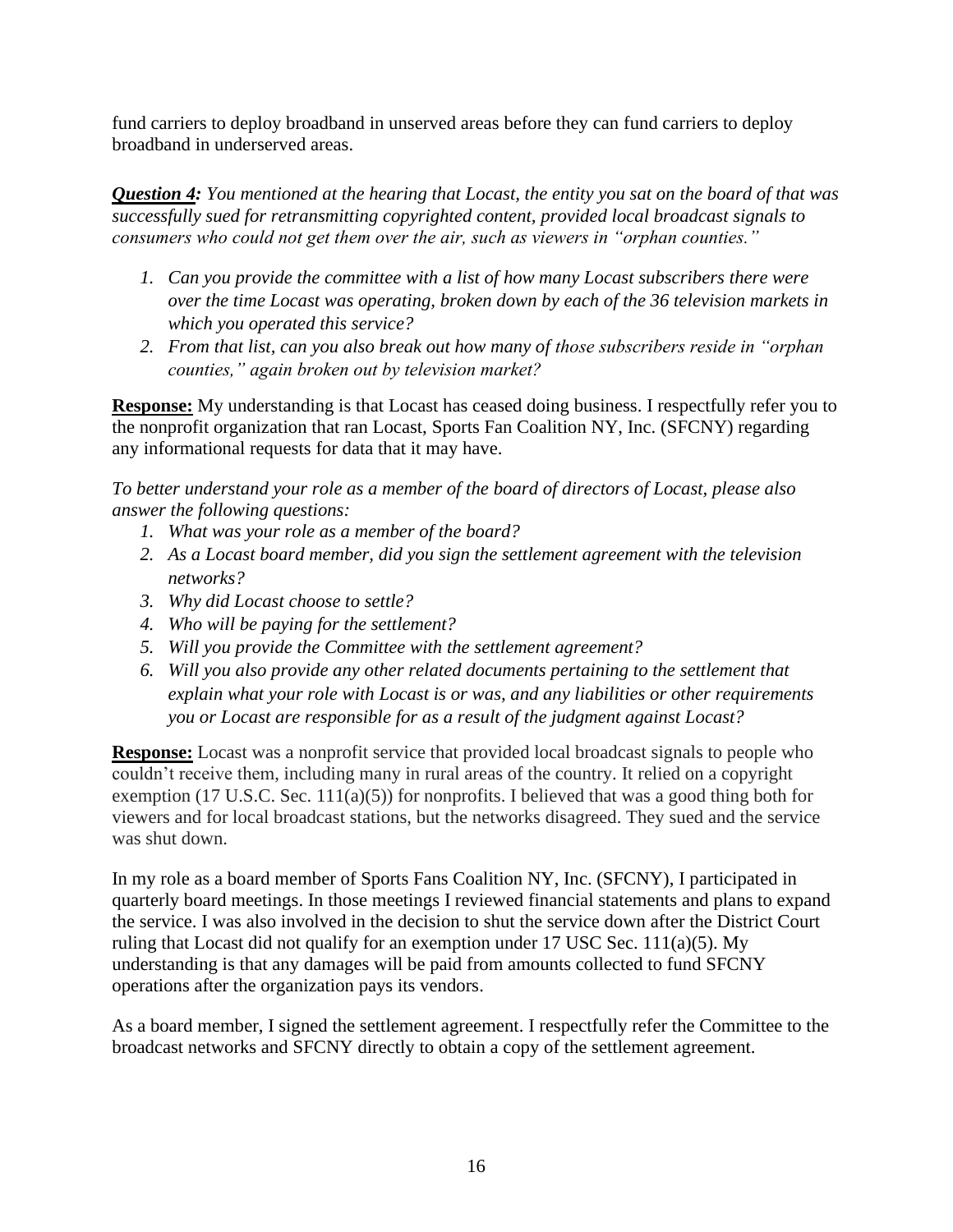# *Senator Deb Fischer*

*Question 1: Given the significant funding allocated for broadband deployment across several agencies recently, I want to focus on maximizing these critical federal investments. I am concerned about the federal government funding redundant networks in a manner that ends up limiting fuds and resources for rural areas that do not have any broadband connection.*

*After Congress passed the bipartisan infrastructure bill, Commerce Secretary Gina Raimondo spoke on the transparency and oversight needed for state broadband proposals. She stressed, "We have to make sure that we don't spend this money overbuilding." During the hearing, you stated that you supported Secretary Raimondo's position on overbuilding. Do you still agree with Secretary Raimondo's comments that we "don't spend this money on overbuilding?"*

**Response:** Yes. As I stated at the hearing, I agree with the approach in the infrastructure bill that requires funding to be provided to unserved areas first.

*Question 2: As mentioned during the hearing, you previously indicated that FCC subsidies can be helpful in "forcing companies to compete." You also have tweeted that "Whenever you hear anybody complain about 'overbuilding' of broadband networks, translate that to 'competition'."*

- *1. If confirmed as commissioner, will you ensure that funding available for broadband deployment within your jurisdiction is prioritized to expand networks to unserved areas, first?*
- *2. If confirmed as commissioner, will you ensure that broadband deployment funds are not used to overbuild existing networks? If so, how?*

**Response:** I support the framework in the IIJA that requires States to provide funding first to deploy broadband in unserved areas and only then provide funding in underserved areas. I think that is a sound model for future FCC funding as well and if confirmed, I will urge the FCC to follow that model.

*Question 3: During the hearing, you framed the policy-related statements you previously made on your Twitter account in the context of being an advocate at the time, distancing your personal views from certain comments that you have made publicly.*

- *1. As a public advocate on communications policy, do you advocate for policies in which you believe?*
- *2. Are there any particular statements that you have tweeted as a public advocate that you no longer agree with?*

**Response:** Yes, as a public advocate on communications policy I advocate for policies which I believe will benefit consumers. I have tweeted thousands of times since 2009 and I am sure that there are statements that I no longer agree with because of changed circumstances or because somebody convinced me otherwise. And as I testified at my hearing, I do regret the sharp tone of some of my tweets.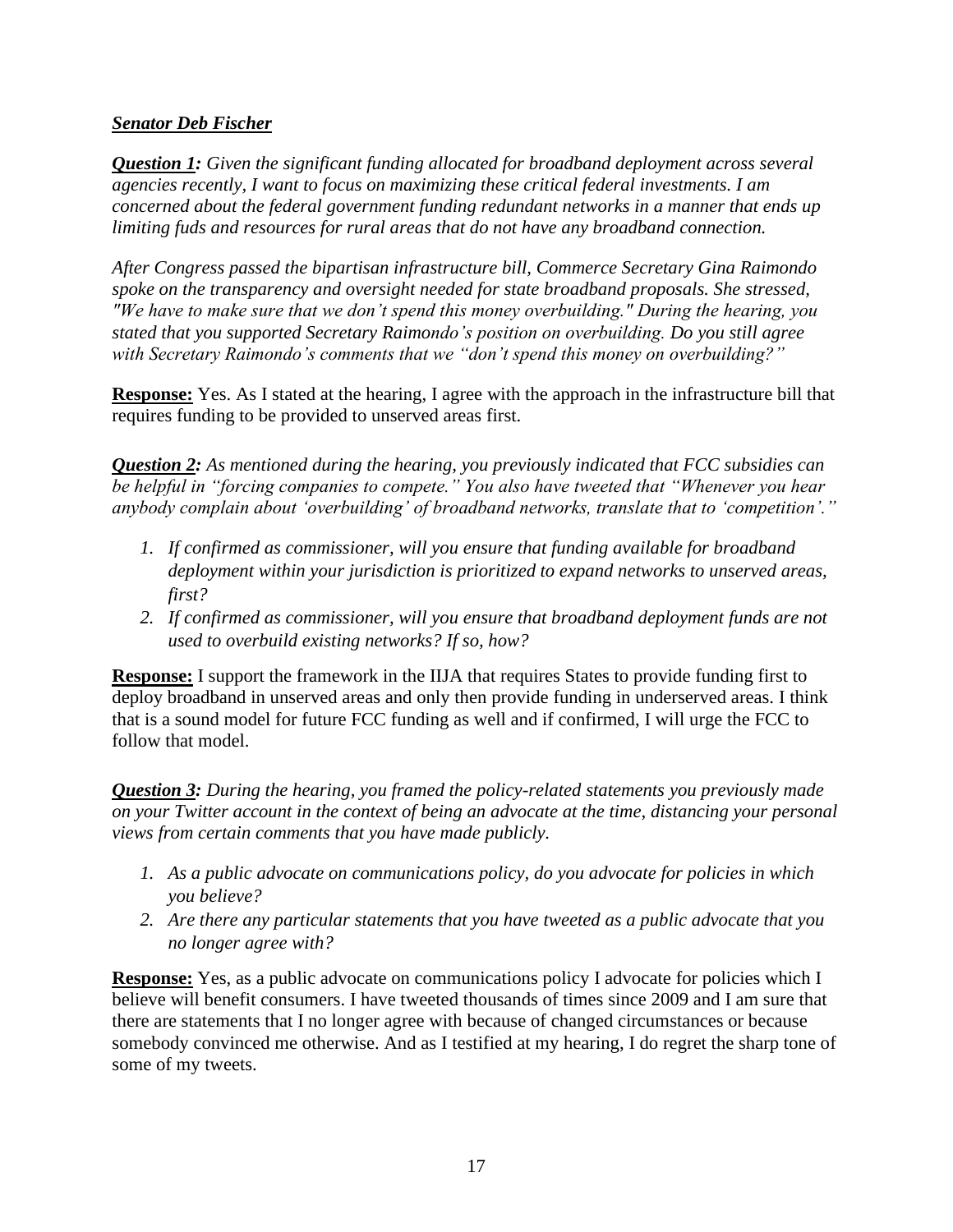*Question 4: During the hearing, you said you were not certain whether you had advised former FCC Chairman Tom Wheeler about the Commission's actions on municipal broadband in February 2015, which sought to undermine state laws. However, in an interview on a South by Southwest panel that followed in March 2015, you disclosed that the controversial Municipal Broadband Order was pushed through because people were distracted by net neutrality. You said, "It was on purpose…you're going to do two controversial things, try to bury one, right?"*

- *1. If confirmed as commissioner, will you commit to conducting your work in a transparent and ethical manner?*
- *2. At this time, do you recall whether you advised former FCC Chairman Wheeler on the Municipal Broadband Order, while you were his counselor?*

**Response:** If confirmed, I will commit to conducting my work in a transparent and ethical matter. Although my choice of words at the 2015 panel was poor, the FCC in fact did not "bury" the Municipal Broadband Order. It was circulated to the other commissioners and placed on the Commission's agenda just like any other order, including the net neutrality order. There was no effort to hide the ball.

I still don't recall specifically advising the Chairman on the Municipal Broadband Order. He had a large team working on the Order and my focus at the time was more on the Open Internet Order, which as you noted, was adopted at the same time. But I certainly supported the Order and have supported the ability of communities to choose whether or not to build their own broadband networks.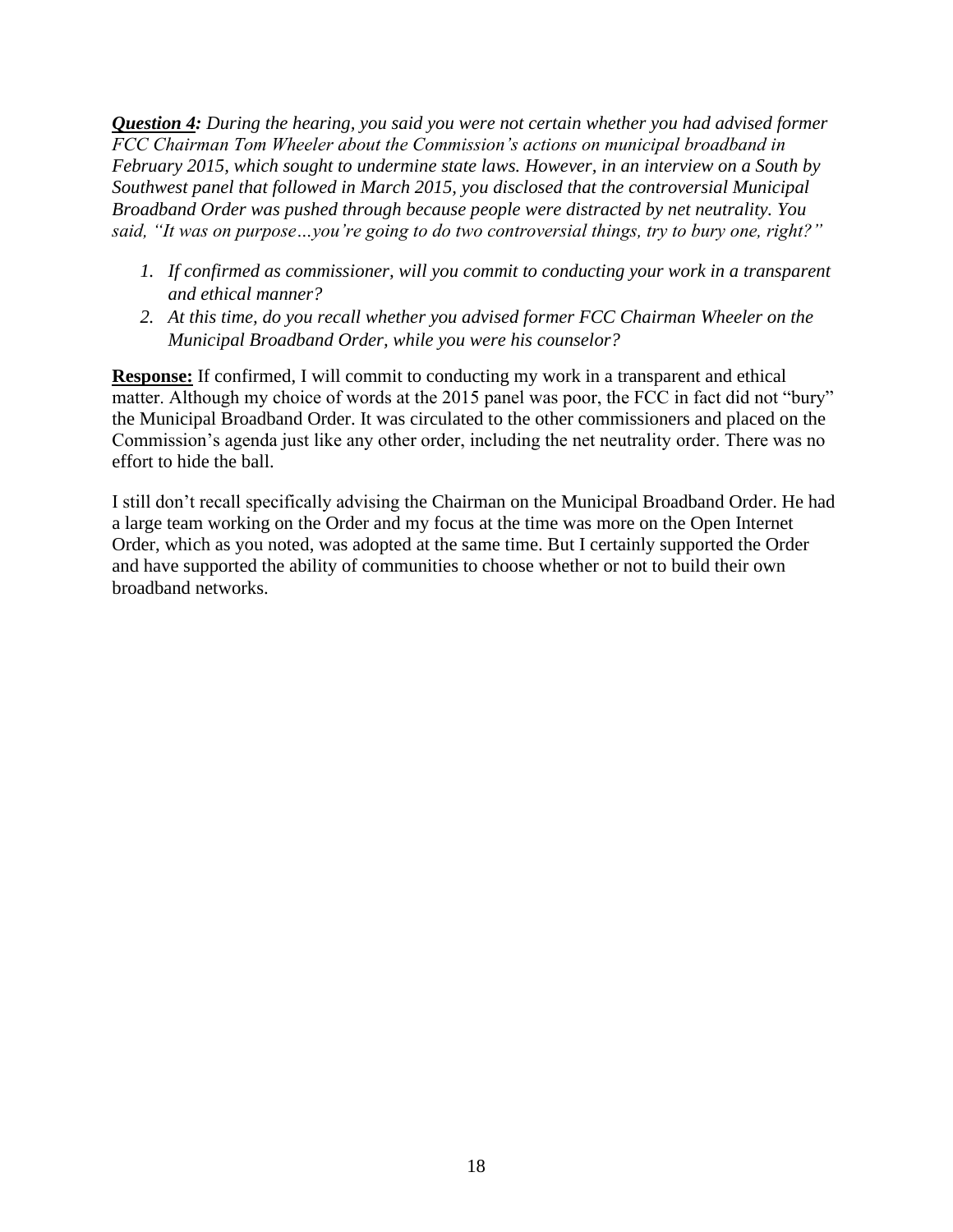## *Senator Jerry Moran*

*Question 1: I appreciate that you stated multiple times during the hearing that you are a supporter of local broadcast stations. However, Locast was found by federal judge earlier this year to be illegally retransmitting local broadcast channels without permission or compensation while you served on its board of directors. On behalf of the broadcast industry, four broadcast networks successfully sued Locast and either have already or will receive monetary damages for their stolen content.* 

- *1. If you are confirmed and a proceeding that involves these four companies comes in front of the Commission, wouldn't a reasonable person believe that you may have a conflict of interest, given this history?*
- *2. Wouldn't the same hold true for the additional broadcasters injured by Locast's conduct, who could still bring a similar suit?*

*In addition to monetary damages, I understand the settlement included certain restrictions on Locast representatives, including members of the board of directors, of which you were a member.* 

*1. Please detail the restrictions placed on you by the settlement between Locast and the broadcasters.*

**Response:** Locast was a nonprofit service that provided local broadcast signals to people who couldn't receive them, including many in rural areas of the country. It relied on a copyright exemption (17 U.S.C. Sec.  $111(a)(5)$ ) for nonprofits. I believed that was a good thing both for viewers and for local broadcast stations, but the networks disagreed. They sued and the service was shut down.

While the District Court Judge found that the statutory copyright exemption didn't apply, he never ruled on final liability, nor did he determine that any broadcaster was injured. This was a case of first impression. My understanding is that Locast suspended operations days after the judge's ruling and is in the process of selling its assets. There was a settlement agreement entered into by the parties and a final order by the judge, all of which the non-profit complied with in full. The settlement requires Sports Fan Coalition NY, Inc. (SCFNY) directors, including me, not to engage in a similar exercise to test the scope of the not-for-profit exemption.

On October 26, 2021, I signed an ethics agreement with the FCC's Designated Agency Ethics Officer. In this agreement, I committed that I would not participate "personally and substantially….in any particular matter" involving SFCNY "unless I am first authorized to participate, pursuant to 5 C.F.R. § 2635.502(d)."

If confirmed, I will approach each proceeding involving broadcasters as I would any proceeding—with an open mind. As required by the Administrative Procedure Act, if confirmed, my decisions will be dictated by the totality of the record in a proceeding and the law, along with input from staff, my fellow commissioners, and the Members of this Committee.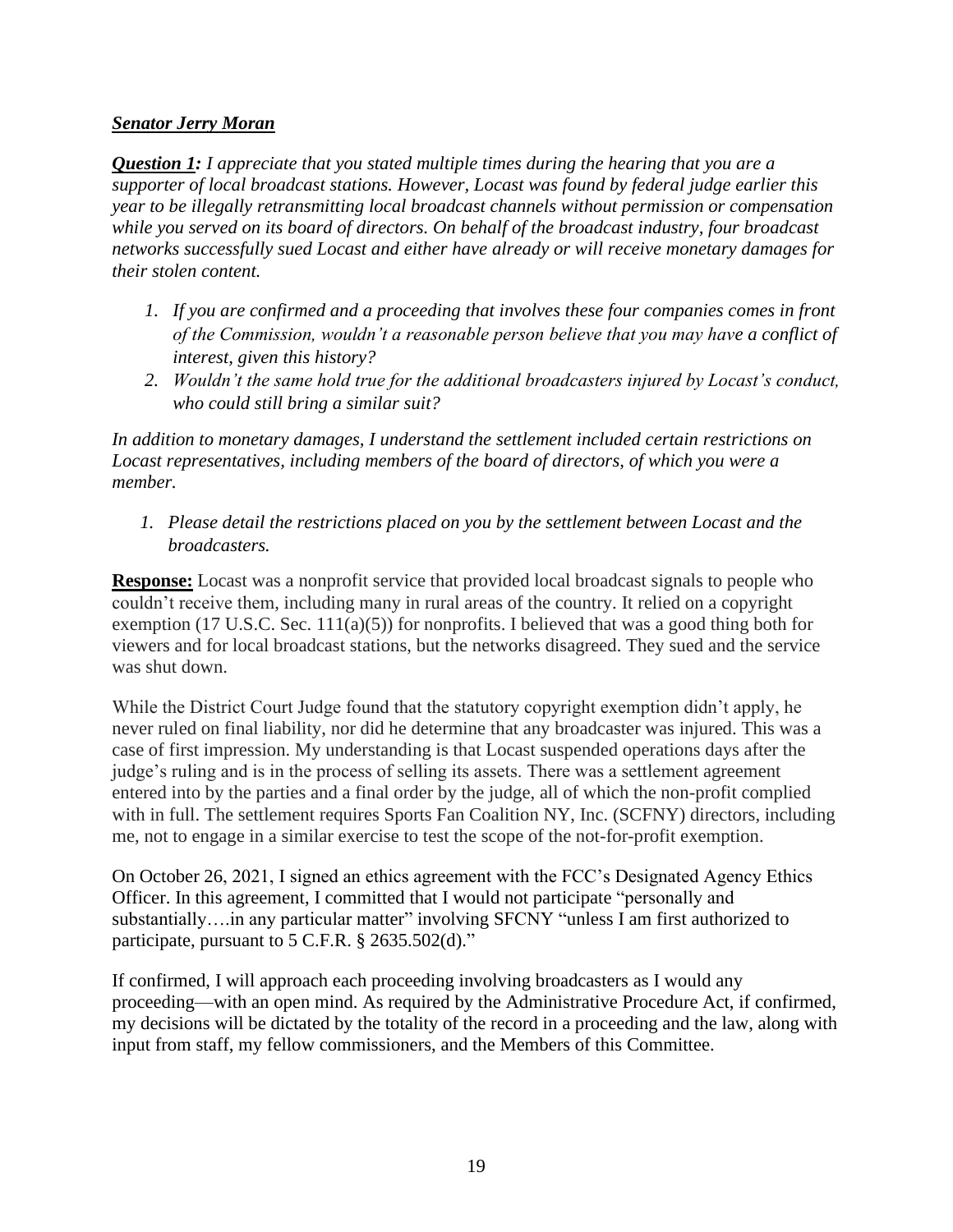*Question 2: I'm interested in your thoughts on rules for terrestrial spectrum licensees that operate in the 12 GHz band. If confirmed, will you commit to evaluating the 12 GHz NPRM record fairly, strenuously reviewing comments and studies from all stakeholders?*

# **Response:** Yes.

# *Question 3: What are specific examples of consumer harms that have occurred since the 2017 rollback of the Obama-era net neutrality regulations?*

**Response:** As Chairwoman Rosenworcel said at her November 17 confirmation hearing, the 2017 net neutrality repeal was broader than the bright line rules—it removed FCC oversight over broadband entirely. Among other things, that left California firefighters without recourse when a broadband company throttled its service during the Mendocino complex fire, which at the time was the biggest in state history, and left consumers without recourse when Frontier charged monthly fees to consumers who bought their own modems. It also resulted in some small wireless providers having to slow or halt fiber deployment because pole owners either charged higher rates or refused to negotiate a rate.

In addition, researchers at Northeastern University and the University of Massachusetts at Amherst reviewed crowdsourced data from the Wehe app and found that for mobile internet service providers in the United States, "we don't see evidence of internet service providers throttling only when the network is busy; as far as we can tell, it's 24/7, and everywhere." David Chofness, the lead researcher, noted that this throttling created a "slippery slope," because "[t]oday it's video, but what is it going to be tomorrow? When internet service providers decide to take control and make decisions on behalf of consumers and/or content providers, what's going to be the fallout for those decisions? Is it actually in everyone's best interests?"

It's also important to note that there is ongoing litigation over the 2017 repeal, as well as a growing number of states that have passed their own net neutrality laws and regulations. California, Colorado, Maine, Oregon, Vermont and Washington State have passed net neutrality laws and Hawaii, Montana, New Jersey, New York, and Rhode Island have put in place net neutrality contracting requirements. As a result, broadband providers have been cautious about their business practices.

*Question 4: Last week, I asked Chairwoman Rosenworcel about supply chain challenges facing broadband providers, in light of the increased level of federal spending to close the digital divide. She said that she started a proceeding at the FCC to collect information about how semiconductor shortages are impacting the telecommunications sector. What do you think the FCC should be doing to analyze the issues that exist within the broadband deployment supply chain, including outside of the semiconductor issues?*

**Response:** Thanks to the work of Congress over the past year, there are ample financial resources available to help close the digital divide in both rural and urban areas. The FCC inquiry into the impact semiconductor shortages are having on the telecommunications sector is a good first step. The Commission should further build a record to identify other potential bottlenecks that could slow or stall the unprecedented broadband deployment efforts that will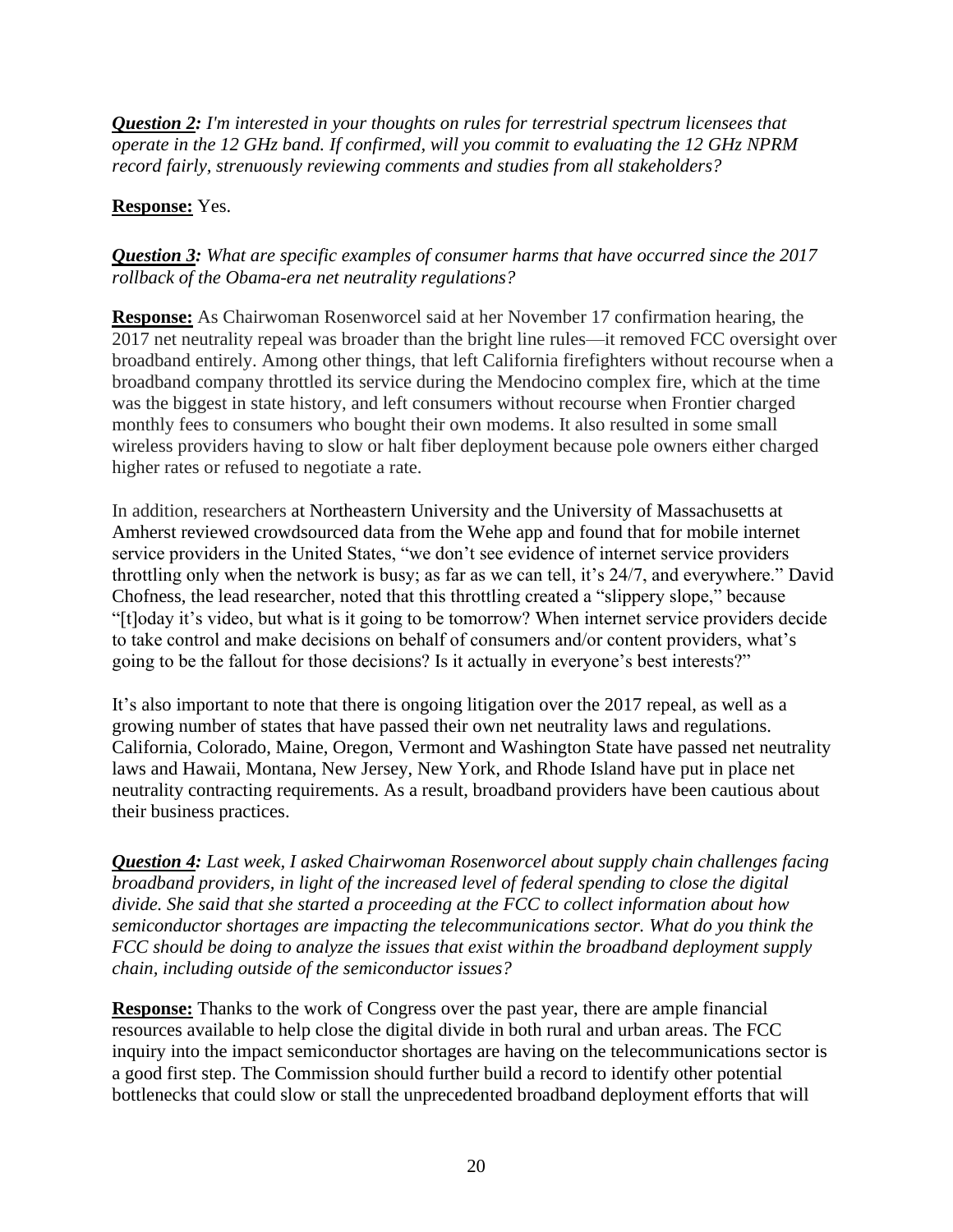occur over the next five to ten years thanks to the RDOF, the IIJA, and other actions by Congress.

As the record develops and the FCC continues to identify issues that exist within the broadband supply chain, we owe it to ourselves, our colleagues at the Department of Commerce, and to the American public to do everything we and our federal government partners can to address these supply chain issues and implement efforts to resolve them before they have the opportunity to cause delay. Moreover, we must all work together to ensure these shortages do not recur and impede future American technological leadership. If confirmed, I would work closely with my colleagues at the FCC and our federal partners to consider all appropriate options so that our efforts to close the digital divide are not hamstrung by workforce or manufacturing shortages.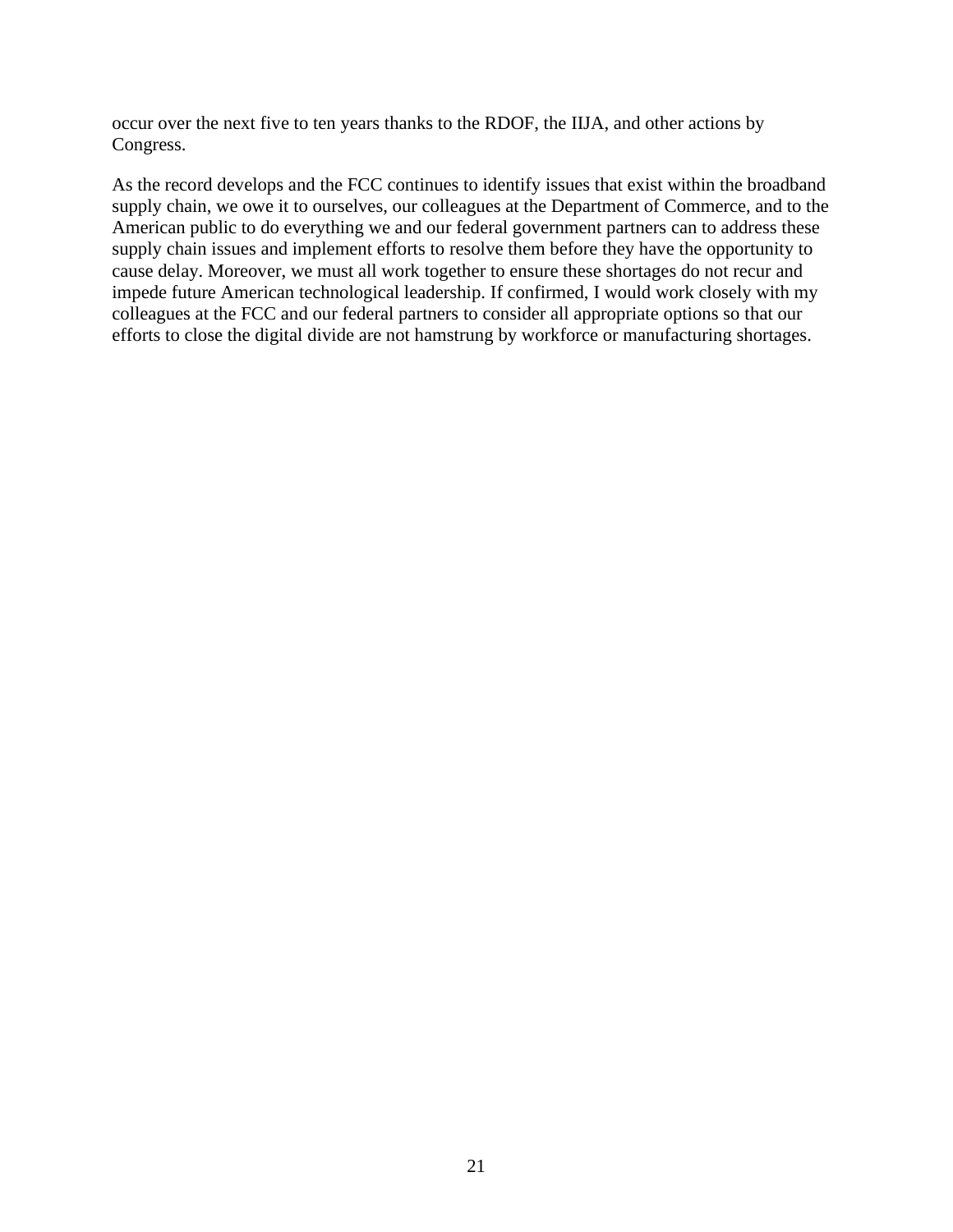### *Senator Dan Sullivan*

*Question 1: I'm concerned about what seems to be your clear bias toward addressing broadband deployment problems in urban areas over rural areas. Just last year, in your testimony before the House Energy and Commerce Committee, you said that "policymakers have focused disproportionately on broadband deployment in rural areas of the United States, Americans who live in cities also face enormous challenges to broadband connectivity". While I am sure urban areas have challenges relating to broadband, would you agree that extremerural, frontier communities with no broadband infrastructure at all – like many in Alaska – perhaps deserve disproportionate focus from policymakers?*

**Response:** As I noted at the hearing, over the past two decades I've worked towards the goal of ensuring that every household in the US—both rural and urban—has robust and affordable broadband Internet access. I also recognize that there are communities and states—like Alaska where deployment is more challenging. I support the broadband provisions in the infrastructure bill because—not only did Congress require that the funding goes to unserved areas first—it also requires that the states receive and distribute the funds. States and localities know best where broadband is needed and will be essential partners for the Commission and NTIA. Additionally, there are other aspects to the digital divide that we also must consider—including affordability and digital literacy.

*Question 2: As a result of the court's decision against Locast, a company which you serve on the board of and which was shut down earlier this year, Locast is required to pay the broadcast companies which brought the lawsuit \$32 million. Are you personally liable for any part of that fine? Who is required to pay those damages to the broadcast companies and have those payments already occurred? Will this be taken into account in your recusal considerations?*

**Response:** I am not personally liable for any part of the monetary settlement. My understanding is that any settlement funds will be paid from amounts collected to fund operations of Sports Fan Coalition NY, Inc. (SFCNY), the nonprofit entity that ran the Locast service, after the organization pays its vendors. On October 26, 2021, I signed an ethics agreement with the FCC's Designated Agency Ethics Officer. In this agreement, I committed that I would not participate "personally and substantially....in any particular matter" involving SFCNY "unless I am first authorized to participate, pursuant to 5 C.F.R. § 2635.502(d)."

*Question 3: The FCC has taken significant steps in recent years to identify and make available spectrum for commercial use, including for 5G deployment that is critical to ensure U.S. leadership over China. I understand that the FCC is currently examining the potential of 5G in the 12 Ghz band through extensive engineering reviews. Do you see this as an opportunity to advance US 5G leadership? Will you commit to complete your review in a timely manner if you find that coexistence is possible between satellite and terrestrial users in the band?*

**Response:** As you note, in January 2021, the FCC adopted an NPRM seeking comment on whether to allow terrestrial flexible use (including mobile services) in the 12 GHz band. I believe that the FCC should encourage the efficient use of limited spectrum resources when coexistence between users is feasible. If confirmed, I look forward to working with FCC staff and you to learn more about the potential for coexistence between satellite and terrestrial users in this band.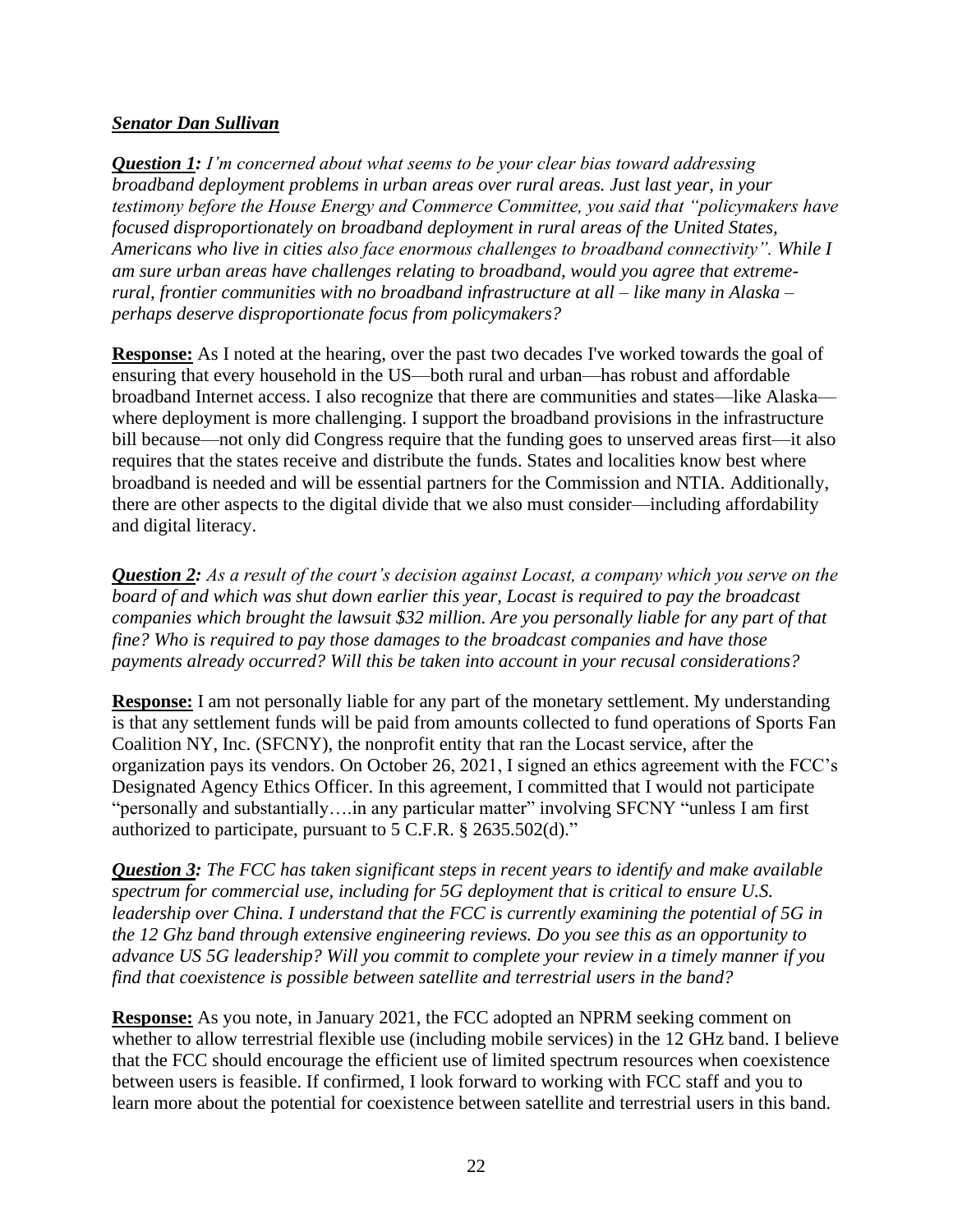*Question 4: We have heard from rural healthcare participants, rural service providers, and others about USAC's lack of transparency in administering the Rural Healthcare Fund and its delays in processing funding requests in a timely way. Why has the FCC allowed these problems to persist and will you commit to adopting reforms to address these problems?*

**Response:** I agree that the Rural Healthcare Fund serves a critical role for rural communities especially in Alaska. If confirmed, I look forward to learning more about these issues and working with your office.

*Question 5: The Communications Act requires that rural health care providers be able to receive access to necessary telecommunications and broadband services at urban rates, and that service providers be compensated for the difference between the rural and urban rates. Many of us are concerned that without appropriately determining rural and urban rates, and in the absence of adequate compensation to service providers, there will be a loss of telehealth services in the most remote and highest-cost areas of the nation. Do you share this concern and what steps should the FCC take to address this concern?*

**Response:** Congress' mandate for universal service in Section 254 is clear: "There should be specific, predictable and sufficient Federal and State mechanisms to preserve and advance universal service." I also recognize how critical robust telehealth services are to Alaskans. I share your concern and I know that rural and remote areas such as Alaska have unique challenges that need to be taken into account. I want to learn more about this issue and how it affects funding levels in some areas of the country—including Alaska. If confirmed, I commit to working with you and my colleagues on the Commission on these issues.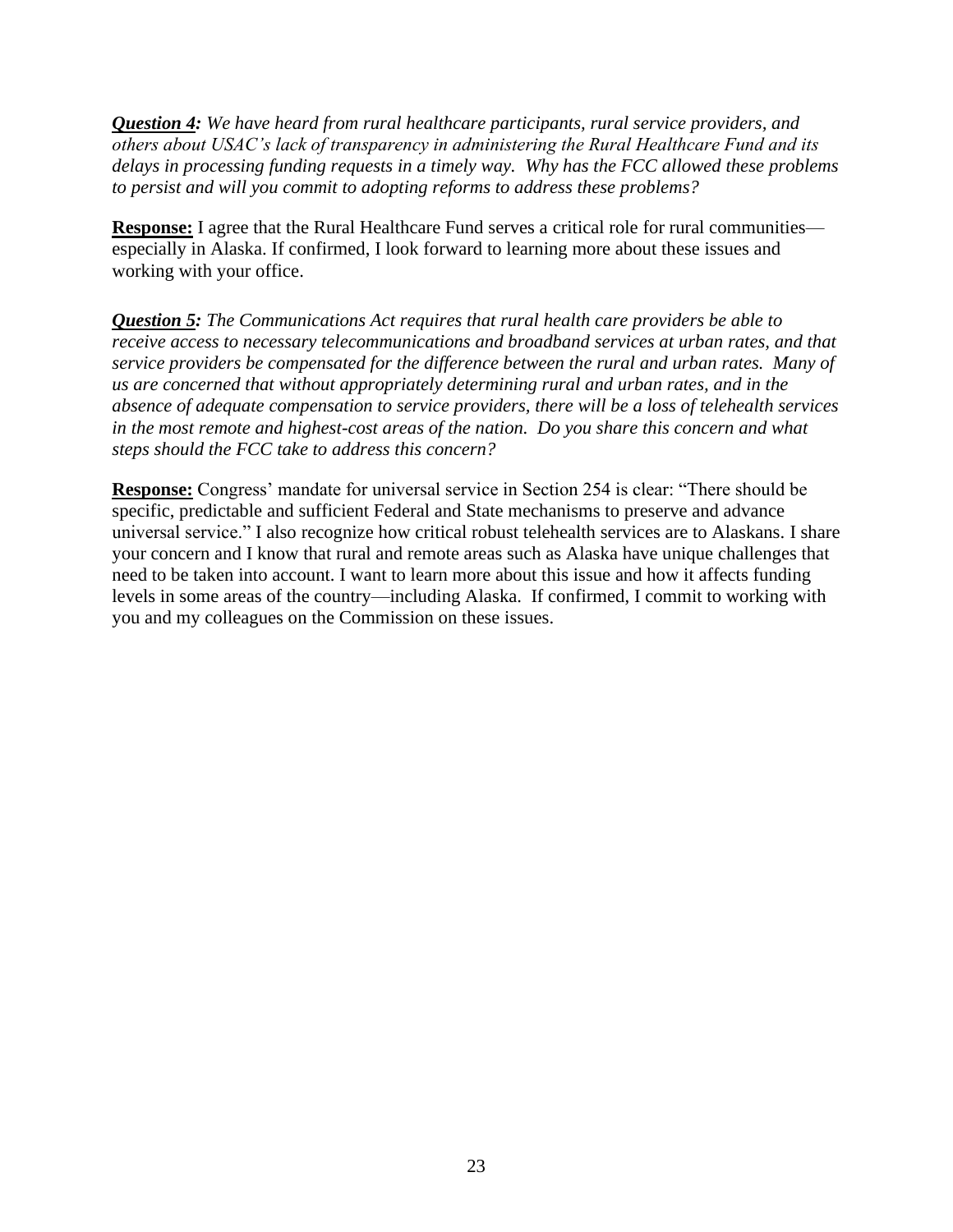### *Senator Marsha Blackburn*

*Question 1: Earlier this year, the FCC issued a Notice of Proposed Rulemaking to consider rules to allow companies to use the 12 GHz band for 5G deployment. To continue leading the world in innovation, especially given China's commitment to winning the race to 5G, I believe we need to look for more spectrum to keep the U.S. competitive. Do you have views on the viability of the 12 GHz band for 5G connectivity and, if confirmed, will you commit to moving quickly towards final action in that proceeding?*

**Response:** As you note, in January 2021, the FCC adopted an NPRM seeking comment on whether to allow terrestrial flexible use (including mobile services) in the 12 GHz band. I believe that the FCC should encourage the efficient use of limited spectrum resources when coexistence between users is feasible. If confirmed, I look forward to working with FCC staff to learn more about the potential for coexistence between satellite and terrestrial users in this band.

*Question 2: As I'm sure you already know, the FAA issued a safety alert on 5G interference to aircraft. While there is no sufficient evidence that 5G deployment causes aircraft safety concerns, the FAA went ahead and stated "action might be required to address potential interference with sensitive aircraft electronics." What are your thoughts on this ongoing situation?*

**Response:** It is critical that spectrum coordination between federal agencies is improved to ensure enough spectrum is in the pipeline for licensed and unlicensed uses. Updating the FCC-NTIA MOU on Spectrum Coordination that establishes clearly defined and agreed upon processes for making decisions would be very helpful. Another thing that's needed is a national spectrum strategy—NTIA and the FCC should work together with industry and the federal agencies with spectrum interests to identify what bands should be targets for commercial use and try to resolve technical problems before major decisions are made.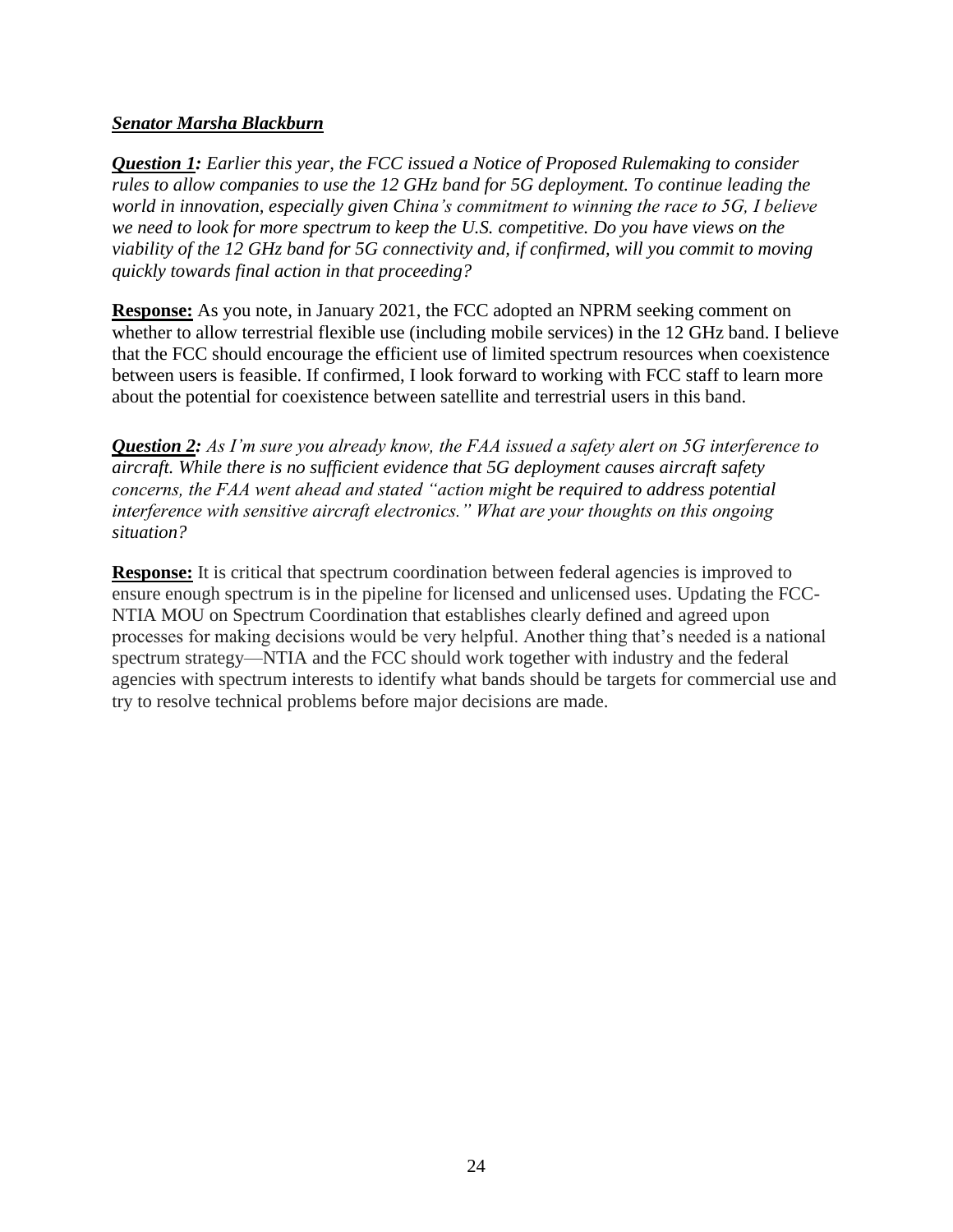# *Senator Todd Young*

*Question 1: Ms. Sohn, last year, the FCC opened the 6 GHz Band to Wi-Fi and other unlicensed uses. In that order, the FCC pledged to ensure that licensed incumbent operations in the band are protected from harmful interference. Do you commit to protecting incumbents in this band from harmful interference?*

**Response:** Yes.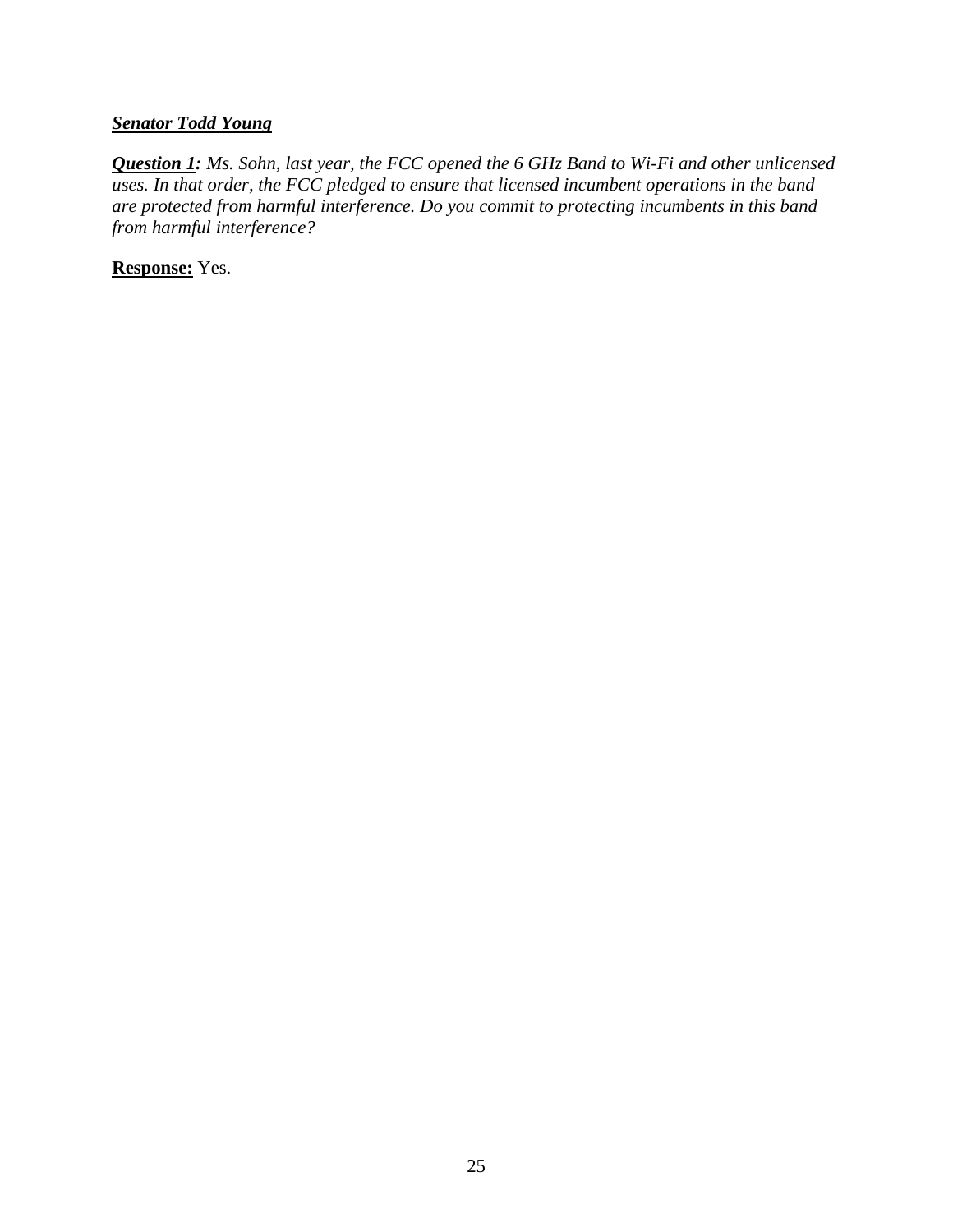# *Senator Mike Lee*

*Question 1: During the hearing, you said "I know of no proposal" at the Commission to impose a minimum or basic tier broadband plan like those required by the infrastructure bill. While there may not be a pending action at the Commission to consider imposing a basic tier or minimum broadband plan, should the requirement of such plans be proposed by a fellow Commissioner would you support it?*

**Response:** As I said at the hearing, I am not aware of any such proposal and it is difficult to comment on a hypothetical scenario. If confirmed, I will make any and all policy decisions based upon the law and the record of the proceeding, along with input from staff, my fellow Commissioners, and Members of this Committee.

*Question 2: During the hearing I asked about why you oppose the federal government's ownership/operation of a broadband network, but support state or local government ownership/ operation of broadband networks. You said you needed time to think about it and would answer in the QFRs. What's the distinction that you draw? And why do you support one and not the other?*

**Response:** I support municipal broadband networks because they foster competition and choice, two core values that have guided my career. The nationalized 5G network proposed in the last administration would not have catalyzed competition or choice.

The real-world evidence in favor of municipal broadband is compelling. Municipal networks have connected unserved rural communities, driven down incumbent prices, and created jobs. For example, a recent study found that Chattanooga's municipal network generated \$2.69 billion in economic activity and created  $9,516$  jobs over the past decade.<sup>3</sup> I have not seen compelling evidence demonstrating similar benefits from a nationalized 5G network.

Moreover, my advocacy for municipal broadband is rooted in the belief that local governments should have the *option* to invest in their own broadband infrastructure if they so choose. A nationalized 5G network would not empower local governments in this manner.

*Question 3: It's no secret that you support "Net Neutrality" requirements. And it's no secret that I oppose them.* 

- *1. If the FCC were to reimpose a Title II classification of broadband, should the Commission go further and expand beyond the requirements imposed by the 2015 rule?*
- *2. How would you go about determining whether the FCC should "forbear" a rule from taking effect? And how would you approach this in the net neutrality context?*

<sup>3</sup> *See* Bento J. Lobo, Ph.D., CFA, Ten Years of Fiber Optic and Smart Grid Infrastructure in Hamilton County, Tennessee (August 31, 2020) (https://assets.epb.com/media/Lobo%20-

<sup>%20</sup>Ten%20Years%20of%20Fiber%20Infrastructure%20in%20Hamilton%20County%20TN\_Published. pdf).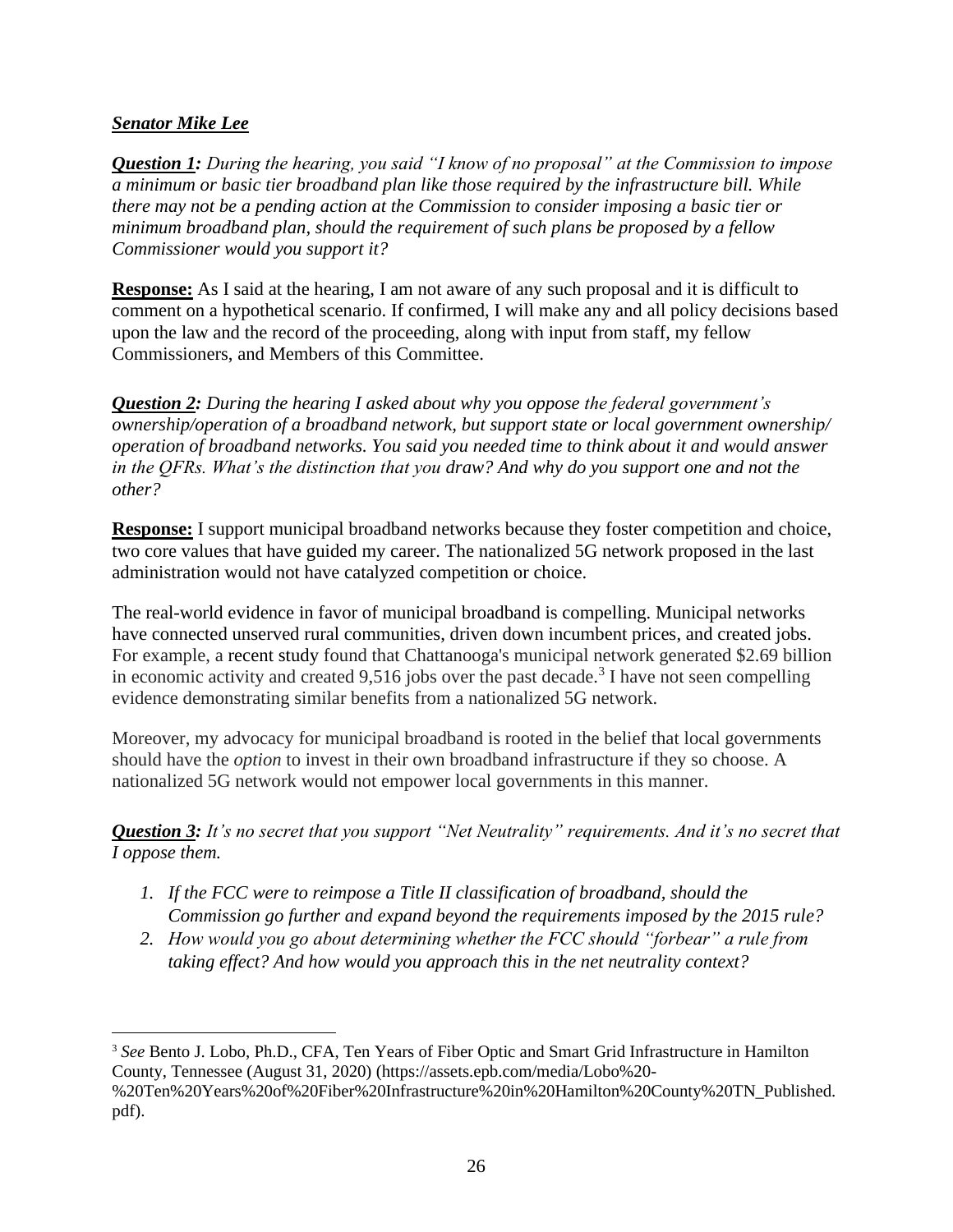*3. You've previously noted that Congress should pass "Net Neutrality" legislation because of the "ping-pong" between Administrations. Should the FCC wait for Congress to work on legislation to settle this issue rather than moving forward with a controversial rule?*

**Response:** Should the Chairwoman move forward with a proceeding to adopt net neutrality rules and reclassify broadband Internet access providers as a Title II telecommunications service, the Commission would have to start a new proceeding that will look at changes in, among other things, technology, how consumers use the Internet, and business practices. If confirmed, I would look at the totality of the record and the law and come to a conclusion with input from staff, my fellow commissioners and members of this Committee about the proper scope of net neutrality rules and forbearance from Title II obligations.

As I testified at the December 1 hearing, I support Congress passing legislation that settles the matter of FCC authority to oversee the broadband market and net neutrality once and for all. However, as became clear during the COVID-19 pandemic, broadband is an essential service, and it cannot continue without oversight. Therefore, while I would urge swift Congressional action, consumers cannot be left unprotected while Congress deliberates.

*Question 4: In June 2018, after the FCC repealed the 2015 Net Neutrality rule, you provided an interesting quote: "The end of the 2015 net neutrality rules and the legal authority on which they are based will allow companies like Comcast, AT&T and Verizon to take control of consumers' Internet experience and favor or disfavor websites, programming services and applications at will. Equally as important, should consumers or innovators have a complaint about fraudulent, discriminatory, privacy violating or predatory pricing practices of broadband ISPs, the [FCC] won't answer their call. For the first time since the creation of broadband, the agency will not take responsibility for protecting consumers or competition". It's been more than 3 years since you made this statement. Do you have any evidence that your prediction of this ISP behavior actually came true? Please be specific*

**Response:** As Chairwoman Rosenworcel said at her November 17 confirmation hearing, the 2017 net neutrality repeal was broader than the bright line rules—it removed FCC oversight over broadband entirely. Among other things, that left California firefighters without recourse when a broadband company throttled its service during the Mendocino complex fire, which at the time was the biggest in state history, and left consumers without recourse when Frontier charged monthly fees to consumers who bought their own modems. It also resulted in some small wireless providers having to slow or halt fiber deployment because pole owners either charged higher rates or refused to negotiate a rate.

In addition, researchers at Northeastern University and the University of Massachusetts at Amherst reviewed crowdsourced data from the Wehe app and found that for mobile internet service providers in the United States, "we don't see evidence of internet service providers throttling only when the network is busy; as far as we can tell, it's 24/7, and everywhere." Professor David Choffnes, the lead researcher, noted that this throttling created a "slippery slope," because "[t]oday it's video, but what is it going to be tomorrow? When internet service providers decide to take control and make decisions on behalf of consumers and/or content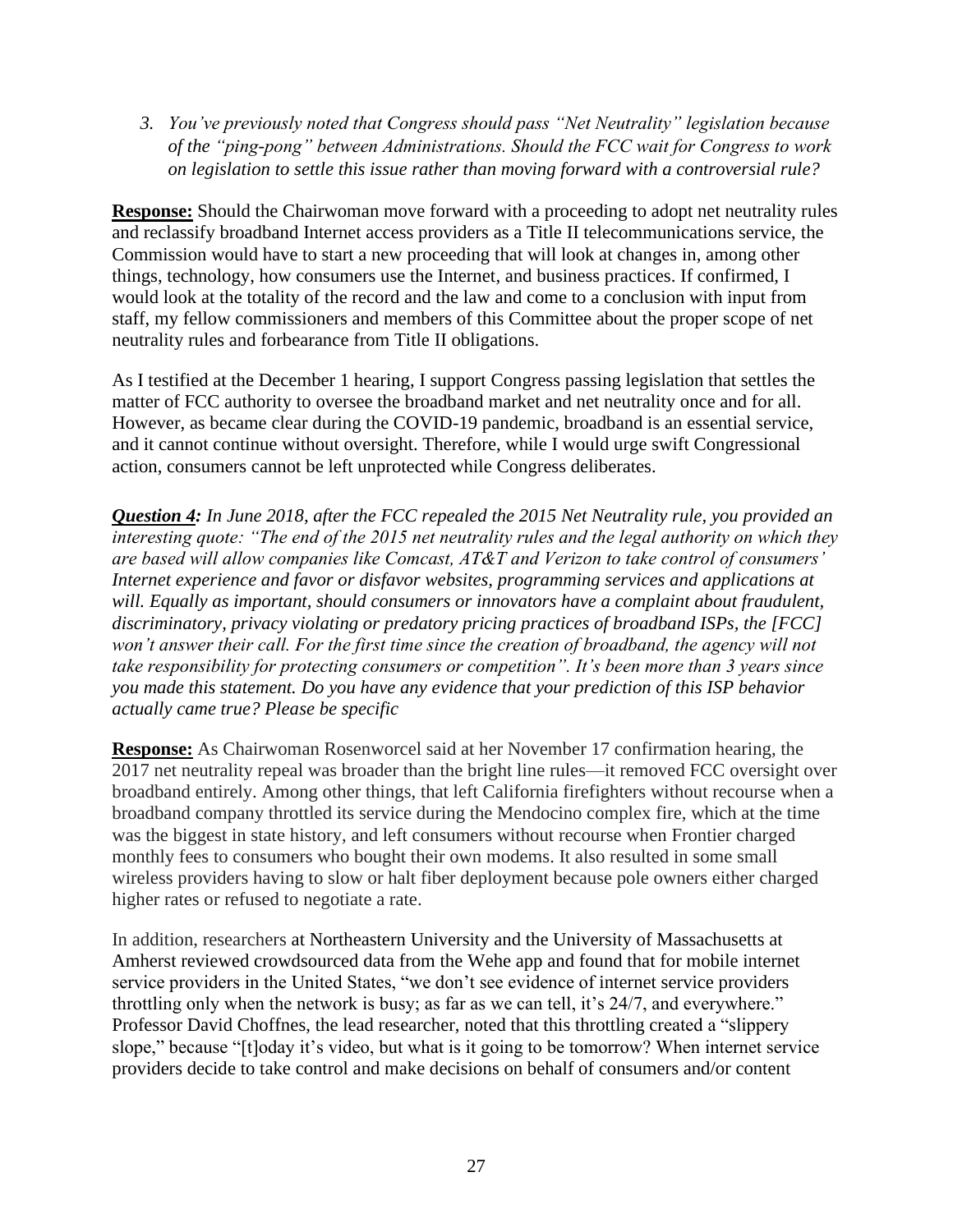providers, what's going to be the fallout for those decisions? Is it actually in everyone's best interests?"

It's also important to note that there is ongoing litigation over the 2017 repeal, as well as a growing number of states that have passed their own net neutrality laws and regulations. California, Colorado, Maine, Oregon, Vermont and Washington State have passed net neutrality laws and Hawaii, Montana, New Jersey, New York, and Rhode Island have put in place net neutrality contracting requirements. As a result, broadband providers have been cautious about their business practices.

*Question 5: During the hearing you cited the Verizon-Santa Clara fire dispute as a reason to reimpose a Title II classification of broadband since, in your view, the situation wouldn't have happened if the 2015 net neutrality rules were in place.* 

- *1. Many have argued that this was a dispute over a data plan. The 2015 net neutrality rules allowed for data plans with speed restrictions so long as the company was transparent about the plan. In your view, if the 2015 net neutrality rules had been in place during this issue, would Verizon have violated the throttling rules?*
- *2. You've previously cited the "general conduct rule" in the 2015 net neutrality rules as a means of enforcement in this situation. If a company was in compliance with the throttling rules expressly cited in the 2015 rule, can, in your view, the FCC invoke the "general conduct rule" and use their discretion to go beyond those express rules and enforce discretionary violations?*
- *3. In your view, are there any limits to the FCC's discretion under the "general conduct rule?" If so, what are they?*

**Response:** The repeal of the 2015 Open Internet Order, including the FCC's relinquishment of its oversight over broadband impacted the Santa Clara County Fire Department because the Fire Department had no recourse when its broadband was throttled. Indeed, it was a seven-month dispute over a data plan that impacted the Fire Department's ability to communicate with other public safety entities and the public. But the Fire Department had no government entity that it could turn to for a resolution of the dispute. Indeed, neither the FCC nor the FTC publicly offered its help to resolve the matter after it became national news. The FCC's lack of oversight of broadband was more the cause for this situation than the lack of bright line net neutrality rules.

While I did surmise that the general conduct standard might have been a tool to resolve this matter, I have been critical of the general conduct standard in the past. In an October 2020 paper, I stated that the general conduct standard was "too vague and complicated" and urged that it be replaced with a simple "unreasonable discrimination" standard similar to that adopted by the FCC in 2011.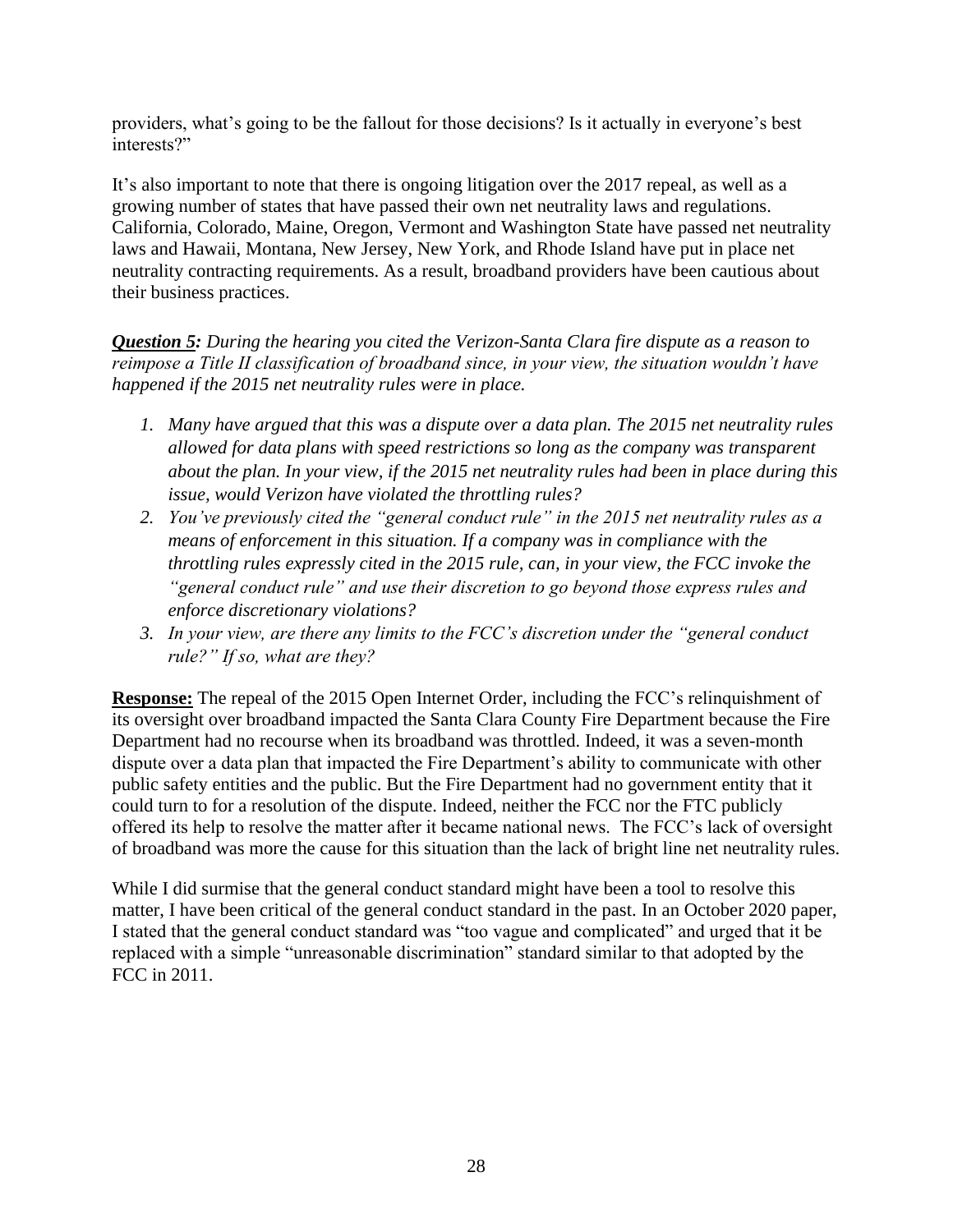*Question 6: The FCC and Congress have long debated expanding the pool of who has to pay into the Universal Service Fund (USF). Big Tech Companies are one area of industry that has been discussed.*

- *1. I know you've previously discussed making big tech companies pay into the USF, but is it your view that we should expand the pool of USF contributors based upon the amount of data that they use on a network? Should autonomous vehicle companies, precision agriculture companies, telehealth services or other emerging technology companies be required to pay into the USF?*
- *2. And how, in your view, do you draw the limits on who should pay into the USF?*

**Response:** I agree that the USF contribution mechanism needs reform. But as I stated at the hearing, an important first step is for the Commission to complete the report to Congress required by Section 60104 of the IIJA to evaluate how the funds in the infrastructure bill impact the USF. From there, we can then start the debate on how to move forward—whether it is in the Congress or at the Commission—to determine the appropriate solution, but all options should be on the table.

*Question 7: You have previously urged the FCC to look into whether Sinclair, a conservative broadcast group, is "qualified to be a broadcast licensee at all." You are also cited as calling Fox News, "state-sponsored propaganda, with few if any opposing viewpoints."*

- *1. If confirmed, how can we trust that you would use the FCC's authority to actually act in an independent, unbiased manner?*
- *2. And, in your view, what specific authority, if any, does the FCC have to address these particular issues that you identified?*

**Response:** I opposed the Sinclair-Tribune merger not because of Sinclair's conservative views, but because it would have, in my words, "put far too much power over local news and information in the hands of one company."

It was the FCC under Chair Ajit Pai that effectively blocked the merger because it found that "there was a substantial and material fact as to whether Sinclair affirmatively misrepresented or omitted material facts with the intent to consummate this transaction without fully complying with the media ownership rules." I supported that decision, and said that, *"[i]f true*, this allegation *raises a legitimate question* as to whether Sinclair is fit to be a licensee at all, and not just a licensee of Tribune's stations." This is consistent with the Administrative Law Judge, appointed by then-Chairman Pai, who said that Sinclair's misrepresentations "may be so fundamental to a licensee's operation that it is relevant to its qualifications to hold any station license."

My opinions on the Sinclair merger and Fox News were taken as part of my job as a public interest advocate. As such, those opinions will have no bearing on my actions or decisions as a policymaker if I am confirmed. I understand my role will be much different if I am confirmed, and I will approach each proceeding involving Sinclair or Fox News as I would any proceeding—with an open mind. As required by the Administrative Procedure Act, if confirmed,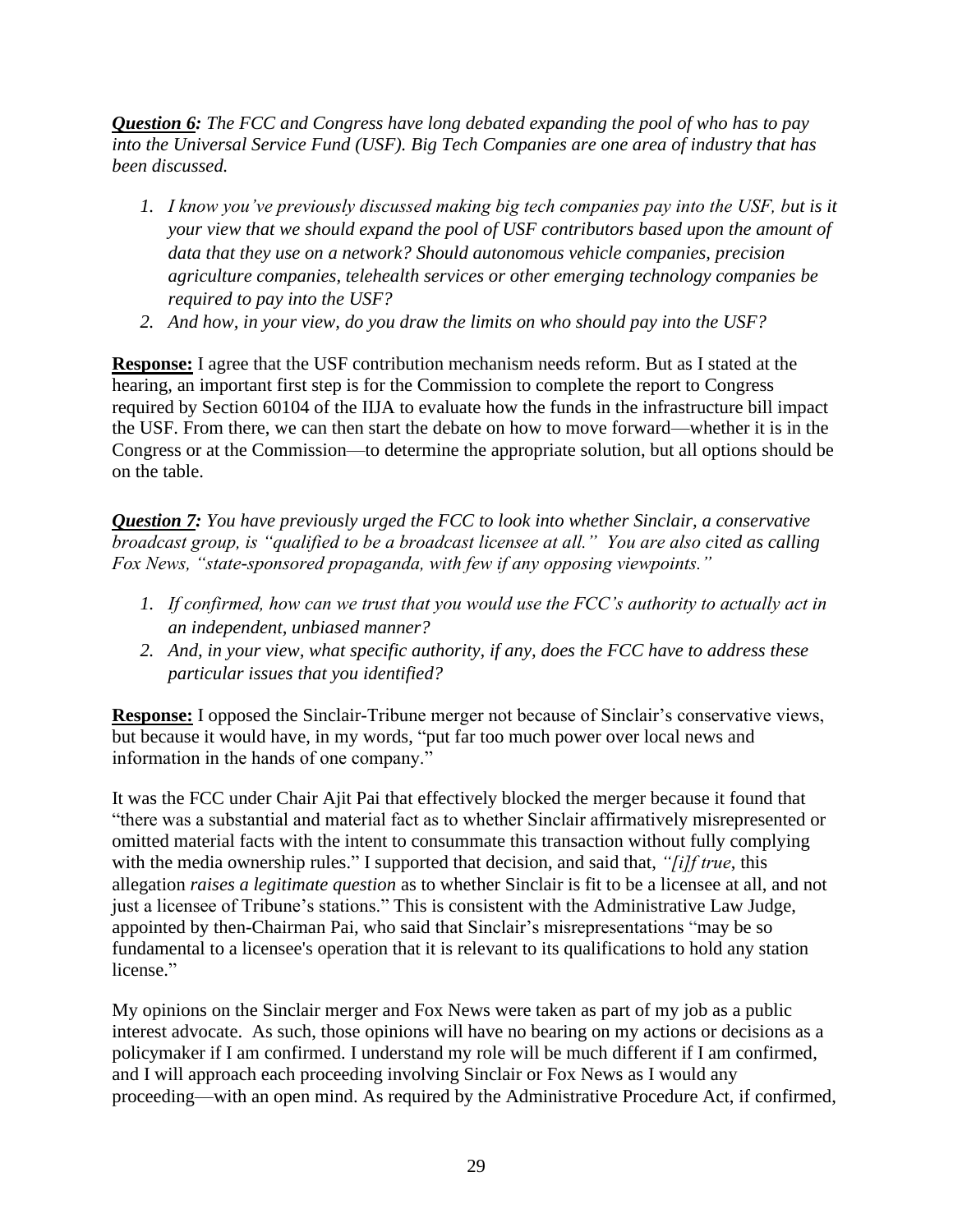my decisions will be based on the totality of the record in a proceeding and the law, along with input from staff, my fellow commissioners, and the Members of this Committee. I also understand that the FCC's jurisdiction does not extend to Fox News and its programming.

I agree that it is extremely important for policymakers to avoid any actual or apparent conflict of interest. On October 26, 2021, I signed an ethics agreement with the FCC's Designated Agency Ethics Officer. In this agreement, I committed that I would not participate "personally and substantially….in any particular matter" involving SFCNY "unless I am first authorized to participate, pursuant to 5 C.F.R. § 2635.502(d)."

*Question 8: What are your views on government control/ownership of spectrum? Does the federal government control too much spectrum?* 

- *1. What do you think about the current state of spectrum decision-making, particularly the federal agencies use of a "heckler's veto" to stymie the decisions of the Commission? How would you approach a federal agency "heckler's veto?"*
- *2. I have a bill called the Government Spectrum Valuation Act, which would require the NTIA (in consultation with the FCC and OMB) to conduct a market valuation of government spectrum allocations. The goal is to assess the "opportunity cost" associated with federal spectrum. Would you support such an effort?*

**Response:** It is critical that spectrum coordination between federal agencies be improved to ensure enough spectrum is in the pipeline for licensed and unlicensed uses. Updating the FCC-NTIA MOU on Spectrum Coordination that establishes clearly defined and agreed upon processes for making decisions would be very helpful. Another thing that's needed is a national spectrum strategy—NTIA and the FCC should work together with industry and the federal agencies with spectrum interests to identify what bands should be targets for commercial use and try to resolve technical problems before major decisions are made.

*Question 9: Regarding spectrum coordination, the FCC and the NTIA have operated under an MOU that is the main mechanism for coordination of spectrum management decisions.* 

- *1. Is the existing MOU's framework sufficient for today's spectrum coordination between the FCC and NTIA?*
- *2. Do you think the MOU needs to be updated? If so, how?*

**Response:** I believe that the MOU should be updated. In many of my meetings with Senators and staff during the confirmation process, I have talked about the need for better spectrum coordination between agencies and for a national spectrum strategy that identifies what bands should be targets for commercial use and try to resolve technical problems before major decisions are made. I have also recommended the creation of an interagency spectrum engineering task force where engineers from different agencies could work out technical issues and provide that information to the policymakers before final decisions are made.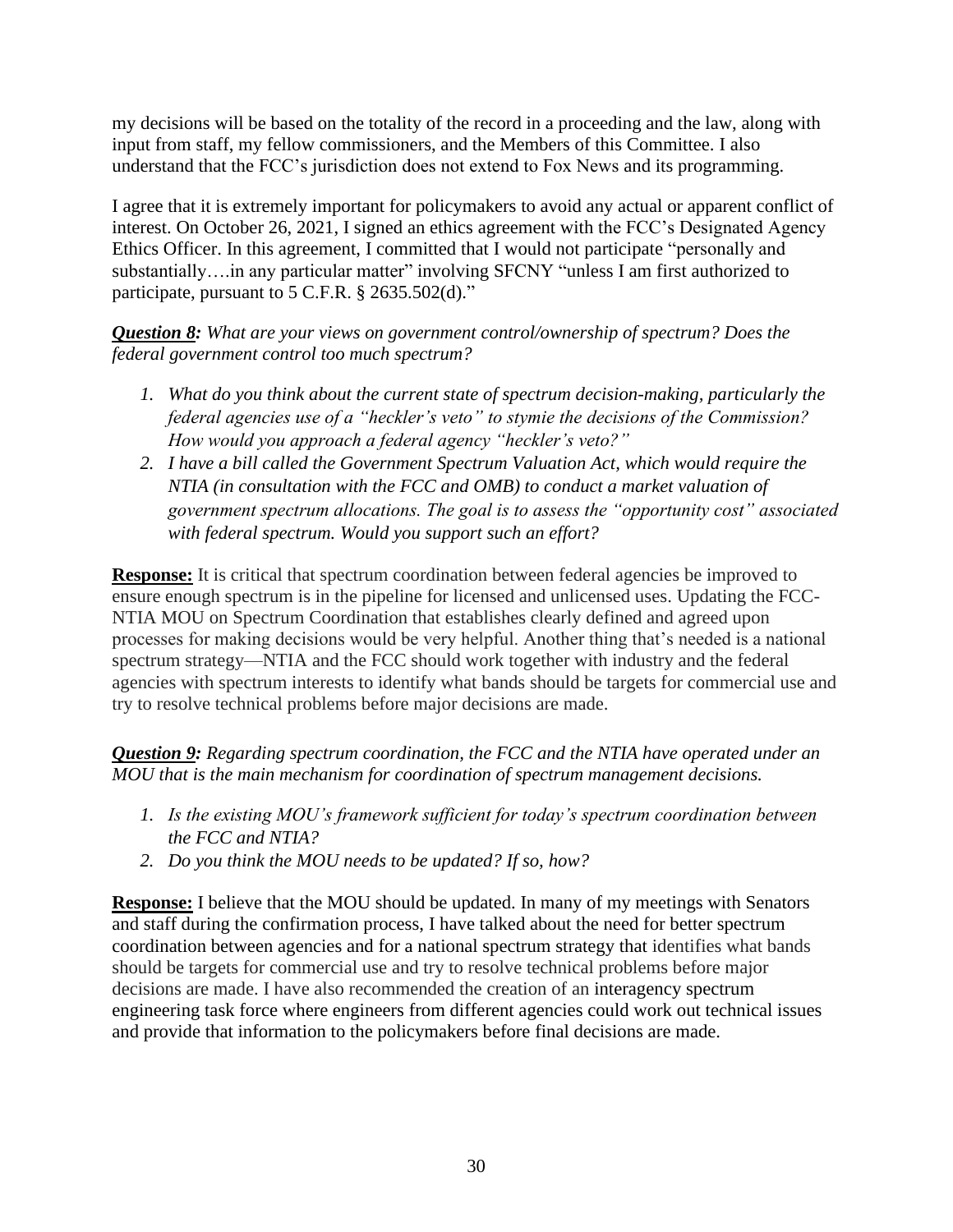*Question 10: In your view is the Interdepartment Radio Advisory Committee (IRAC) operating efficiently? In your view, is there room for improvement in the IRAC process? If so, how?*

**Response:** The IRAC should serve as a critical tool to ensure sound government-wide spectrum management decisions are reached efficiently as NTIA develops spectrum allocation and management policies for federal government spectrum use. It is vital that the IRAC work quickly, collaboratively, and focus on sound radio engineering. Over the years, there have been a number of examples where the IRAC process seems to have fallen short of these goals.

I understand that there is bipartisan consensus in Congress and at the FCC that updating the Memorandum of Understanding (MOU) that guides the spectrum coordination processes between the FCC and NTIA could help improve the government's spectrum decision-making. If confirmed, I would welcome an opportunity to work with your office on efforts to revise the MOU and to improve the workings of the IRAC.

*Question 11: Do you have any concerns about Chinese influence at the International Telecommunication Union (ITU)?*

- *1. Does China's influence at the ITU have implications for setting global standards for telecommunications?*
- *2. As a Commissioner of the FCC, what priorities do you have to prevent Chinese control of the ITU?*

**Response:** I understand there are concerns about China manipulating the ITU process. I agree with Chairwoman Rosenworcel that the Commission should prioritize its participation in standards making organizations to ensure that they operate as intended. If confirmed, I look forward to learning more about these issues and working with your office on ways to address these concerns.

*Question 12: Our current video marketplace is governed by Title VI of the Communications Act and it dates mostly back to laws passed in 1992. But technology has changed since 1992 and now the wire used to bring video also brings broadband to American households.*

- *1. Should Title VI be modernized to reflect current technologies?*
- *2. Is there a relationship between effective broadband deployment to urban and rural areas with Title VI reform?*

**Response:** I agree that Title VI of the Communications Act should be reviewed and modernized to better reflect the current video marketplace. However, it is unclear how such reform could impact broadband deployment. If confirmed, I would be interested in learning more and working with you on the issue.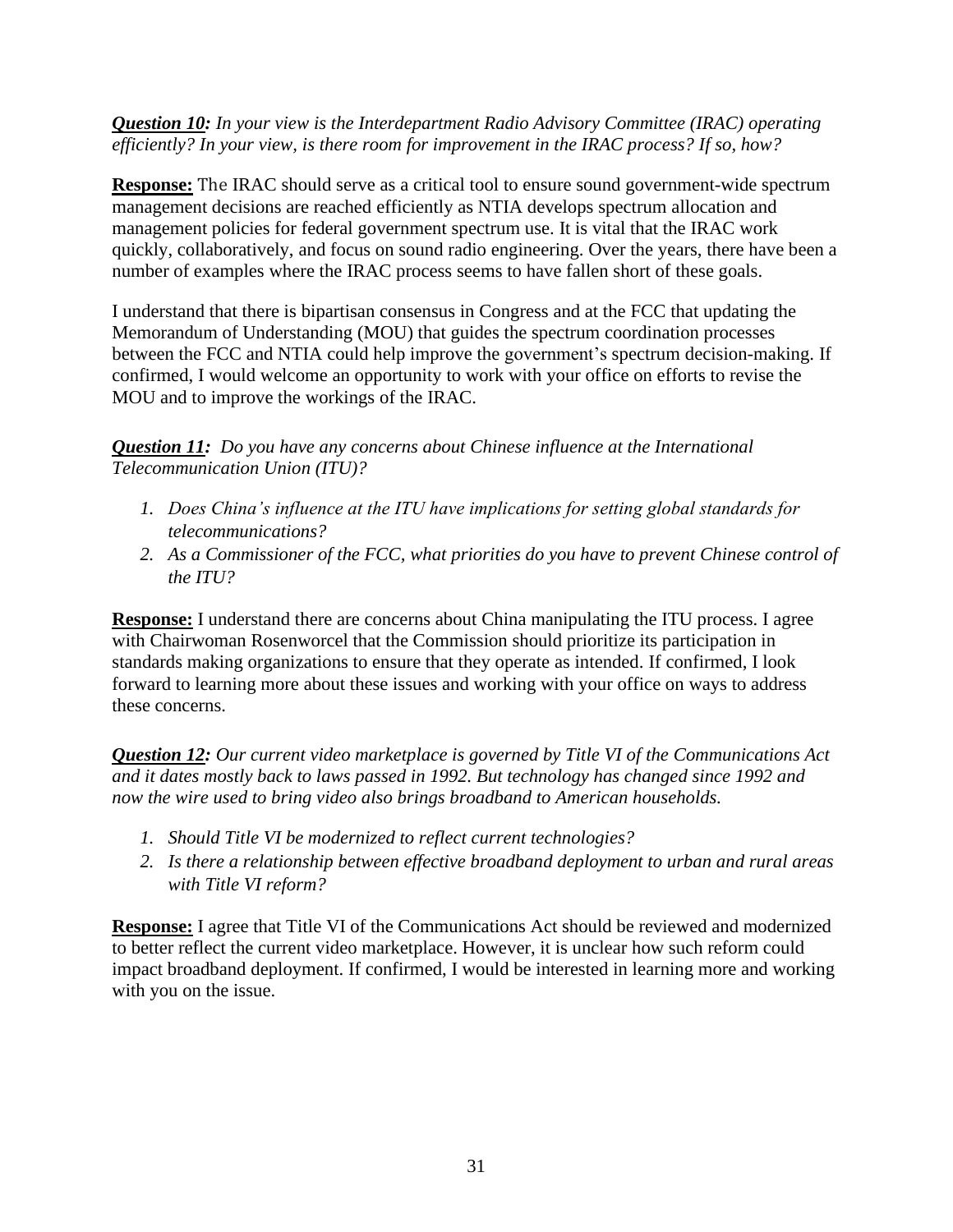*Question 13: Conducting cost-benefit analyses for proposed regulations has been a practice undertaken by agencies under both Democrat and Republican Administrations.* 

- *1. Please explain your views on the use of cost-benefit analysis when considering proposed regulations. Should all FCC regulations be considered with a cost-benefit analysis?*
- *2. If regulatory costs outweigh the benefits, should that be a determining factor that prevents the FCC from moving forward with a proposed regulation?*

**Response:** Across Democratic and Republican administrations, the FCC has conducted costbenefit analyses along with public interest analyses as Congress has instructed the Commission to do under the Communications Act. In addition, the Commission's public comment process allows for stakeholders to engage on these issues and help inform the Commission's understanding of the impact of its rules. The Commission has rules that direct the Office of Economics and Analytics to perform an analysis where the potential impact of a rulemaking would have "an annual effect on the economy of \$100 million or more." If confirmed, I intend to balance cost-benefit as well as the public interest to ensure that the Commission fulfills its mission to ensure that all Americans have access to communications services.

# *Question 14: Should agencies exercise only power that Congress expressly gives?*

- *1. Absent that "express delegation" should agencies exercise restraint in rulemaking or is allegedly ambiguous language an opportunity for rulemaking?*
- *2. Regulations that are highly prescriptive can create a higher regulatory compliance burden, which hits harder on smaller companies with fewer resources. What is your opinion on the relationship between rules and the ability for market incumbents to use them to insulate themselves from competition?*

**Response:** While it is usually preferable that Congress be explicit in its statutory direction, there likely will be instances where an agency must rely on its expertise to interpret the intent of Congress. Ultimately, any policy decision will need to be based on the agency's statutory authority and subject to the appropriate notice and comment.

As I noted in my testimony, I believe that markets work best when there is vigorous competition. Federal policies that promote competition are always superior to heavy-handed behavioral or price regulation, which is why I have always supported policies that lower barriers to entry and minimize gatekeeper power.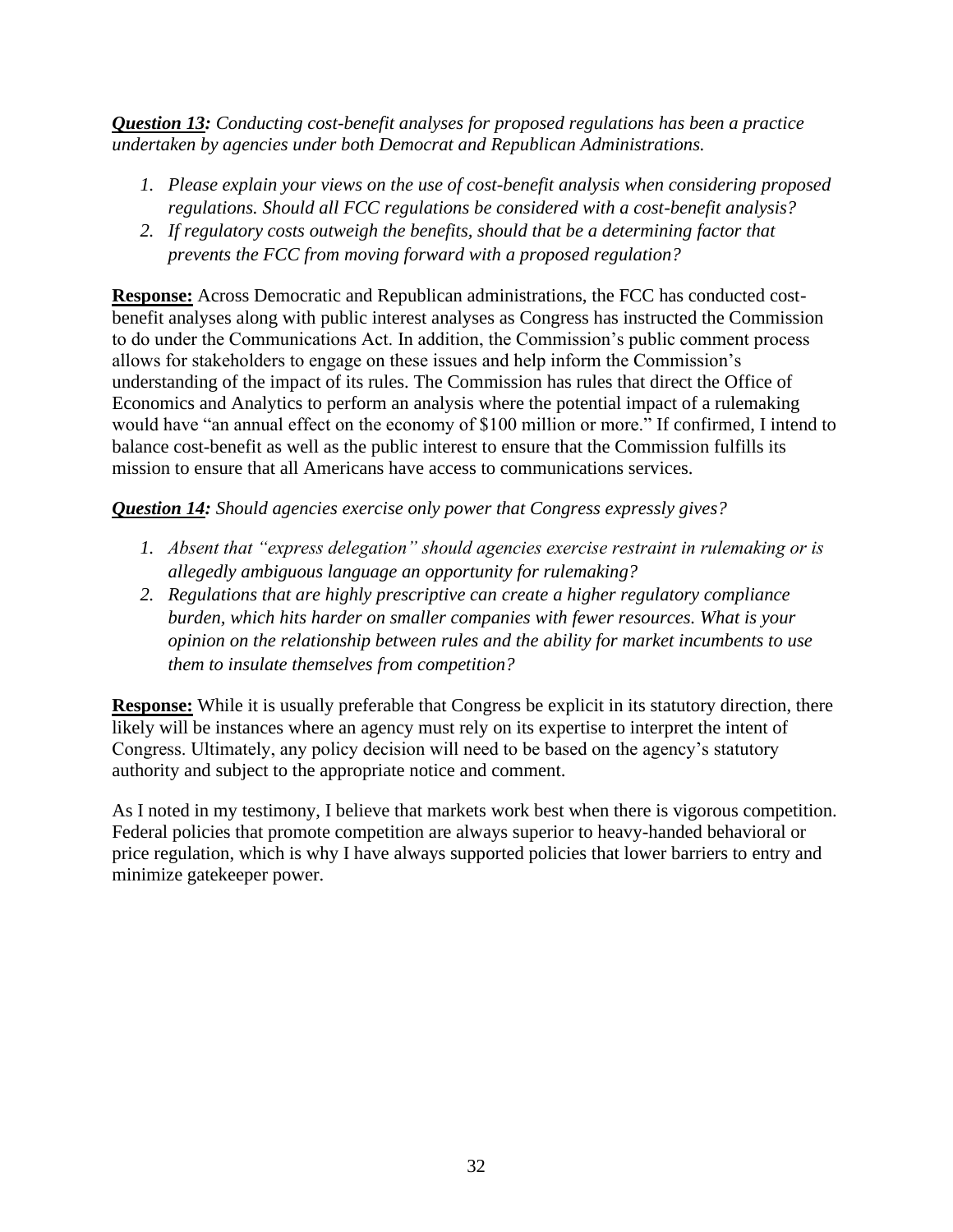*Question 15: Section 706 of the Telecommunication Act of 1996 requires the FCC to do an annual notice of inquiry regarding the reasonable and timely deployment of advanced telecommunications capability to all Americans.* 

- *1. What does "advanced telecommunications capability" mean to you?*
- *2. What does "a reasonable and timely fashion" mean to you?*
- *3. If the FCC determines that there isn't "advanced telecommunications capability being deployed to all Americans", the Commission is authorized to take "immediate action to accelerate deployment of such capability." Are there any limits to the authorities that the FCC can exercise under this section? If so, what are they?*

**Response:** "Advanced telecommunications capability" takes into account the latest applications and services and assesses whether a telecommunications infrastructure is able to utilize them. Several last mile access connections are adequate to handle the latest generation of applications and services and should be considered "advanced telecommunications capable." However, capacity constrained legacy infrastructure, such as decades old copper DSL that does not even meet the 2015 federal definition of broadband, should not be considered "advanced telecommunications capable."

The meaning of "reasonable and timely fashion" should reflect federal and state investment efforts to connect all people as well as take into account ISP deployment decisions primarily in rural areas. For example, the Infrastructure Investment and Jobs Act (IIJA) establishes a timeline of 4 years (subject to extensions) for full deployment of long-term infrastructure with its \$42.45 billion deployment fund. This deployment timeline reflects the average amount of time a new network takes to fully deploy from a motivated provider.

However, the FCC's authority to exercise power in this section has its limits. For example, the Sixth Circuit made clear that the FCC cannot preempt state laws that restrict the expansion of municipal fiber under its Section 706 authority. So even if an area is found to be both lacking "advanced telecommunications capable" infrastructure and will not receive it in a "reasonable and timely fashion," the court has found that other authorities such as state power can limit the FCC's reach.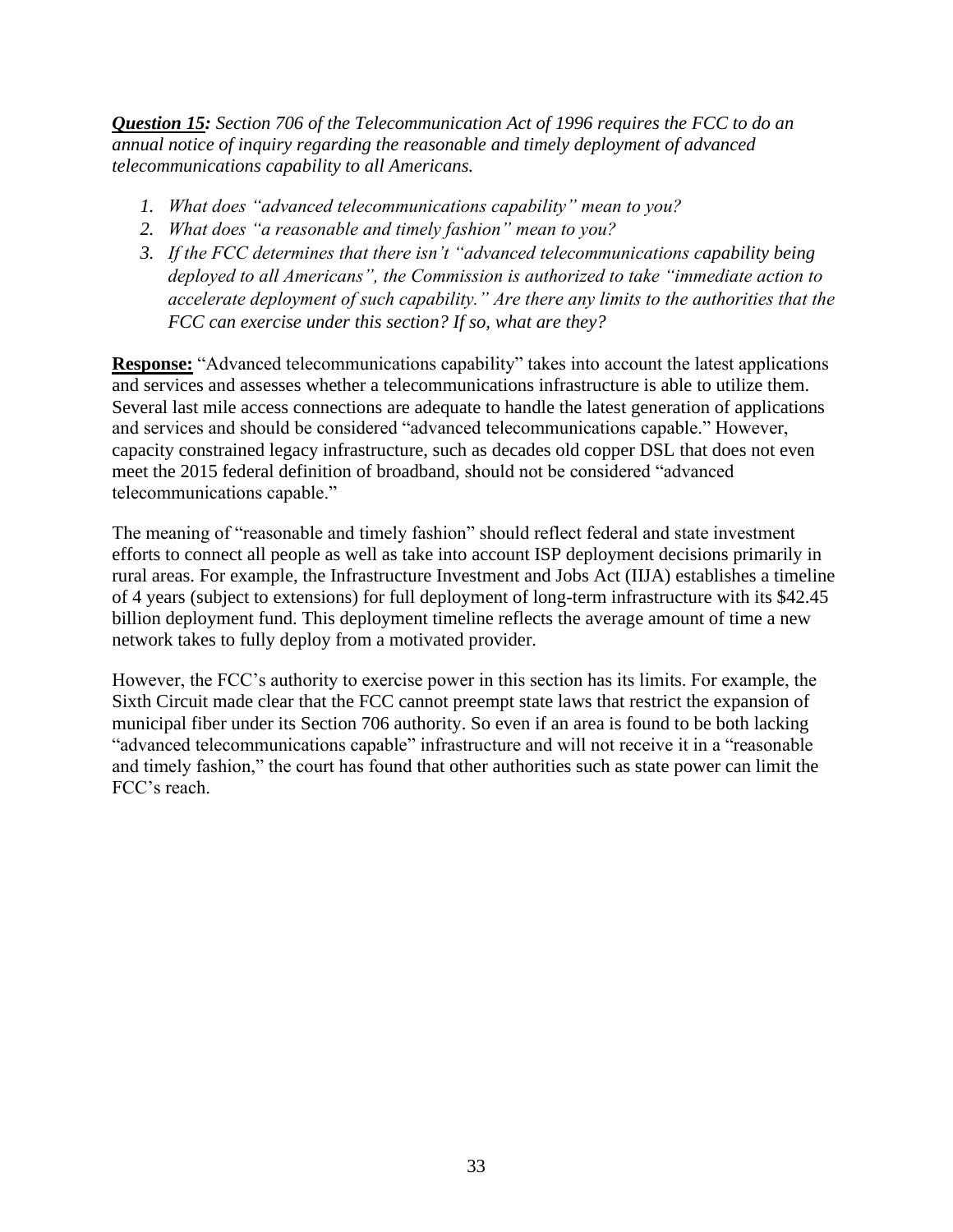### *Senator Ron Johnson*

*Question 1: Reports indicate that you want to replace the Restoring Internet Freedom Order with a regulation even stronger than the Open Internet Order.*

- *1. What specific regulations do you think need modification and how?*
- *2. What effect do you think more regulation would have on broadband investment and deployment, foster innovation, and ultimately close the digital divide?*

**Response:** Should the Chairwoman move forward with a proceeding to adopt net neutrality rules and reclassify broadband Internet access providers as a Title II telecommunications service, the Commission would have to start a new proceeding that will look at changes in, among other things, technology, how consumers use the Internet, and business practices. If confirmed, I would look at the totality of the record and the law and come to a conclusion with input from staff, my fellow commissioners and members of this Committee about the proper scope of net neutrality rules and forbearance from Title II obligations.

Research studies, SEC filings, earnings reports and the comments of ISP executives themselves demonstrate that the 2015 Open Internet Order had no effect on broadband investment. Investment decisions are based on a wide variety of factors including technological advancement, the economy and the level of competition in a market. Thus, I would expect that whatever the FCC does in a net neutrality proceeding would have no impact on investment.

*Question 2: Do you believe the FCC has the authority to consider the political views of a provider or the content broadcast by a provider when making license and regulatory decisions? If no, do you think it should have such authority? Please explain why or why not.*

**Response:** No. The FCC's authority is limited by the First Amendment and Section 326 of the Communications Act.

*Question 3: In 1987, the FCC revoked the Fairness Doctrine on the grounds that it violated the First Amendment and restricted democratic debate. Since then, the number of talk radio and broadcast TV programs grew exponentially. However, some on the left advocate for its resurgence. Do you believe the Fairness Doctrine should be restored in part or in whole or be applied even more broadly? Please explain why or why not.*

**Response:** I do not believe the Fairness Doctrine should be restored or expanded. It makes no sense given the current media landscape.

# *Question 4: What do you believe is the best way to ensure the FCC's independence from political influences?*

**Response:** In the Communications Act of 1934, Congress deemed the Commission an independent agency and incorporated key structural elements into the agency's design to ensure independence from political influences. These structural elements include the size of the Commission, the length of the Commissioner terms, the fact that terms lapse on a staggered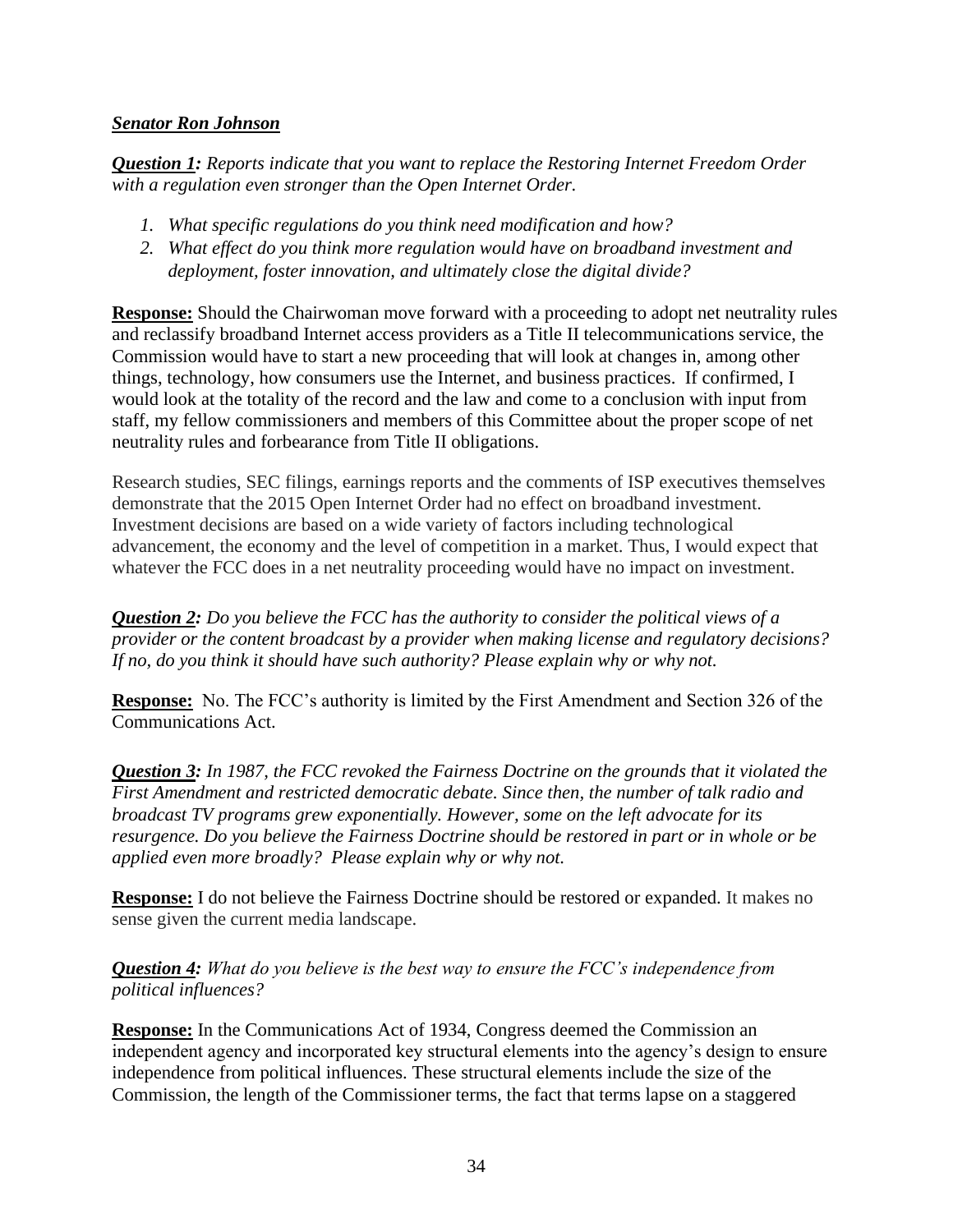basis, and the requirement that Commissioners must be confirmed by the Senate. Congress also established that no more than a simple majority of the Commission's membership could come from one party, effectively ensuring bipartisanship in the Commission's membership. Thanks to this congressional design, the Commission is less susceptible to outside political influence than it would be in the absence of these safeguards.

I know that you have long been a champion of rooting out undue political influence in independent agencies. If confirmed, I commit to maintaining the independence of the agency.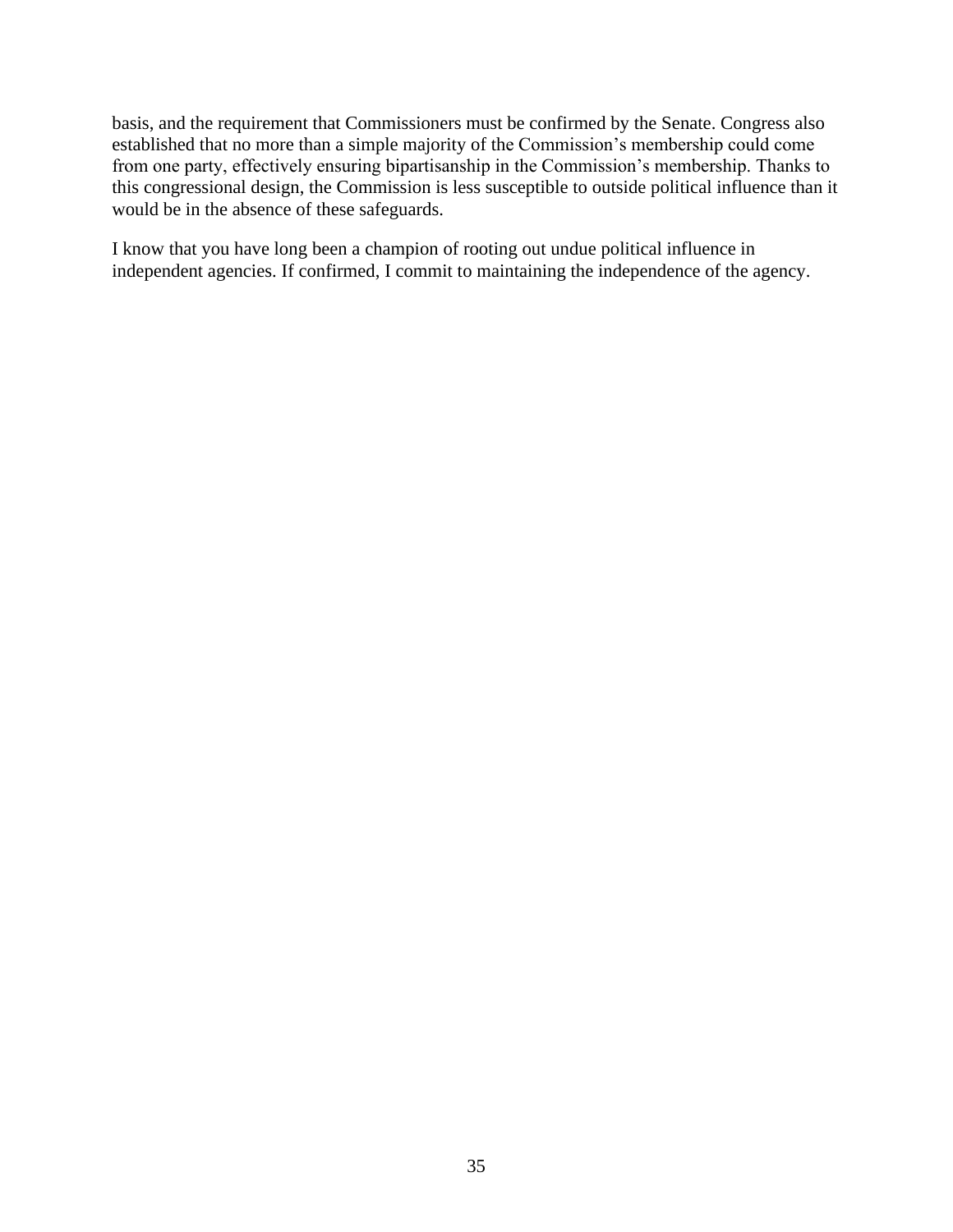### *Senator Shelley Moore Capito*

### *Question 1: How do we speed up deployment in my state to hit 100 percent served?*

**Response:** We need a coordinated and cooperative approach among federal, state, and local officials and interests to ensure that every West Virginian has the ability to access a robust, scalable, broadband network and the means to purchase that service, which is so critical to meeting their daily needs. If confirmed, I am committed to working with federal, state, and local partners to meet West Virginia's needs.

### *Question 2: What can the FCC do to make sure recipients of Universal Service Fund (USF) support are qualified and are deserving of the funding they receive?*

**Response:** I think the FCC must take four steps to ensure that recipients of USF support are qualified and deserving of the funding they receive. First, the FCC must conduct serious due diligence to ensure that possible recipients have the technical, operational, and financial expertise to build the promised networks. Second, the FCC must conduct oversight to ensure that the promised networks are being built. This includes not only requiring progress reports from the recipients, but actually visiting the sites where networks are being built. Third, the FCC must hold those who do not build promised networks accountable. This accountability must include more than fines—it must include requiring a defaulting entity to remit the USF funds and prohibiting that entity from participating in the next round of funding. Fourth, the FCC must coordinate with NTIA, USDA, and other agencies that fund broadband to ensure that the programs are complementary and consistent with the law, and that they direct funding to appropriate areas without unnecessary duplication.

# *Question 3: Big tech makes a lot of money off advertising over broadband networks. What are your thought on requiring them to help pay for the deployment of high-speed broadband?*

**Response:** I agree that the USF contribution mechanism needs reform. But as I stated at the hearing, an important first step is for the Commission to complete the report to Congress required by Section 60104 of the IIJA to evaluate how the funds in the infrastructure bill impacts the USF. From there, we can then start the debate on how to move forward—whether it is in the Congress or at the Commission—to determine the appropriate solution, but all options should be on the table. Some of those options, including requiring Big Tech to pay into the universal service fund, would necessitate Congressional action to give the FCC the authority to require them to pay.

# *Question 4: What are your thoughts on the progress of updating the FCC broadband maps? Once completed, how do we keep them up to date?*

**Response:** If confirmed, I intend to work side-by-side with Chairwoman Rosenworcel and other Commissioners to ensure that the FCC's maps are produced accurately and expeditiously. I am delighted that the FCC has recently entered into a contract for the broadband serviceable location fabric, which indicates where broadband *can* be deployed. The next challenge is to obtain the data from broadband providers which indicates where broadband *is currently* deployed. I would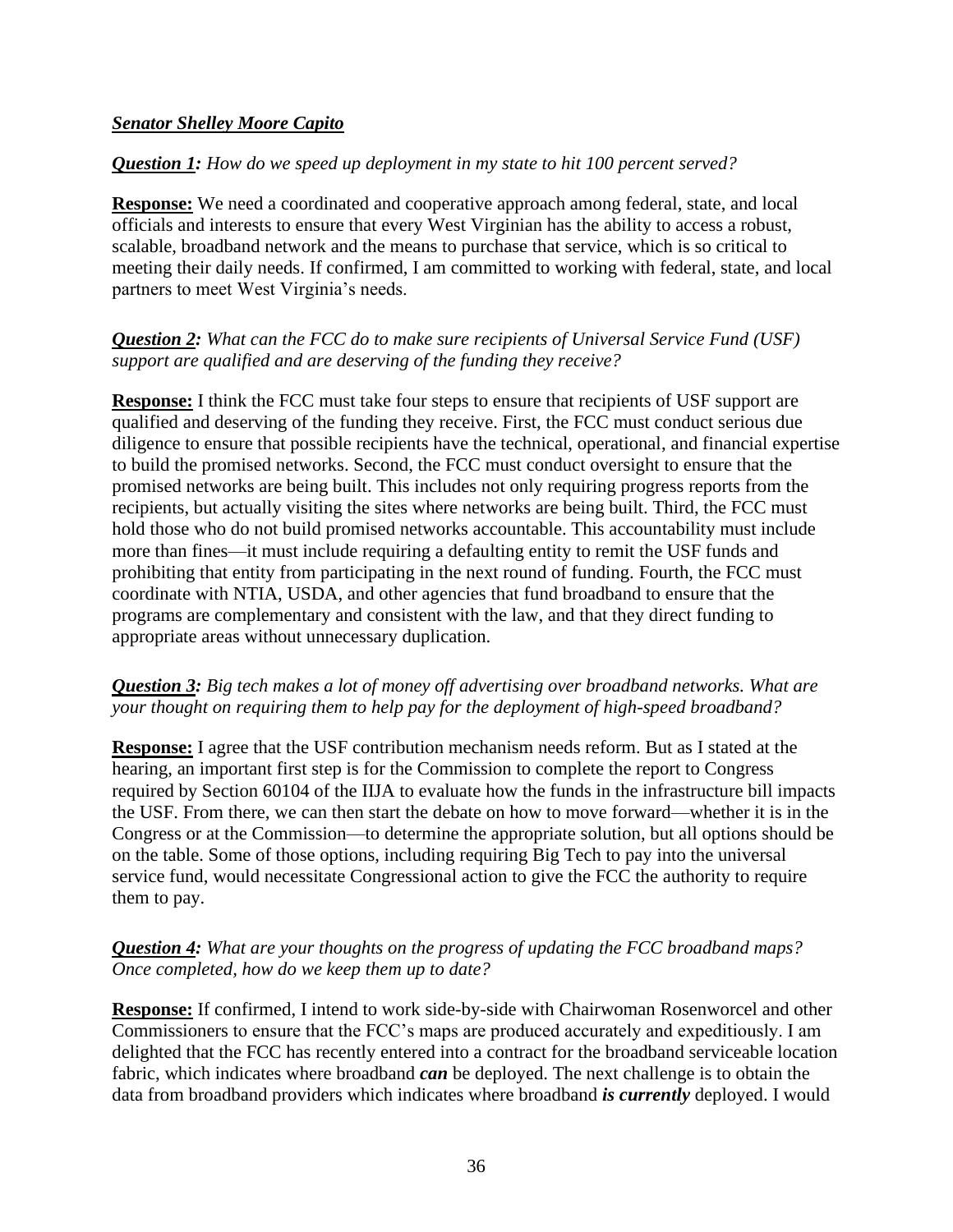like to assist in obtaining this critical information from the providers in an expeditious manner should I be confirmed.

*Question 5: Unlicensed and shared spectrum is crucial to advancing innovation and entrepreneurship. What's next from your perspective in supporting innovation in unlicensed and shared bands?*

**Response:** The United States has remained the world leader in unlicensed and shared spectrum innovation and must continue to do so going forward. In the short term, there are several rulemakings already in progress at the Commission that could expand available unlicensed and shared spectrum for WiFi 6 and WiFi 6e and could enhance the ability of rural wireless ISPs and Native American Tribes to provide broadband in their communities.

Longer term, I fully support Chairwoman Rosenworcel's repeated calls for the FCC and Congress to develop a "pipeline" for unlicensed and shared spectrum that will meet the everincreasing demand for expanded WiFi, rural broadband, and IoT spectrum. If confirmed, I look forward to working on these issues, recognizing that it is also important to protect existing licensed users from interference, and to ensure adequate exclusive licensed spectrum for 5G and future 6G expansions.

*Question 6: Many communities in my state, have had to forego other federal funding opportunities that would allow for more rapid broadband deployment to unserved areas because certain census blocks were included in an RDOF bid. What are potential federal remediation efforts for rural areas in my state that were included in an RDOF census block but are also eligible for other types of federal support?*

**Response:** The decision by the FCC under the former Chairman to restrict access to other funding streams for participants in the RDOF program has perplexed me. The goal is to get people connected to this essential service and to do so quickly. If confirmed, I look forward to working with my colleagues on this and related issues.

*Question 7: In late June, the FCC, NTIA, and USDA all entered into an interagency agreement to coordinate broadband funding deployment. In your experience – can you speak to the effectiveness of these interagency agreements? Do you have thoughts on how to beef up coordination between agencies to ensure the efficient use of taxpayer money to deploy broadband in West Virginia?*

**Response:** In my experience, interagency coordination can not only help the agencies involved achieve their purpose, but it can help the people and entities seeking to promote broadband access and inclusion efforts ensure that they are aware and availing themselves of the opportunities that Congress has established.

Of course, key to the success of this coordination effort, particularly as it relates to West Virginia, is for the FCC to complete the broadband maps as quickly as possible so the funding included in the Infrastructure Investment and Jobs Act can begin to get broadband to these communities. Inaccurate maps have meant that West Virginia residents have gone unserved with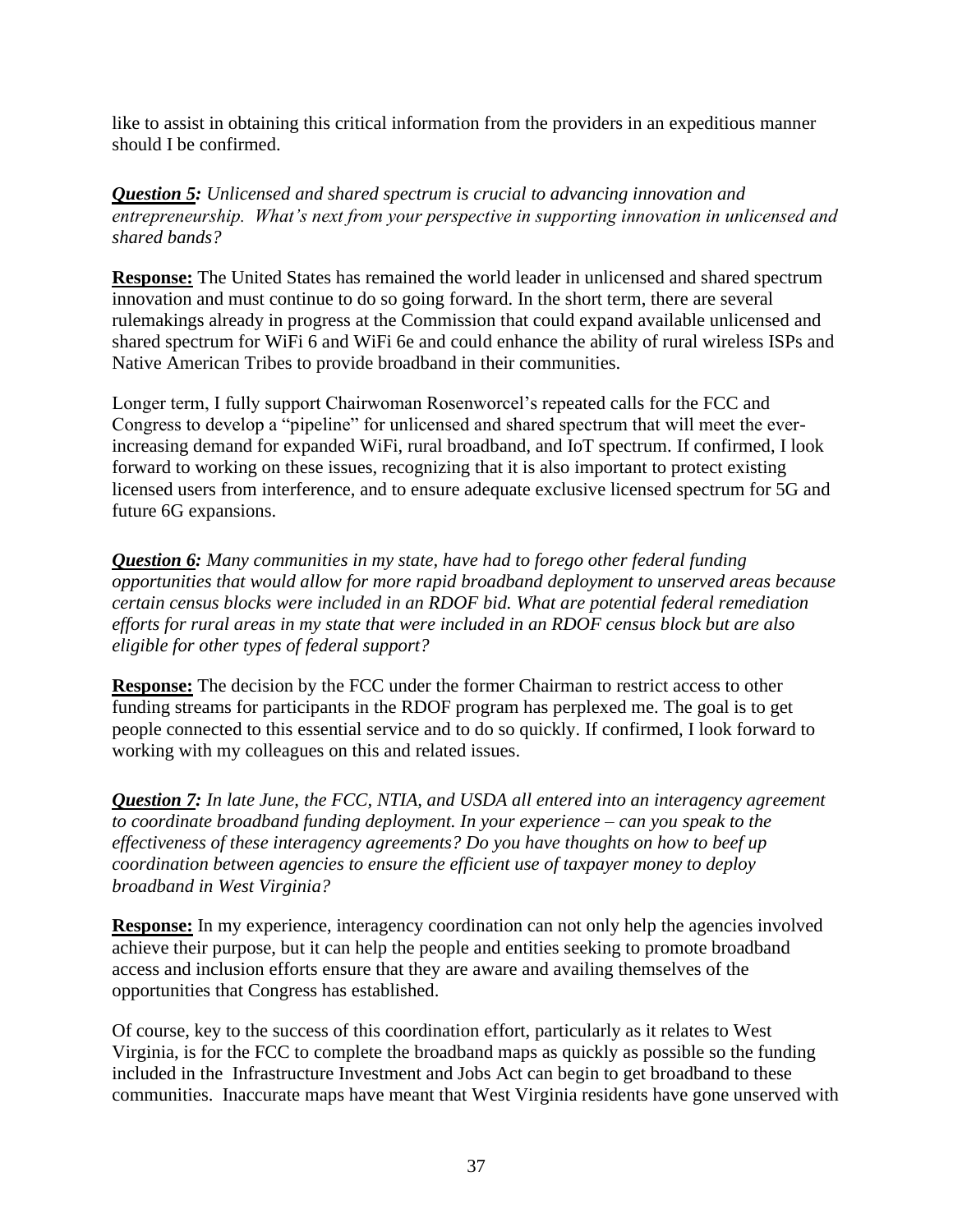this essential service. Your leadership on mapping over the years has resulted in a real opportunity to get the map right. Those maps will help ensure that the funding currently allocated to the NTIA and USDA are well targeted.

Once there is a sound map available, I think regular meetings between not only the heads of the agencies, but also at the staff level will help identify potential challenges early in the process, so they can be addressed before they become problems. If confirmed, I would be pleased to assist the Chairwoman in any way she deems best to help promote meaningful coordination based on regular meetings with others at these important agencies.

# *Question 8: What are your thoughts regarding tech neutrality in terms of federal dollars being spent? Is there a particular form of broadband delivery that should take priority?*

**Response:** The objectives of the Infrastructure Investment and Jobs Act (IIJA) lay out that Congress wants broadband infrastructure that can "easily scale," "meet the evolving connectivity needs of households and businesses," and "support the deployment of 5G, successor wireless technologies, and other advanced services." I agree with these objectives.

In order to make these assessments, it is critical for the federal government to rely on objective technical analysis by engineers to ensure the best use of federal funds to maximize long term value to communities. Many Members of Congress, led by Senators Thune and Klobuchar, have weighed in with the FCC to improve its assessments of projects that seek federal dollars and to scrutinize the technical capabilities of applicants before federal dollars are given out. I completely agree.

*Question 9: What role do you see low earth orbit satellite constellations playing in the short term and long term as far as providing sufficient service in a mountainous and heavily forested state like West Virginia?*

**Response:** The purpose of lowering the orbit of these satellites was to improve the latency of satellite broadband delivery. However, the drawback of this approach is that it requires the base station to "see" the satellite at a lower point on the horizon. This means that mountainous and heavily forested areas—like those in West Virginia— are more difficult for base stations to operate as opposed to more open and flatter rural areas. However, I remain confident that the federal investment in infrastructure under the Infrastructure Investment and Jobs Act makes traditional on the ground infrastructure feasible even in the most difficult to serve areas.

*Question 10: The internet ecosystem continues to grow, with more broadband providers who are also recipients of government broadband funding. This trend is likely to accelerate considerably as NTIA and the states begin the award infrastructure funds for broadband network deployment. However, the recipients of government funding can be subject to vastly different regulations depending on their characterization or their historical designation as an incumbent LEC—e.g., pole rates, labor requirements, tax laws, service requirements, legacy telephone obligations, and legacy cable obligations. These varying regulations have real impacts on their deployment, operating costs, and competitiveness. Should the government create more parity amongst the*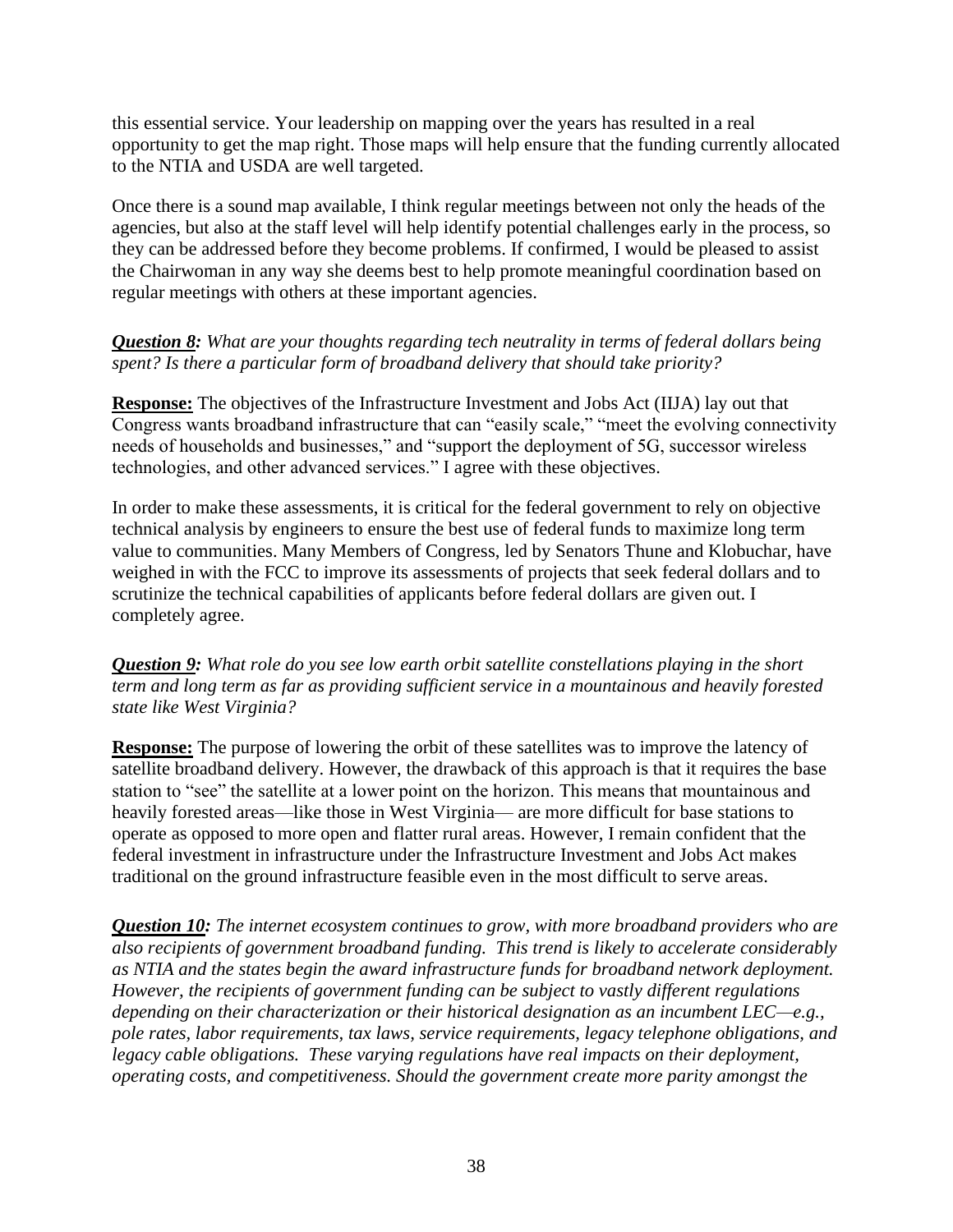### *recipients of government funds in the interest of facilitating network modernization, broadband deployment and creating a more competitive market?*

**Response:** I believe that the FCC should do what it can under the law to create parity and ensure that robust, scalable broadband networks are deployed and available to every consumer and business across the nation. However, there may be limitations to what the FCC can achieve without Congress addressing some of the disparate requirements. For example, Section 224 of the Communications Act grants access to poles in certain situations but does not apply uniformly to all poles across the nation. Moreover, the provision that grants access to certain poles is currently limited to only telecommunications carriers and cable providers. The FCC currently is limited in its pole attachment jurisdiction to ensure broadband deployment across the nation, and if confirmed, I would very much look forward to working with you and your office to further engage on this issue.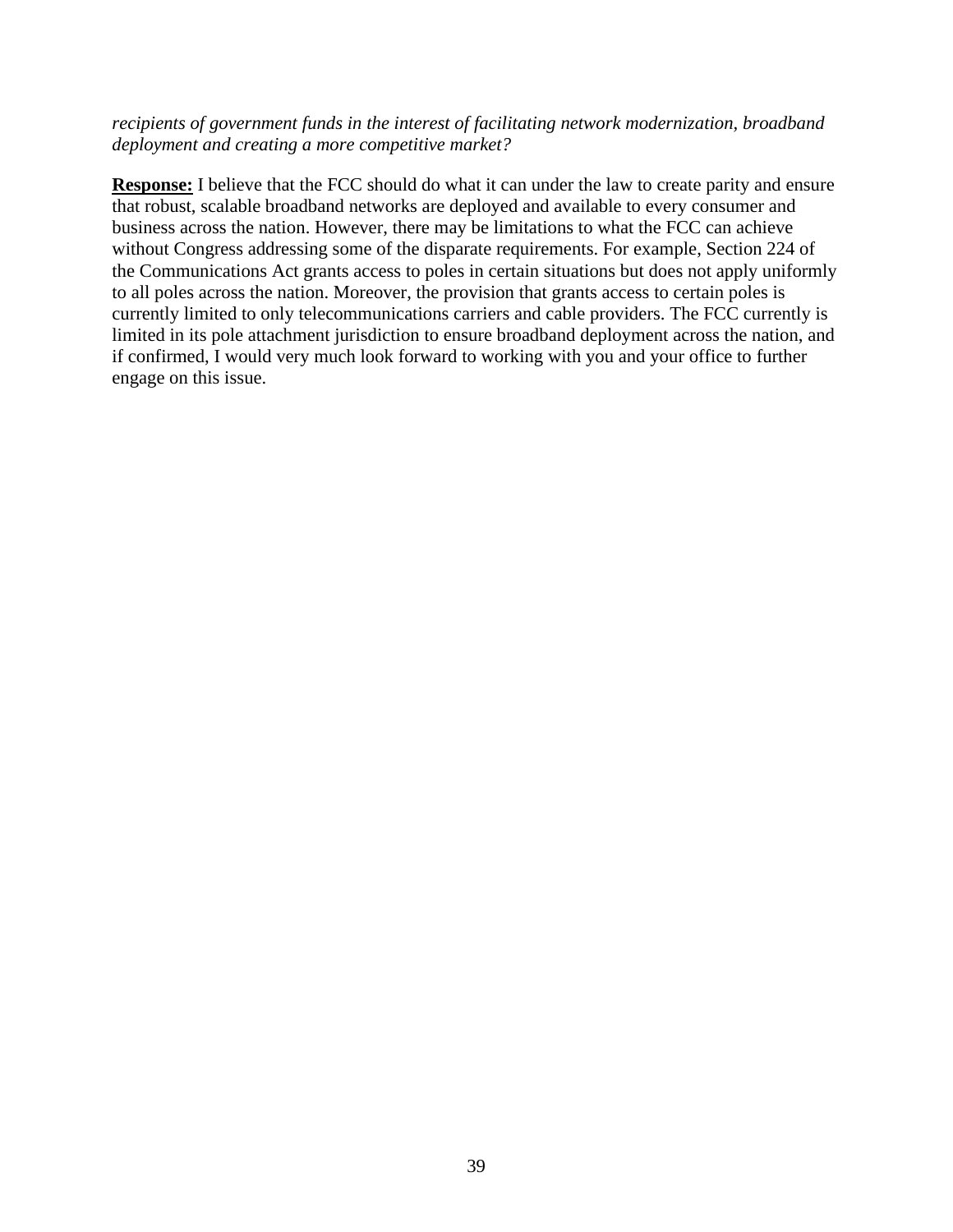### *Senator Rick Scott*

*Question 1: You played a role in creating the 2015 Net Neutrality Rule during your time as a staff member at the FCC, which was rescinded under former FCC Chairman Pai because it caused broadband investment to decline and stifled innovation.*

- *1. You claim this rule recension has made consumers worse off – how so?*
- *2. If confirmed, would you work to reinstate that rule?*
- *3. If so, would you craft it any differently than the 2015 rule?*

**Response:** As Chairwoman Rosenworcel said at her November 17 confirmation hearing, the 2017 net neutrality repeal was broader than the bright line rules—it removed FCC oversight over broadband entirely. The COVID-19 pandemic demonstrated that broadband is an essential service and consumers are worse off when there is no government oversight over an essential service.

Among other things, the FCC's relinquishment of its oversight left California firefighters without recourse when a broadband company throttled its service during the Mendocino complex fire, which at the time was the biggest in state history, and left consumers without recourse when Frontier charged monthly fees to consumers who bought their own modems. It also resulted in some small wireless providers having to slow or halt fiber deployment because pole owners either charged higher rates or refused to negotiate a rate.

In addition, researchers at Northeastern University and the University of Massachusetts at Amherst reviewed crowdsourced data from the Wehe app and found that for mobile internet service providers in the United States, "we don't see evidence of internet service providers throttling only when the network is busy; as far as we can tell, it's 24/7, and everywhere." Professor David Choffnes, the lead researcher, noted that this throttling created a "slippery slope," because "[t]oday it's video, but what is it going to be tomorrow? When internet service providers decide to take control and make decisions on behalf of consumers and/or content providers, what's going to be the fallout for those decisions? Is it actually in everyone's best interests?"

It's also important to note that there is ongoing litigation over the 2017 repeal, as well as a growing number of states that have passed their own net neutrality laws and regulations. California, Colorado, Maine, Oregon, Vermont and Washington State have passed net neutrality laws and Hawaii, Montana, New Jersey, New York, and Rhode Island have put in place net neutrality contracting requirements. As a result, broadband providers have been cautious about their business practices.

My support for reinstating FCC oversight of broadband and net neutrality rules is well-known. Should the Chairwoman move forward with a proceeding to adopt net neutrality rules and reclassify broadband Internet access providers as a Title II telecommunications service, the Commission would have to start a new proceeding that will look at changes in, among other things, technology, how consumers use the Internet, and business practices. If confirmed, I would look at the totality of the record and the law and come to a conclusion with input from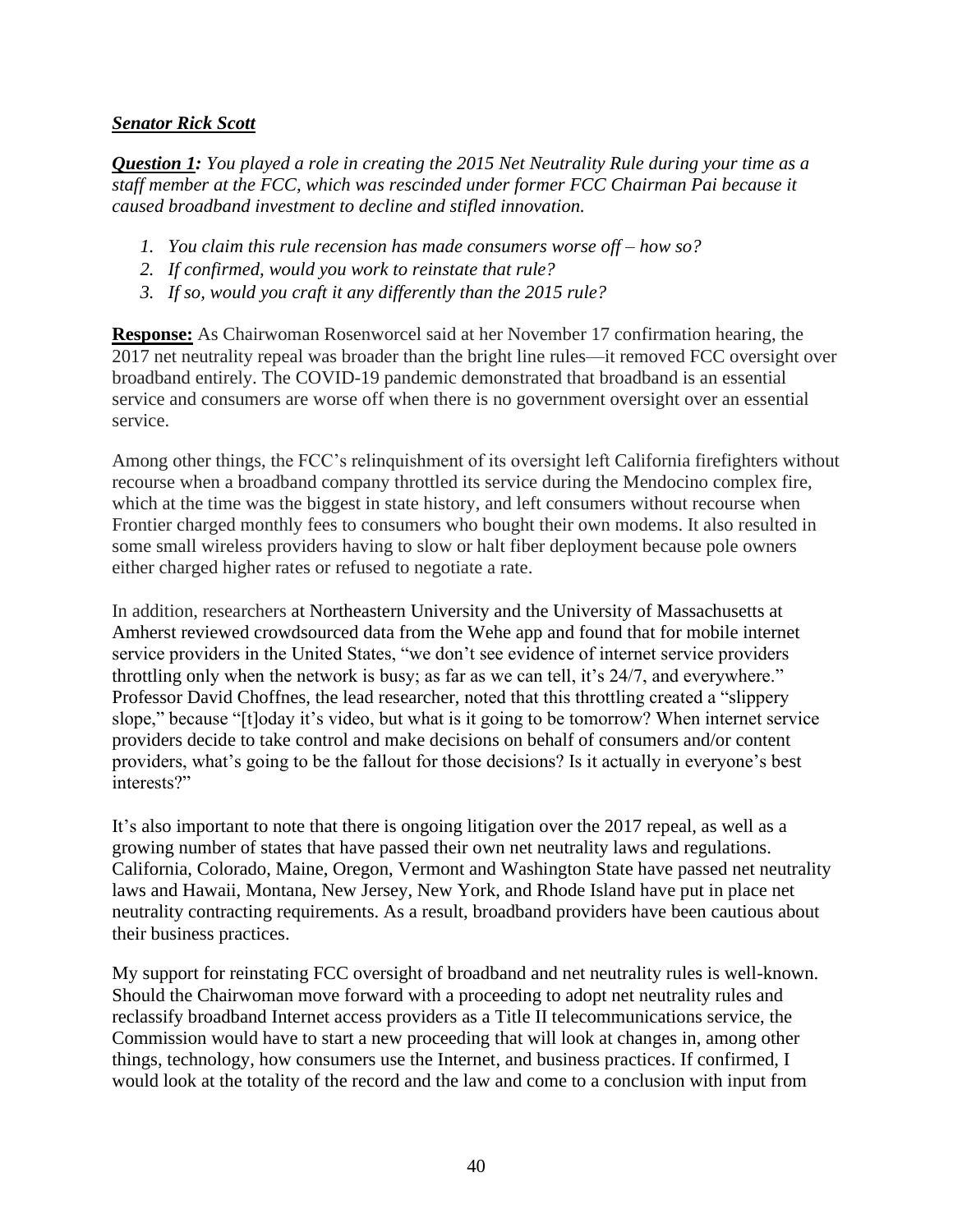staff, my fellow commissioners and members of this Committee about the proper scope of net neutrality rules and forbearance from Title II obligations.

*Question 2: Your former employer, Locast, is currently under a court injunction that restrains Locast from broadcasting after a court concluded it was violating the law by streaming TV station signals without negotiating payment from those broadcasters.* 

- *1. Can you describe your role at the company and any involvement in this issue?*
- *2. If confirmed, do you believe you can credibly regulate an industry from which the company you were involved with is banned?*

**Response:** Locast was a nonprofit service that provided local broadcast signals to people who couldn't receive them, including many in rural areas of the country. It relied on a copyright exemption (17 USC Sec.111(a)(5)) for nonprofits and in a case of first impression, a District Court judge ruled that Locast was not entitled to that exemption. While the District Court Judge found that the statutory copyright exemption didn't apply, he never ruled on final liability. I was not employed by Locast or its parent nonprofit organization, Sports Fan Coalition NY, Inc. (SFCNY). I served without compensation on the Board of SFCNY.

In my role as an SFCNY Board member, I participated in quarterly Board meetings. In those meetings I reviewed financial statements and plans to expand the service. I was also involved in the decision to shut the service down after the District Court ruling that Locast did not qualify for the copyright exemption.

If I am confirmed, I will approach each proceeding involving broadcasters as I would any proceeding—with an open mind. As required by the Administrative Procedure Act, if confirmed, my decisions will be dictated by the totality of the record in a proceeding and the law, along with input from staff, my fellow commissioners, and the Members of this Committee. I will note, however, that the FCC's jurisdiction does not extend to Fox News and its programming.

I agree that it is extremely important for policymakers to avoid any actual or apparent conflict of interest. On October 26, 2021, I signed an ethics agreement with the FCC's Designated Agency Ethics Officer. In this agreement, I committed that I would not participate "personally and substantially….in any particular matter" involving SFCNY "unless I am first authorized to participate, pursuant to 5 C.F.R. § 2635.502(d)."

*Question 3: Some of your previous tweets have been described as "hyper partisan," including one tweet where you stated that Fox News is "state sponsored propaganda" and insinuated that a conservative leaning media outlet, Sinclair, did not deserve its broadcast licenses.*

- *1. Do you still stand by these statements?*
- *2. If confirmed, how would you define "misinformation"?*
- *3. If confirmed, as the FCC has authority over broadcast licenses, among other regulations that impact content, how are Americans supposed to trust in your ability not to favor enhanced censorship of certain opinions or speech with which you may personally disagree?*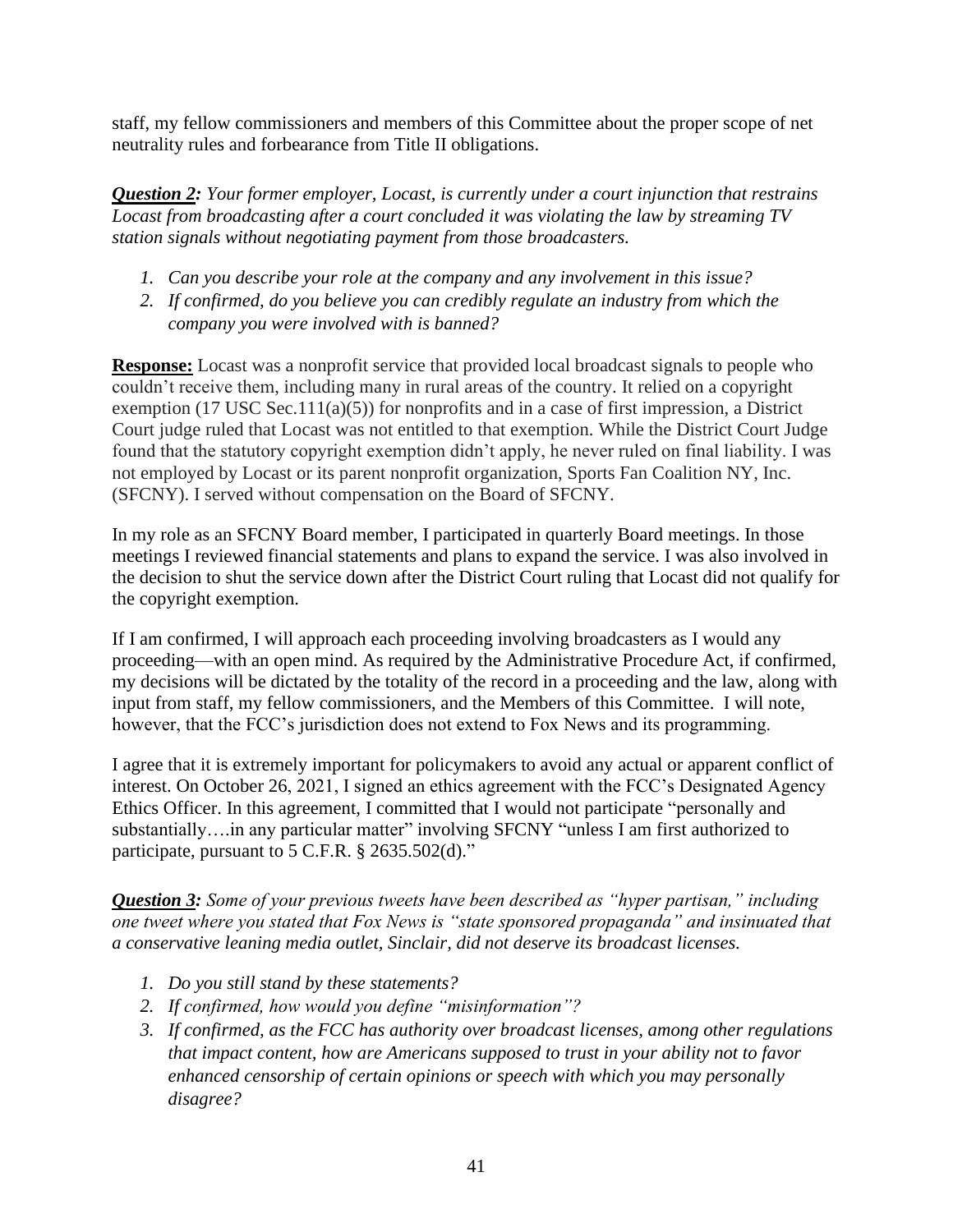- *4. In a March 25, 2020 tweet you stated, "how sad that their ideology has overtaken their duty 2 serve their constituents" describing Senate Republicans. Could not the same statement be used against you given that you are now nominated to serve on a commission that represents American taxpayers?*
- *5. How can American citizens trust that you will put aside your ideologies, and serve objectively and in the best interests of Americans?*

**Response:** As I told Senator Cruz at the December 1 hearing, I believe that I have been unfairly characterized as wanting to censor conservative voices. Indeed, my record indicates otherwise. I spent years helping conservative cable networks like Newsmax, Wealth TV (the predecessor to OANN), and the Blaze get access to cable subscribers when cable systems wouldn't carry them. That's why the CEO of Newsmax and the President of OANN, along with other conservatives, support my confirmation.

I opposed the Sinclair-Tribune merger not because of Sinclair's conservative views, but because it would have "put far too much power over local news and information in the hands of one company."

It was the FCC under Chair Ajit Pai- that effectively blocked the merger because it found that "there was a substantial and material fact as to whether Sinclair affirmatively misrepresented or omitted material facts with the intent to consummate this transaction without fully complying with the media ownership rules." I supported that decision, and said that *"[i]f true*, this allegation *raises a legitimate question* as to whether Sinclair is fit to be a licensee at all, and not just a licensee of Tribune's stations. This is consistent with the Administrative Law Judge, appointed by then-Chairman Pai, who said that Sinclair's misrepresentations "may be so fundamental to a licensee's operation that it is relevant to its qualifications to hold any station license."

I also think it is unfair to characterize my tweets as "hyperpartisan." While unsurprisingly I am generally more inclined to agree with Democrats on policy, I have on many occasions publicly praised or expressed agreement with Republicans. In just over the past year, I have praised or publicly agreed with, among others, Senators Wicker, Moran, Sasse, Romney, Portman, Cornyn, Kennedy, Murkowski and Hawley and Representatives Issa and Scalise.

I understand there have been some concerns raised regarding my tweets. I have always worked to address policy matters and not engage in personal attacks. For example, the March 25, 2020 tweet was about opposition to allowing E-Rate funding for home connections during the beginning of the COVID-19 pandemic.

I worked in government previously and understand that my role will be much different if I am confirmed. My decisions will be dictated by the totality of the record in a proceeding and the law, along with input from staff, my fellow commissioners, and members of this Committee. Having been in government I know its core values—responsiveness, transparency, integrity and that's what you'll get from me if I am confirmed.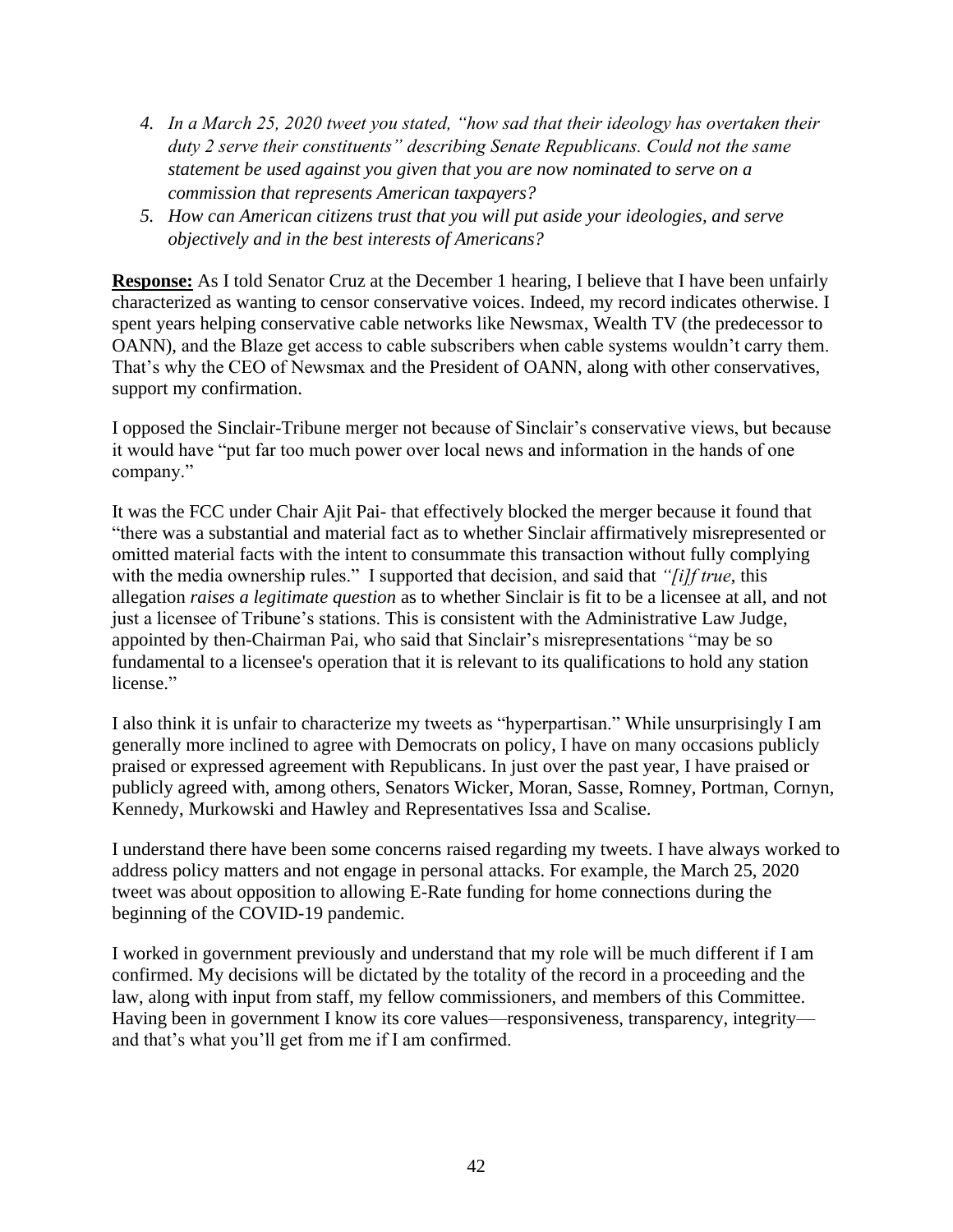*Question 4: Do you believe the government should regulate internet rates?*

## **Response:** No.

*Question 5: As Congress gives out billions of new funding to build out broadband through the USDA, NTIA, and the FCC, if confirmed, how do you plan on ensuring that the dollars the federal government spends on broadband buildout is not riddled with fraud, waste, and abuse?*

**Response:** I think the FCC must take four steps to ensure that funds for broadband deployment are spent efficiently and effectively. First, the FCC must conduct serious due diligence to ensure that possible recipients have the technical, operational and financial expertise to build the promised networks. Second, the FCC must conduct oversight to ensure that the promised networks are being built. This includes not only requiring progress reports from the recipients, but actually visiting the sites where networks are being built to ensure that they are indeed being built as promised. Third, the FCC must hold those who do not build promised networks accountable. This accountability must include more than fines—it must include requiring a defaulting entity to remit the USF funds and prohibiting that entity from participating in the next round of funding. Fourth, the FCC must coordinate with NTIA, USDA, and other agencies that fund broadband to ensure that the programs are complementary and consistent with the law, and that they direct funding to appropriate areas without unnecessary duplication.

*Question 6: A number of private companies are investing in satellite broadband solutions. Do you believe private investment in satellite internet could eventually reduce or replace the need for government-funded broadband buildout?*

**Response:** It is unclear that satellite broadband will replace the need for public investments in broadband infrastructure. In fact, the FCC under the Rural Development Opportunity Fund invested \$886 million into Starlink, indicating that even satellite broadband will require public investments. There are also challenges with satellite broadband that do not make it a replacement for traditional fiber-based deployment. That said, satellite broadband is a useful tool in reaching the absolute hardest and most difficult areas to connect and will serve key policy goals of ubiquitous wireless connectivity.